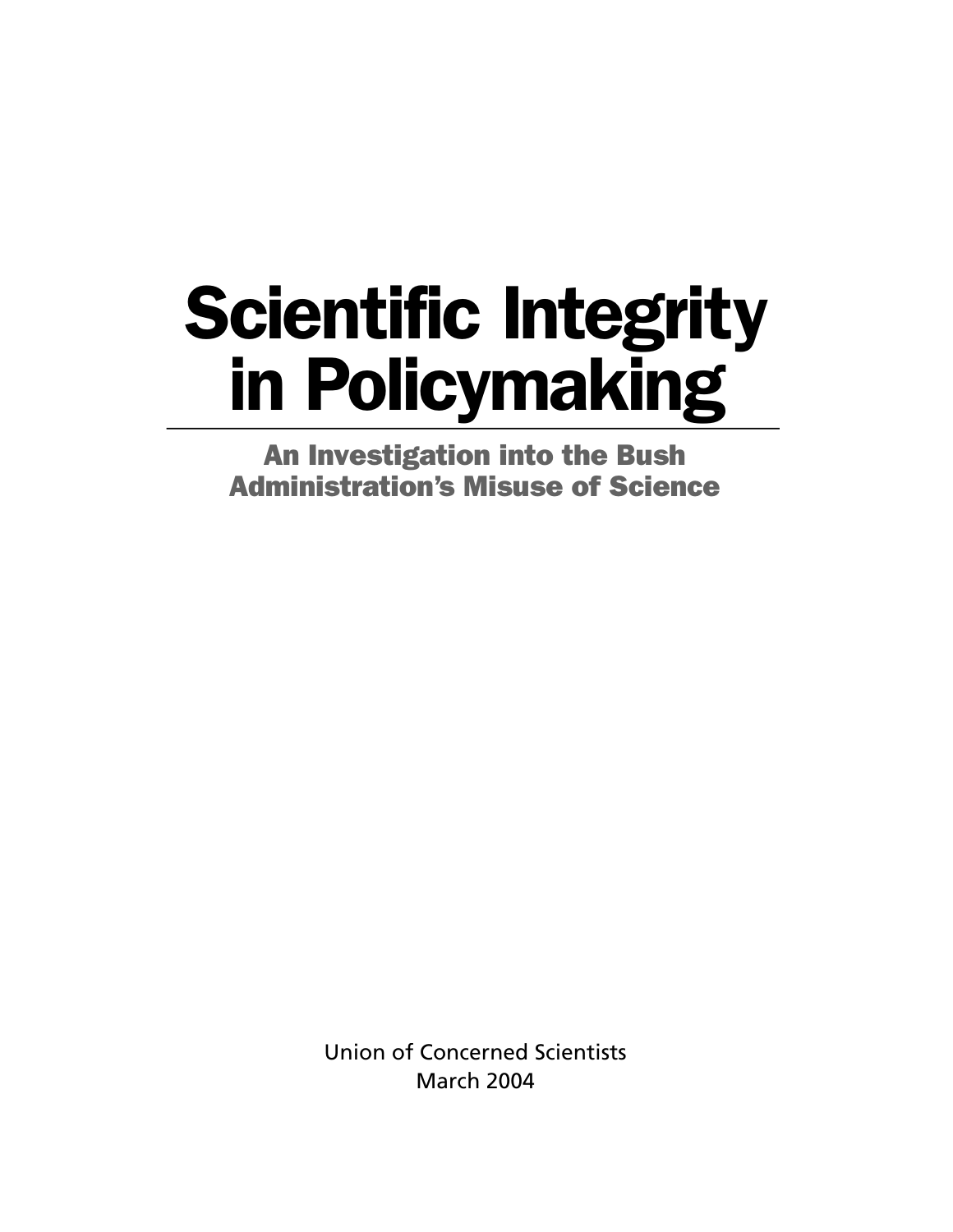© 2004 Union of Concerned Scientists All rights reserved

The Union of Concerned Scientists is a nonprofit partnership of scientists and citizens combining rigorous scientific analysis, innovative policy development, and effective citizen advocacy to achieve practical environmental solutions.

More information about UCS and the full text of this report is available at *www.ucsusa.org.* 

Union of Concerned Scientists Two Brattle Square Cambridge, MA 02238-9105

Phone: 617-547-5552 Fax: 617-864-9405 Email: ucs@ucsusa.org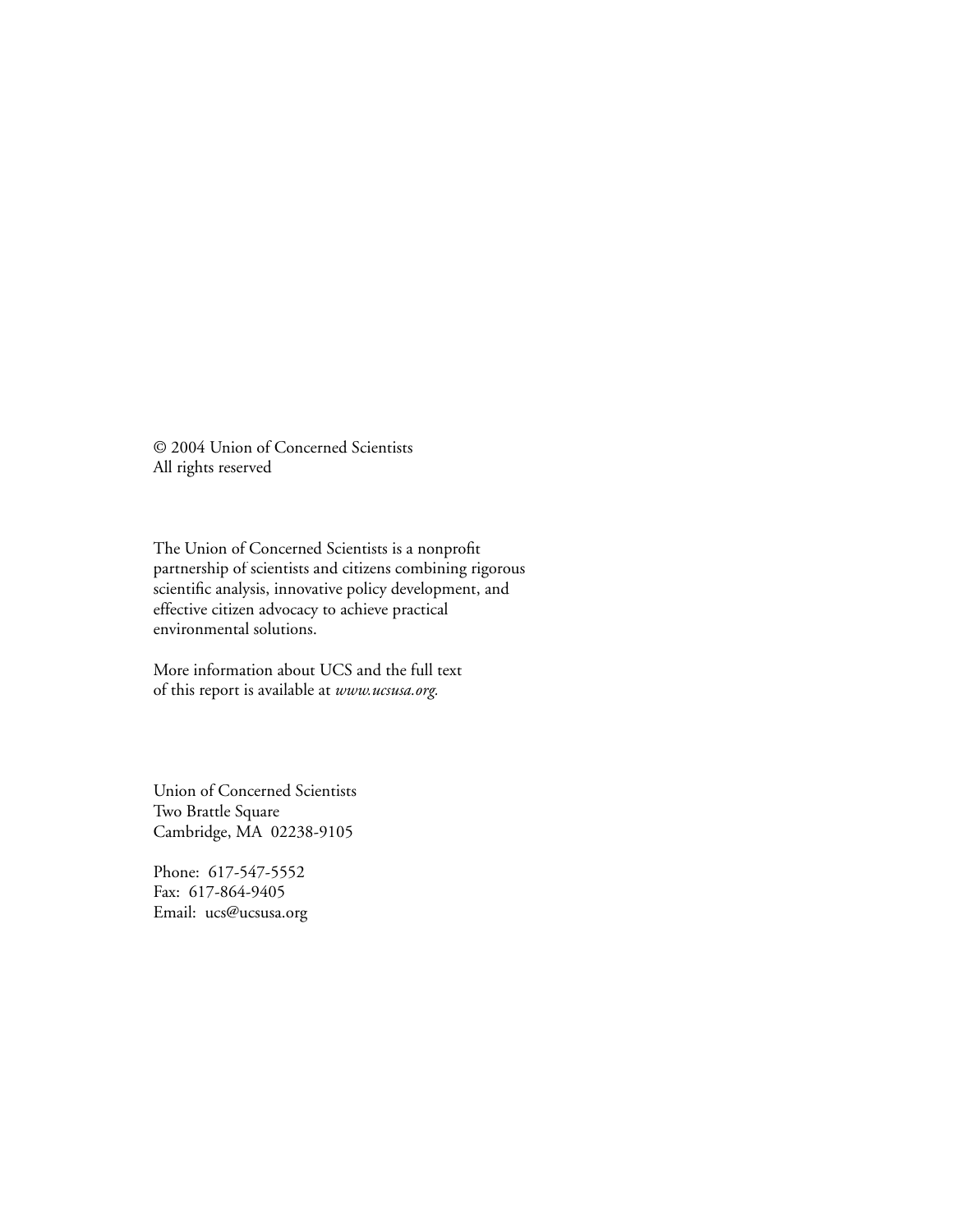# CONTENTS

| <b>Executive Summary</b>                                      | $\mathbf 1$ |
|---------------------------------------------------------------|-------------|
| Part I: Suppression and Distortion of Research                |             |
| <b>Findings at Federal Agencies</b>                           | 4           |
| Distorting and Suppressing Climate Change Research            | 5           |
| Censoring Information on Air Quality                          | 8           |
| Mercury Emissions from Power Plants                           | 8           |
| Addressing Multiple Air Pollutants                            | 10          |
| Distorting Scientific Knowledge on Reproductive Health Issues | 10          |
| Abstinence-only Education                                     | 10          |
| <b>HIV/AIDS</b>                                               | 12          |
| <b>Breast Cancer</b>                                          | 12          |
| Suppressing Analysis on Airborne Bacteria                     | 12          |
| Misrepresenting Evidence on Iraq's Aluminum Tubes             | 14          |
| Manipulation of Science Regarding the Endangered Species Act  | 15          |
| Missouri River                                                | 16          |
| Manipulating the Scientific Process on Forest Management      | 17          |
| OMB Rulemaking on "Peer Review"                               | 18          |
| Part II: Undermining the Quality and Integrity of             |             |
| the Appointment Process                                       | 20          |
| Industry Influence on Lead Poisoning Prevention Panel         | 21          |
| Political Litmus Tests on Workplace Safety Panel              | 23          |
| Non-Scientist in Senior Advisory Role to the President        | 25          |
| Underqualified Candidates in Health Advisory Roles            | 25          |
| The FDA's Reproductive Health Advisory Committee              | 25          |
| Presidential Advisory Council on HIV/AIDS                     | 25          |
| Litmus Tests for Scientific Appointees                        | 26          |
| National Institute on Drug Abuse                              | 26          |
| Army Science Board                                            | 26          |
| Dismissal of Nuclear Weapons and Arms Control Panels          | 27          |
| National Nuclear Security Administration Panel                | 27          |
| Arms Control Panel                                            | 27          |
|                                                               |             |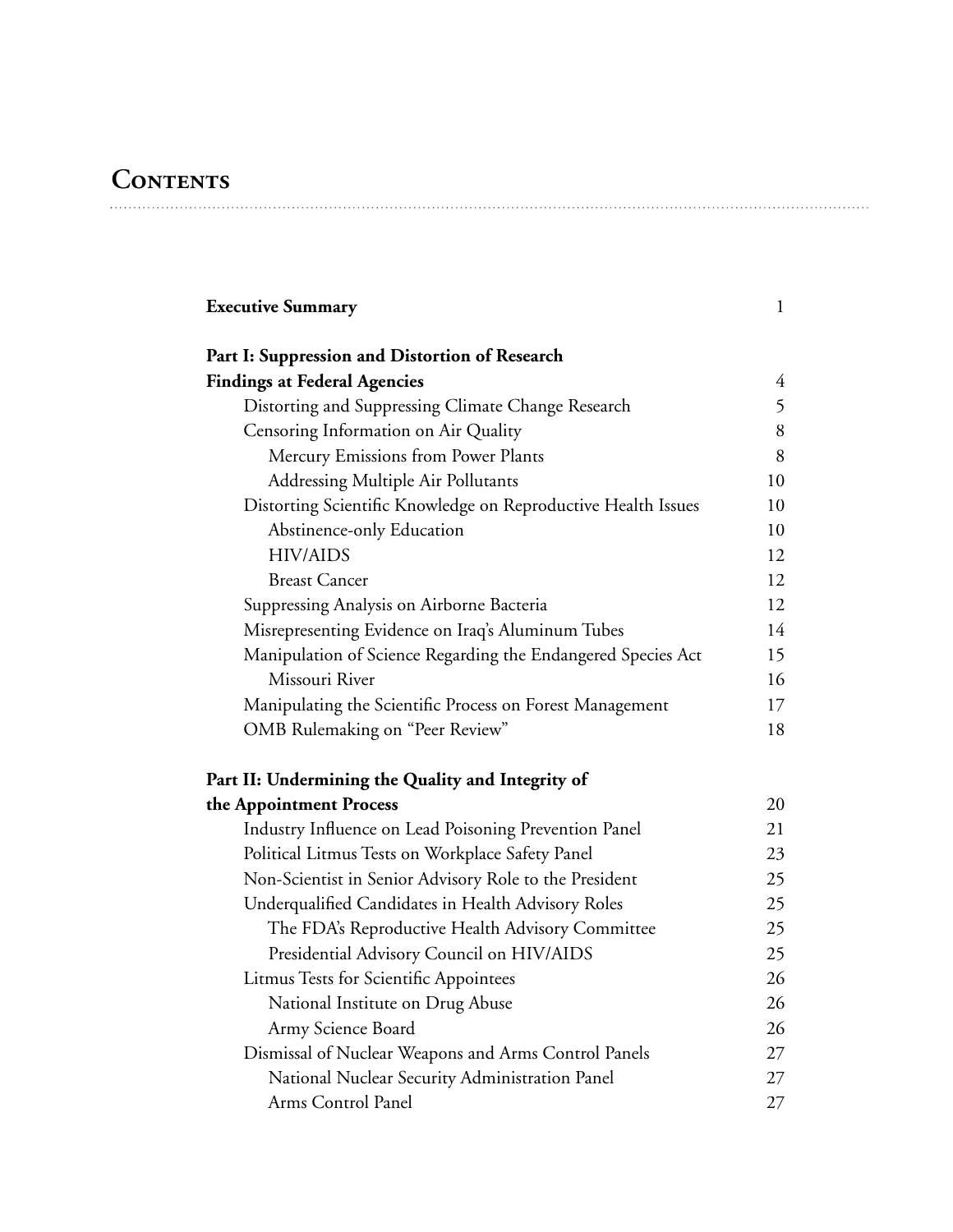# CONTENTS

| Part III: An Unprecedented Pattern of Behavior               | 28 |
|--------------------------------------------------------------|----|
| Disseminating Research from Federal Agencies                 | 28 |
| Irregularities in Appointments to Scientific Advisory Panels | 29 |
| <b>Conclusions and Recommendations: What's at Stake</b>      | 31 |
| Restoring Scientific Integrity to Federal Policy Making      | 32 |
| Appendices                                                   | 34 |
| A. EPA Memo on Climate Section of the Report                 |    |
| on the Environment                                           | 34 |
| B. USDA "Sensitive Issue" List                               | 39 |
| C. Supplemental Information and Clarifications               |    |
| in March 2004 Edition                                        | 41 |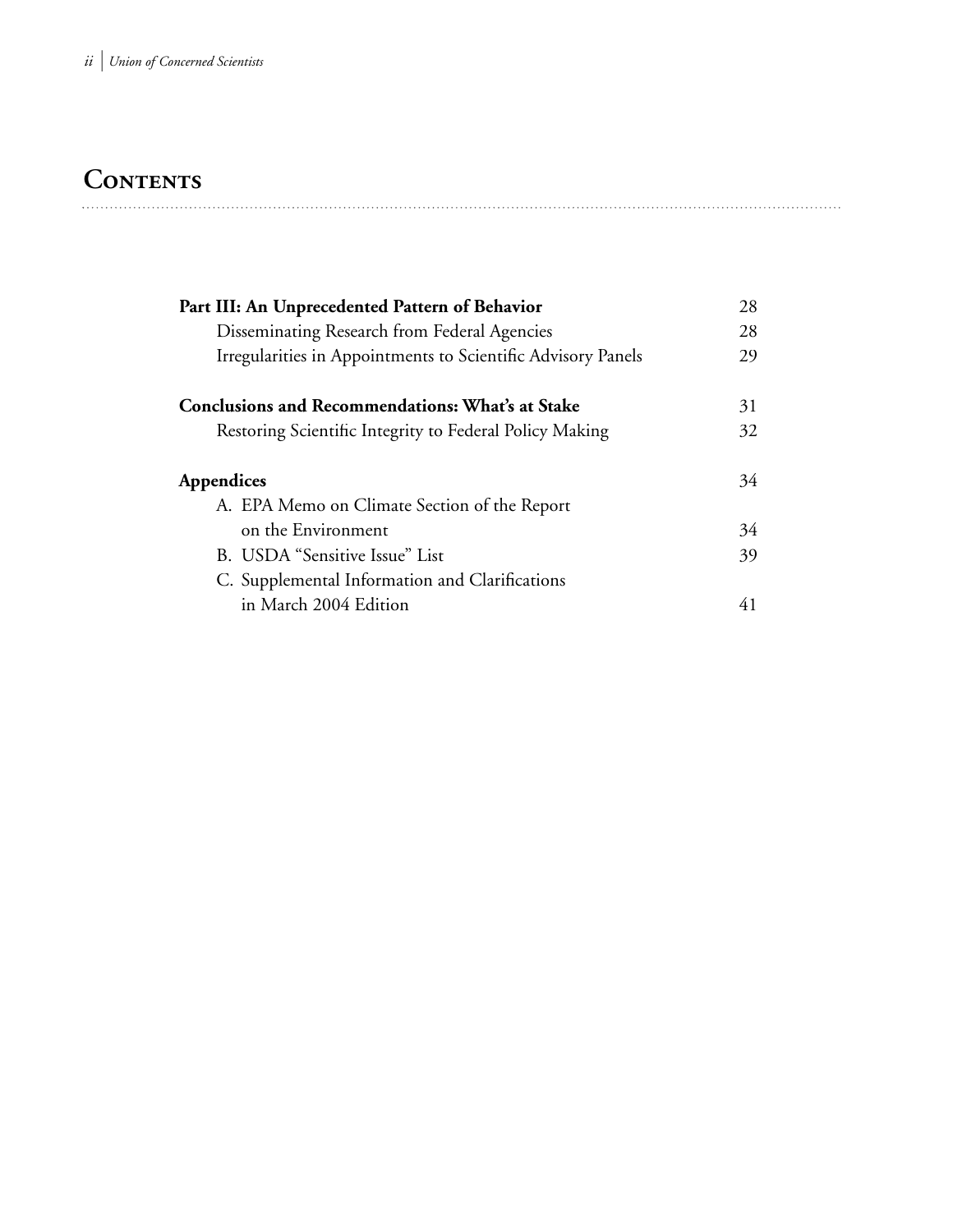# **Acknowledgments**

Seth Shulman was the lead investigator and primary author of this report. Kurt Gottfried provided additional input, drafted sections of the report, and offered helpful guidance. Suzanne Shaw edited the report, with assistance from Bryan Wadsworth. UCS would like to thank the following individuals for their helpful comments on various aspects of the report: Judith Auerbach, Michael Bean, Nancy Cole, Jon Devine, Peter Frumhoff, David Grimes, Lisbeth Gronlund, Debra Hauser, David Hawkins, Susan Holmes, Kevin Knobloch, Neal Lane, Michelle Manion, Margaret Mellon, Alden Meyer, Kirsten Moore, Gordon Orians, and Anthony Robbins.

Major support for this report was provided by The William and Flora Hewlett Foundation.

The findings and opinions expressed in this report do not necessarily reflect the opinion of the foundation that supported the work, nor the reviewers who provided comment on its content. Both the opinions and information contained herein are the sole responsibility of the Union of Concerned Scientists.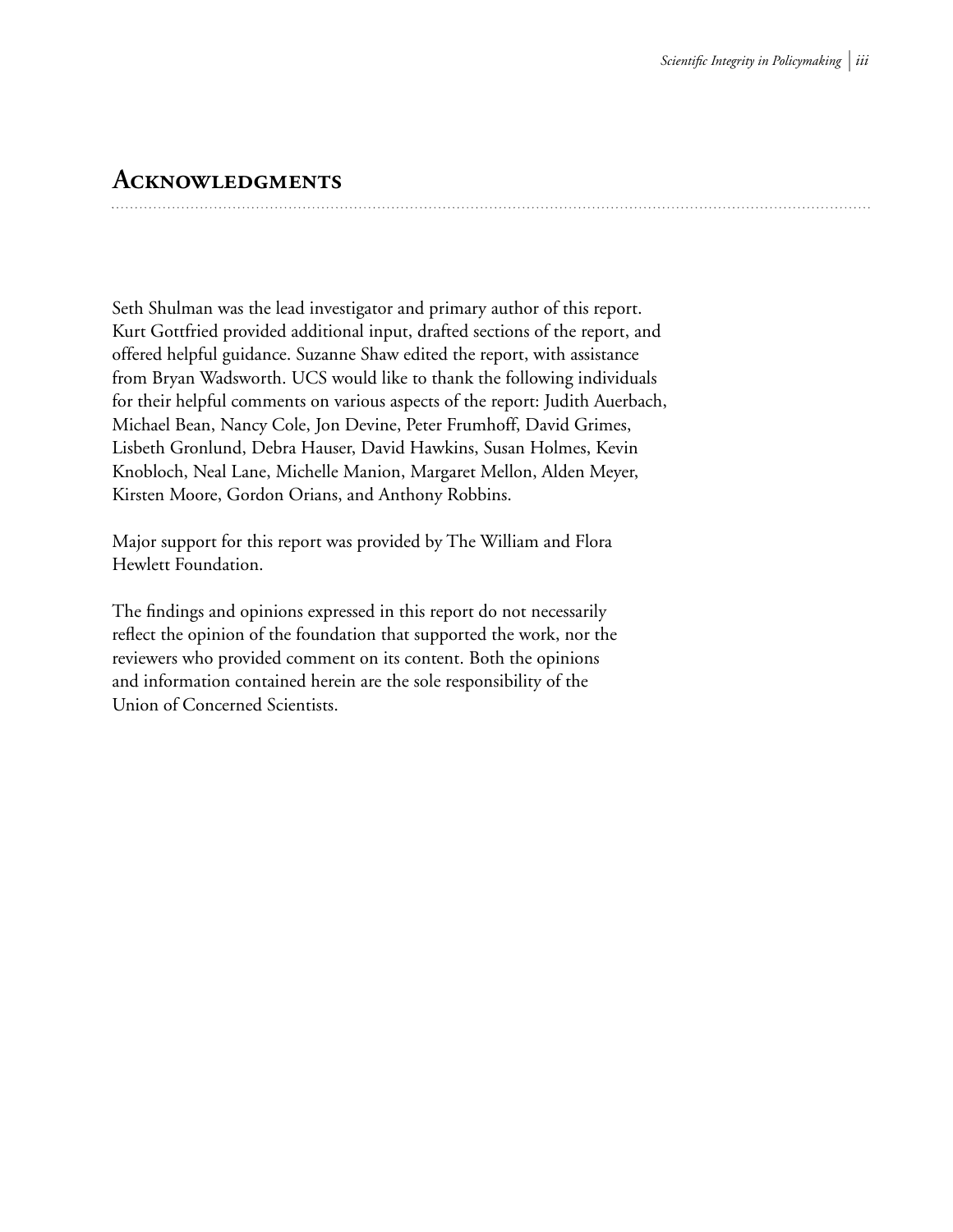# **Preface**

This edition of *Scientific Integrity in Policymaking: An Investigation into the Bush Administration's Misuse of Science* is an update of the UCS report of the same name released on February 18, 2004. Since the February release UCS has received additional relevant material on several of the incidents, which is incorporated in this update. The conclusions reached and recommendations made in the report have not changed. Supplemental information and clarifications can be found in Parts I and II on the following issues: climate change, mercury emissions, multiple air pollutants, abstinence-only education, airborne bacteria, endangered species, forest management, OMB rulemaking, and the drug abuse panel. For a full detail of the changes see Appendix C. To receive a copy of the February 18, 2004 edition, email *rsi@ucsusa.org*.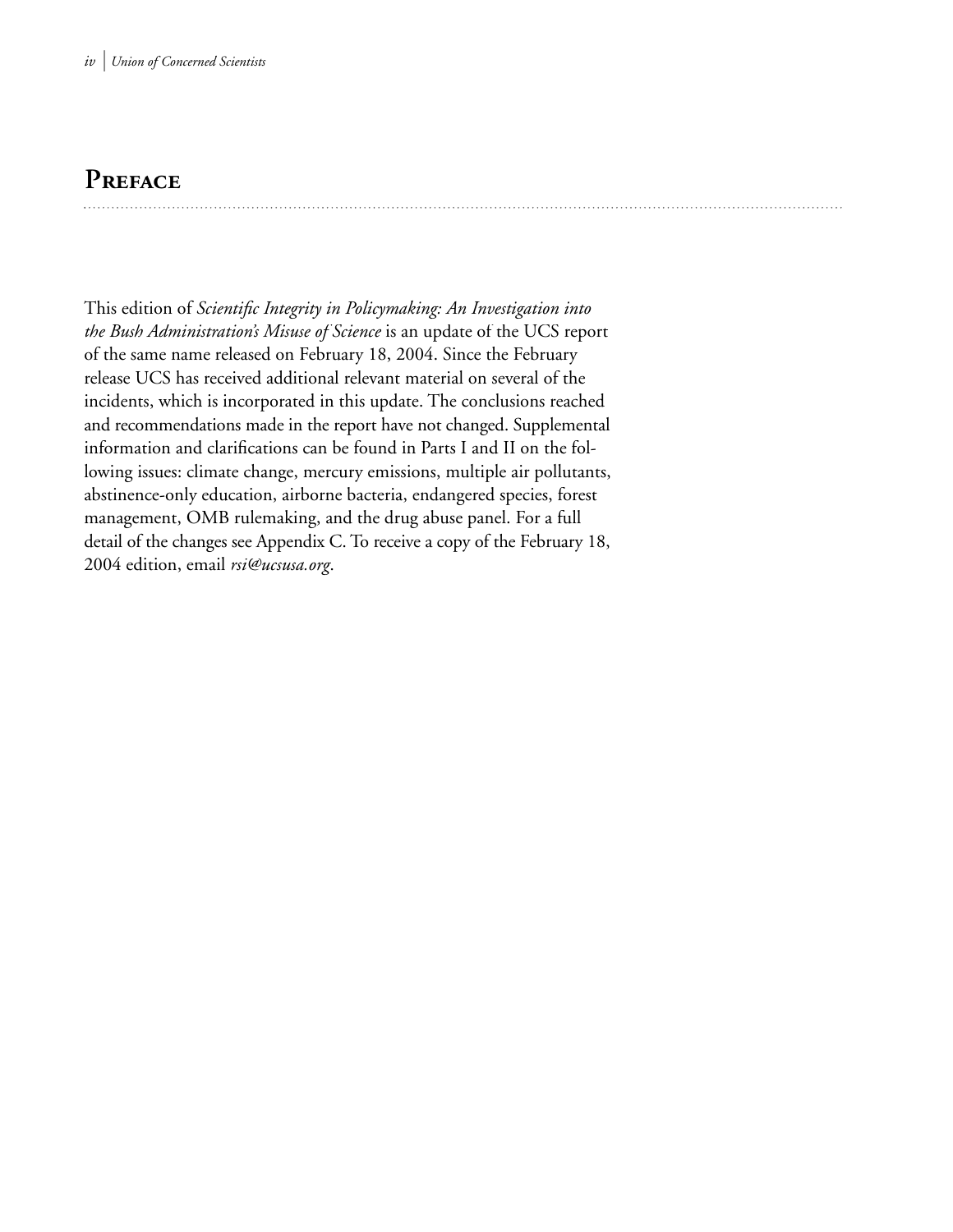# **Executive Summary**

*Science, like any field of endeavor, relies on freedom of inquiry; and one of the hallmarks of that freedom is objectivity. Now more than ever, on issues ranging from climate change to AIDS research to genetic engineering to food additives, government relies on the impartial perspective of science for guidance.*<sup>1</sup>

The U.S. government runs on information—<br>vast amounts of it. Researchers at the National Weather Service gather and analyze meteorological data to know when to issue severe-weather advisories. Specialists at the Federal Reserve Board collect and analyze economic data to determine when to raise or lower interest rates. Experts at the Centers for Disease Control examine bacteria and viral samples to guard against a large-scale outbreak of disease. The American public relies on the accuracy of such governmental data and upon the integrity of the researchers who gather and analyze it.

 Equally important is the analysis of fact-based data in the government's policy-making process. When compelling evidence suggests a threat to human health from a contaminant in the water supply, the federal government may move to tighten drinking water standards. When data indicate structural problems in aging bridges that are part of the interstate highway system, the federal government may allocate emergency repair funds. When populations of an animal species are found to be declining rapidly, officials may opt to seek protection for those animals under the federal Endangered Species Act.

 Given the myriad pressing problems involving complex scientific information—from the AIDS

— PRESIDENT GEORGE H.W. BUSH, 1990

pandemic to the threat of nuclear proliferation the American public expects government experts and researchers to provide more data and analysis than ever before, and to do so in an impartial and accurate way.

 However, at a time when one might expect the federal government to increasingly rely on impartial researchers for the critical role they play in gathering and analyzing specialized data, there are numerous indications that the opposite is occurring. A growing number of scientists, policy makers, and technical specialists both inside and outside the government allege that the current Bush administration has suppressed or distorted the scientific analyses of federal agencies to bring these results in line with administration policy. In addition, these experts contend that irregularities in the appointment of scientific advisors and advisory panels are threatening to upset the legally mandated balance of these bodies.

 The quantity and breadth of these charges warrant further examination, especially given the stature of many of the individuals lodging them. Toward this end, the Union of Concerned Scientists (UCS) undertook an investigation of many of the allegations made in the mainstream media, in scientific journals, and in overview reports issued

1 Remarks to the National Academy of Sciences, April 23, 1990. Online at *bushlibrary.tamu.edu/papers/1990/90042301.html*.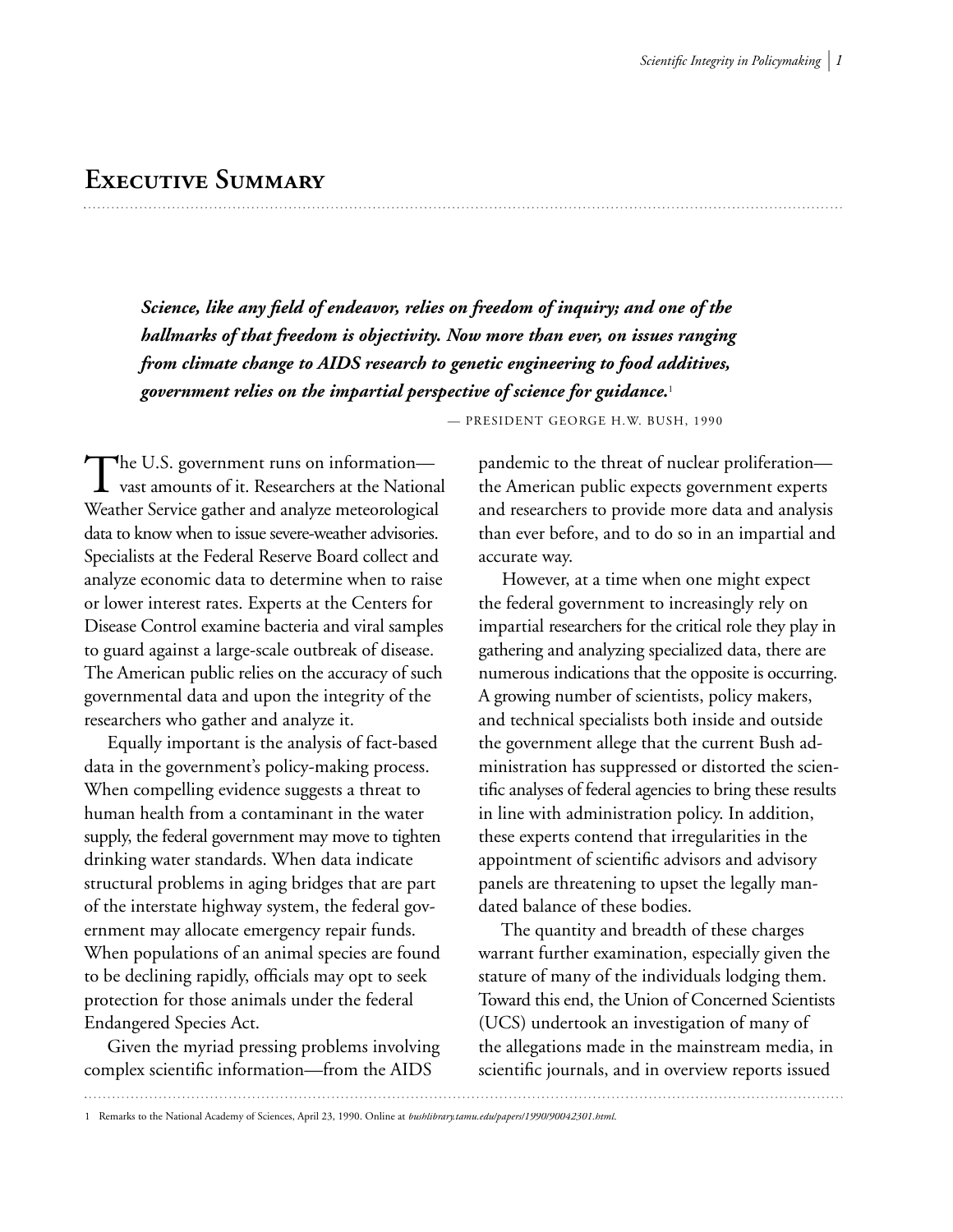from within the federal government $^{\rm 2}$  and by nongovernmental organizations.<sup>3</sup> To determine the validity of the allegations, UCS reviewed the public record, obtained internal government documents, and conducted interviews with many of the parties involved (including current and former government officials).

#### **FINDINGS OF THE INVESTIGATION**

*1. There is a well-established pattern of suppression and distortion of scientifi c fi ndings by high-ranking Bush administration political appointees across numerous federal agencies. These actions have consequences for human health, public safety, and community well-being.*

Incidents involve air pollutants, heat-trapping emissions, reproductive health, drug resistant bacteria, endangered species, forest health, and military intelligence.

*2. There is strong documentation of a wideranging effort to manipulate the government's*  scientific advisory system to prevent the appear*ance of advice that might run counter to the administration's political agenda.* These actions include: appointing underqualified individuals to important advisory roles including childhood lead poisoning prevention and reproductive health; applying political litmus tests that have no bearing on a nominee's expertise or advisory role; appointing a non-scientist to a senior position in the president's scientific advisory staff; and dismissing highly qualified scientific advisors.

*3. There is evidence that the administration often imposes restrictions on what government scientists can say or write about "sensitive" topics.* In this context, "sensitive" applies to issues that might provoke opposition from the administration's political and ideological supporters.

*4. There is signifi cant evidence that the scope and scale of the manipulation, suppression, and misrepresentation of science by the Bush administration are unprecedented*.

## **RESTORING SCIENTIFIC INTEGRITY TO FEDERAL POLICYMAKING**

 This report calls on the president, Congress, scientists, and the public to take immediate steps to restore the integrity of science in the federal policymaking process.

*The president* should immediately request his science advisor to prepare a set of recommendations for executive orders and other actions to prohibit further censorship and distortion of scientific information from federal agencies, and put an end to practices that undermine the integrity of scientific advisory panels.

*Congress* should ensure that this administration and future administrations reverse this dangerous trend. To this end, Congress should: hold oversight hearings to investigate and assess the allegations raised in this report; ensure that the laws and rules that govern scientific advisory appointments require that all appointees meet high professional standards, and protect against the domination of such panels by individuals tied to entities that have a vested interest at stake; guarantee public access to government scientific studies and the findings of scientific advisory panels; and re-establish an organization able to independently assess and provide

<sup>2</sup> For instance, see House Committee on Government Reform, Minority Staff, Special Investigations Division, "Politics and Science in the Bush Administration," August 2003.

<sup>3</sup> For instance, see Association of Reproductive Health Professionals, "Preserving Core Values in Science," 2003; Defenders of Wildlife, "Sabotaging the Endangered Species Act: How the Bush Administration uses the judicial system to undermine wildlife protection," December 2003.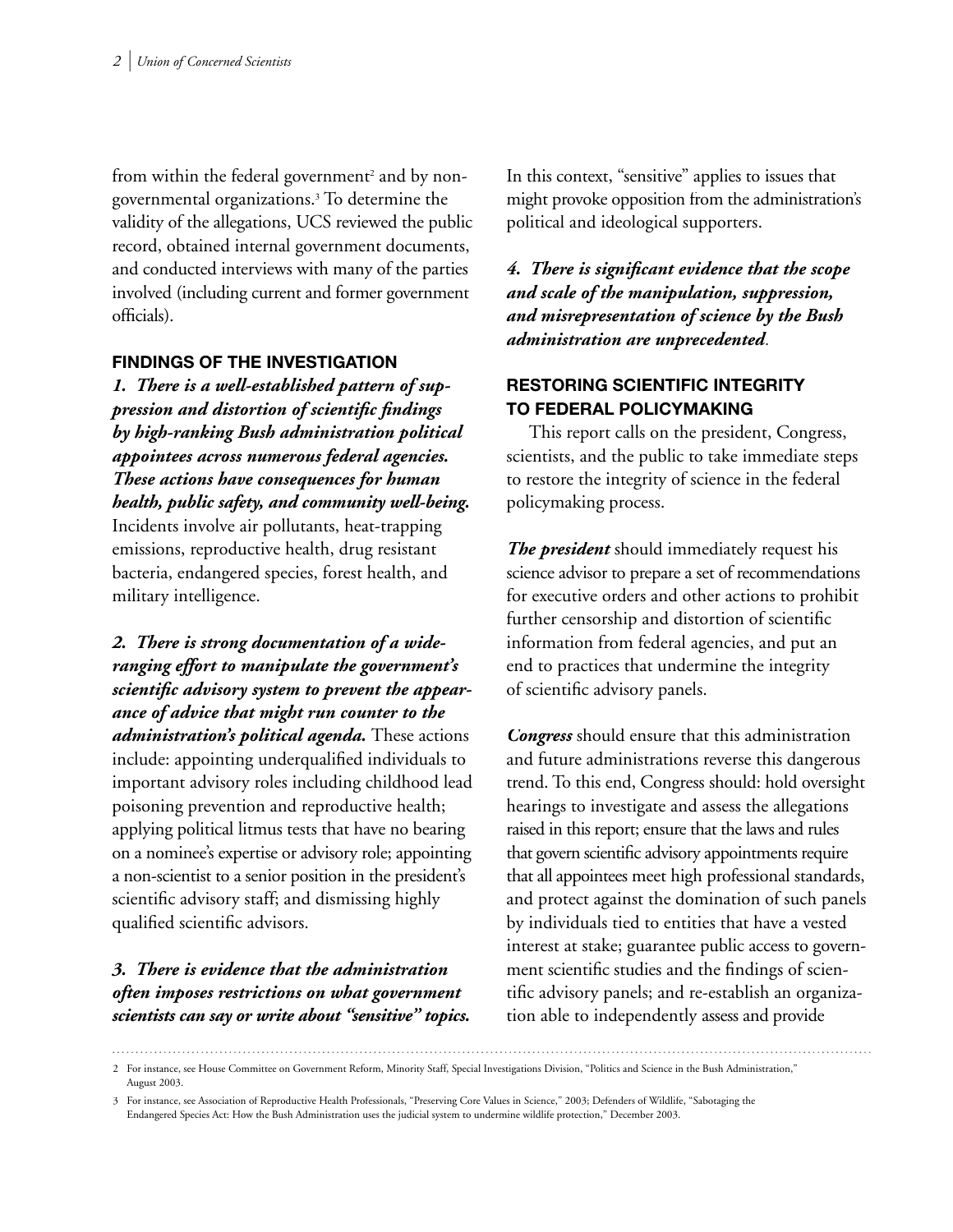guidance to Congress on technical questions that have a bearing on public policy, similar to the former Office of Technology Assessment.

*Scientists* must encourage their professional societies and colleagues to become engaged in this issue, discuss their concerns directly with elected repre-

sentatives, and communicate the importance of this issue to the public, both directly and through the media. And the *publid* must also voice its concern about this issue to its elected representatives, letting them know that censorship and distortion of scientific knowledge are unacceptable in the federal government and must be halted.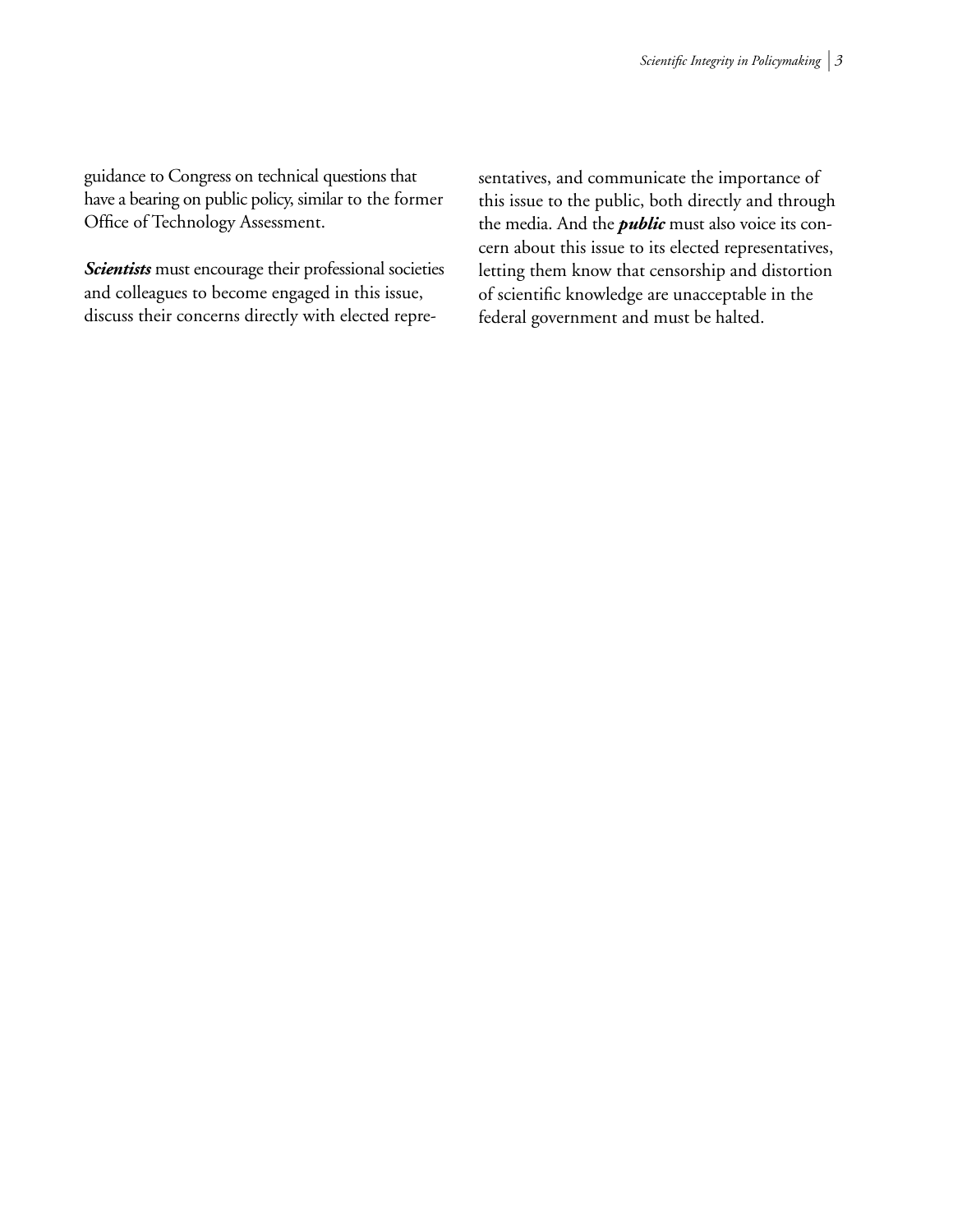# **Suppression and Distortion of Research Findings at Federal Agencies** *Part I*

*Tinkering with scientific information, either striking it from reports or altering it,* is becoming a pattern of behavior. It represents the politicizing of a scientific process, *which at once manifests a disdain for professional scientists working for our government and a willingness to be less than candid with the American people.*

— ROGER G. KENNEDY, FORMER DIRECTOR OF THE NATIONAL PARK SERVICE, RESPONDING TO THE DOCTORING OF FINDINGS ON YELLOWSTONE NATIONAL PARK.<sup>1</sup>

Political partisans have long disagreed over each administration's politics and policy. But there is little disagreement about the need for elected and appointed officials to have access to rigorous, objective scientific research and analysis, and to fully understand its implications for addressing the problems they are trying to solve. To be sure, politics plays an unavoidable and, at times, valuable role in policymaking because many factors in addition to science and technology must be weighed in decision making. To make policy choices, government officials must frequently balance the needs of one constituency against another. Consider, for instance, the policy quandary over nuclear waste from the nation's nuclear power plants. Politics and science both play a crucial role as policy makers try to balance the risk to public health and the environment from the proposed spent fuel repository at Yucca Mountain in Nevada versus the long-term health risks to people living near one of the country's numerous current nuclear spent fuel storage facilities. In health care, decision makers must weigh the funding of research on rare serious diseases against broad public health issues such as funding cholesterol screening or childhood vaccinations.

 There is, however, a crucial difference between political fights over policy and the manipulation of the scientific underpinnings of the policy-making process itself. Distorting that process runs the risk that decision makers will not have access to the factual information needed to help them make informed decisions that affect human health, public safety, and the well-being of our communities.

 The following section details the results of a UCS investigation into numerous allegations that the

> Political partisans have long disagreed over each administration's politics and policy. But there is little disagreement about the need for elected and appointed officials to have access to rigorous, objective scientific research and analysis.

<sup>1</sup> As quoted in E. Shogren, "Administration, Yellowstone Staff at Odds On Park Threats," *Los Angeles Times*, June 26, 2003.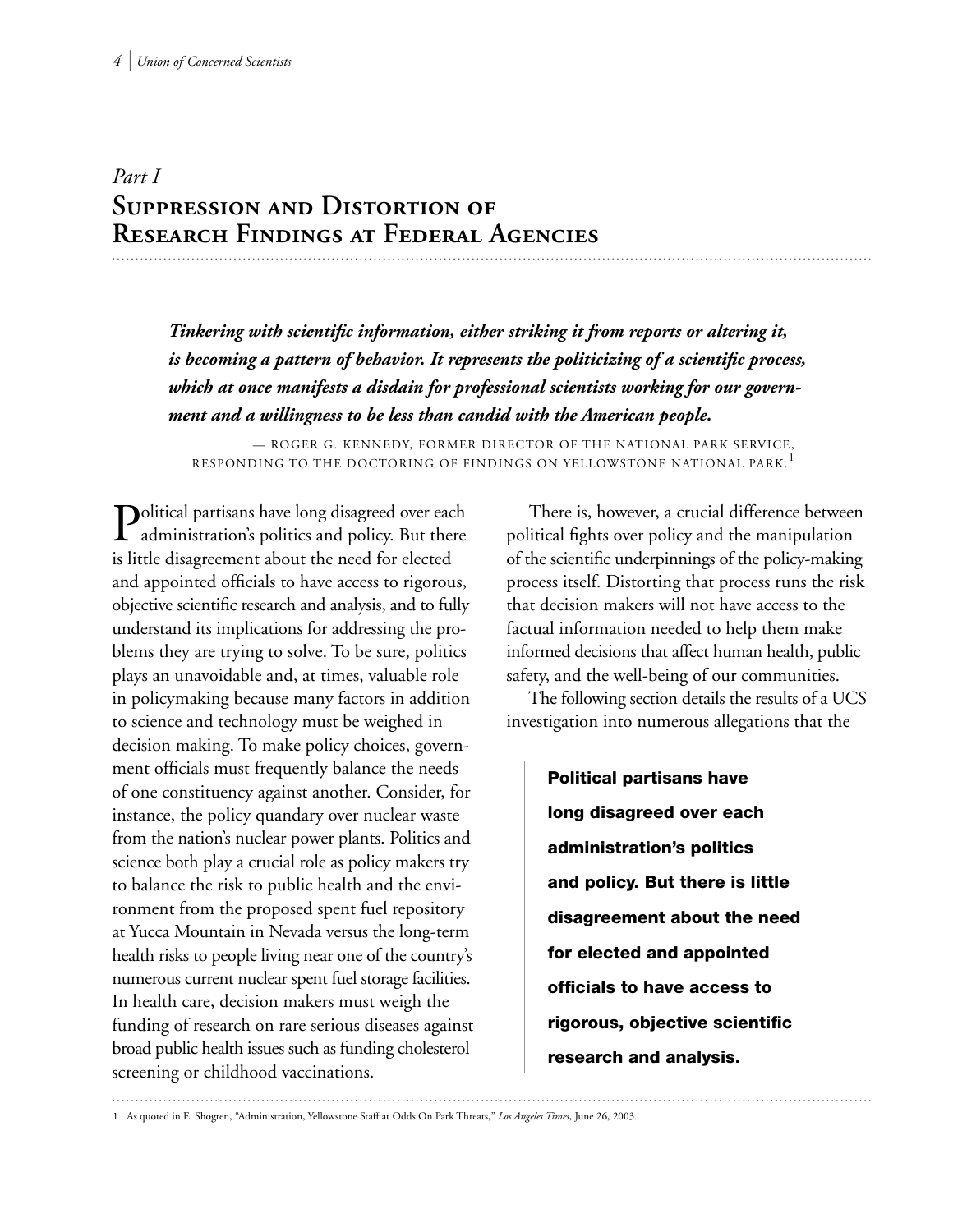current administration has undermined the quality of the science that informs policy making by suppressing, distorting, or manipulating the work done by scientists at federal agencies.

## **DISTORTING AND SUPPRESSING CLIMATE CHANGE RESEARCH**

Since taking office, the Bush administration has consistently sought to undermine the public's understanding of the view held by the vast majority of climate scientists that human-caused emissions of carbon dioxide and other heat-trapping gases are making a discernible contribution to global warming.

After coming to office, the administration asked the National Academy of Sciences (NAS) to review the findings of the Intergovernmental Panel on Climate Change (IPCC) and provide further assessment of what climate science could say about this issue.2 The NAS panel rendered a strong opinion, which, in essence, confirmed that of the IPCC. The American Geophysical Union, the world's largest organization of earth scientists, has also released a strong statement describing human-caused disruptions of Earth's climate.3 Yet Bush administration spokespersons continue to contend that the uncertainties in climate projections and fossil fuel emissions are too great to warrant mandatory action to slow emissions.4

 In May 2002, President Bush expressed disdain for a State Department report<sup>5</sup> to the United Nations that pointed to a clear human role in the accumulation of heat-trapping gases and detailed the likely negative consequences of climate change; the president called it "a report put out by the bureaucracy."6 In September 2002, the administration removed a section on climate change from the Environmental Protection Agency's (EPA) annual air pollution report, $\frac{7}{7}$  even though the climate issue had been discussed in the report for the preceding five years.

 Then, in one well-documented case, the Bush administration blatantly tampered with the integrity of scientific analysis at a federal agency when, in June 2003, the White House tried to make a series of changes to the EPA's draft Report on the Environment.<sup>8</sup>

 A front-page article in *The New York Times* broke the news that White House officials tried to force the EPA to substantially alter the report's section on climate change. The EPA report, which referenced the NAS review and other studies, stated that human activity is contributing significantly to climate change.9

Interviews with current and former EPA staff, as well as an internal EPA memo reviewed for this report (see Appendix A) reveal that the White House Council on Environmental Quality and the Office of Management and Budget demanded major amendments including:

The deletion of a temperature record covering 1,000 years in order to, according to the EPA memo, emphasize "a recent, limited analysis [which] supports the administration's favored message."10

7 See *www.epa.gov/airtrends*.

<sup>2</sup> National Academy of Sciences, Commission on Geosciences, Environment and Resources, Climate Change Science: An Analysis of Some Key Questions, 2001. Online at *www.nap.edu/books/0309075742/html.*

<sup>3</sup> See *www.agu.org/sci\_soc/policy/climate\_change\_position.html*.

<sup>4</sup> P. Dobriansky, "Only New Technology Can Halt Climate Change," *Financial Times*, December 1, 2003.

<sup>5</sup> US Climate Action Report, Department of State, May 2002.

<sup>6</sup> K.Q. Seelye, "President Distances Himself from Global Warming Report," *The New York Times*, June 5, 2002.

<sup>8 &</sup>quot;Report on the Environment," U.S. Environmental Protection Agency, June 23, 2003. Online at *www.epa.gov/indicators/roe/index.htm*.

<sup>9</sup> A.C. Revkin and K.Q. Seelye, "Report by EPA Leaves Out Data on Climate Change," *The New York Times,* June 19, 2003.

<sup>10</sup> EPA internal memo, April 29, 2003. (See Appendix A.)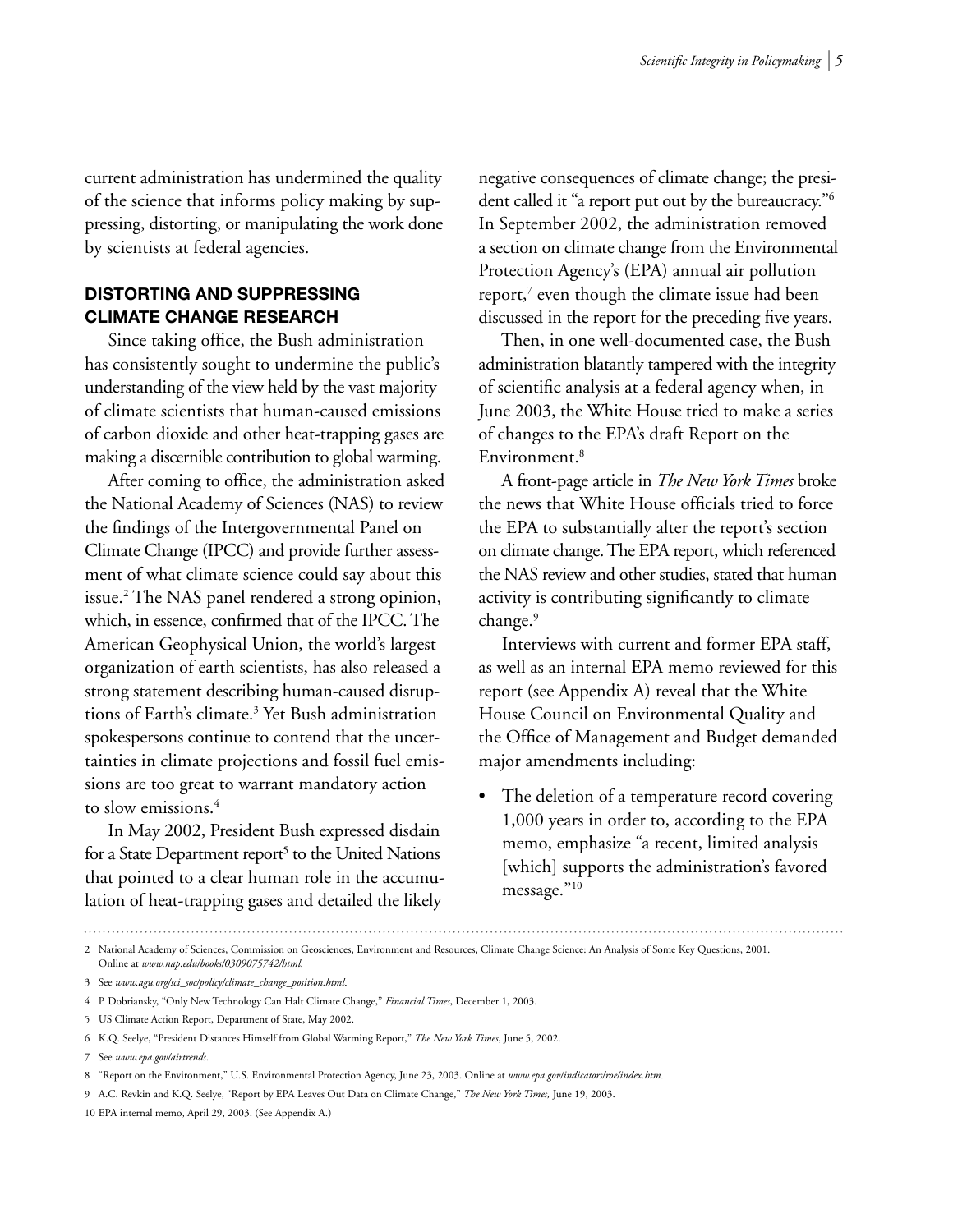- The removal of any reference to the NAS review —requested by the White House itself—that confirmed human activity is contributing to climate change.<sup>11</sup>
- The insertion of a reference to a discredited study of temperature records funded in part by the American Petroleum Institute.<sup>12</sup>
- The elimination of the summary statement noncontroversial within the science community that studies climate change—that "climate change has global consequences for human health and the environment."<sup>13</sup>

 According to the internal EPA memo, White House officials demanded so many qualifying words such as "potentially" and "may" that the result would have been to insert "uncertainty…where there is essentially none."<sup>14</sup>

> **White House officials** demanded so many qualifying words such as "potentially" and "may" that the result would have been to insert "uncertainty...where there is essentially none."

 In a political environment now-departed EPA Administrator Christine Todd Whitman has since described as "brutal,"15 the entire section on climate change was ultimately deleted from the version released for public comment.16 According to internal EPA documents and interviews with EPA researchers, the agency staff chose this path rather than compromising their credibility by misrepresenting the scientific consensus.<sup>17</sup> Doing otherwise, as one current, high-ranking EPA official puts it, would "poorly represent the science and ultimately undermine the credibility of the EPA and the White House."18

 The EPA's decision to delete any mention of global warming from its report drew widespread criticism. Many scientists and public officials— Republicans and Democrats alike—were moved to decry the administration's political manipulation in this case. Notably, the incident drew the ire of Russell Train, who served as EPA administrator under Presidents Nixon and Ford. In a letter to *The New York Times,* Train stated that the Bush administration's actions undermined the independence of the EPA and were virtually unprecedented for the degree of their political manipulation of the agency's research. As Train put it, the "interest of the American people lies in having full disclosure of the facts."19 Train also noted that, "In all my time at the EPA, I don't recall any regulatory decision that was driven by political considerations. More to the present point, never once, to my best recollec-

<sup>11</sup> Ibid. Deleted reference: National Academy of Sciences, Commission on Geosciences, Environment and Resources, Climate Change Science: An Analysis of Some Key Questions, 2001.

<sup>12</sup> Revkin and Seelye, *The New York Times.* Discredited study: W. Soon and S. Baliunas. 2003. Proxy climatic and environmental changes of the past 1000 years. *Climate Research* 23(2):89-110. Study discrediting it: Michael Mann et al. 2003. On past temperatures and anomalous late 20th century warmth. *Eos* 84(27):256-257.

<sup>13</sup> EPA internal memo.

<sup>14</sup> Ibid.

<sup>15</sup> *NOW with Bill Moyers* transcript, September 19, 2003.

<sup>16</sup> Revkin and Seelye, *The New York Times.*

<sup>17</sup> Author interviews with current EPA staff members, names withheld on request. See also "option paper" in EPA internal memo, Appendix A.

<sup>18</sup> Author interview with EPA staff member, name withheld on request, January 2004. EPA internal memo.

<sup>19</sup> Russell E. Train, "When Politics Trumps Science" (letter to the editor), *The New York Times*, June 21, 2003.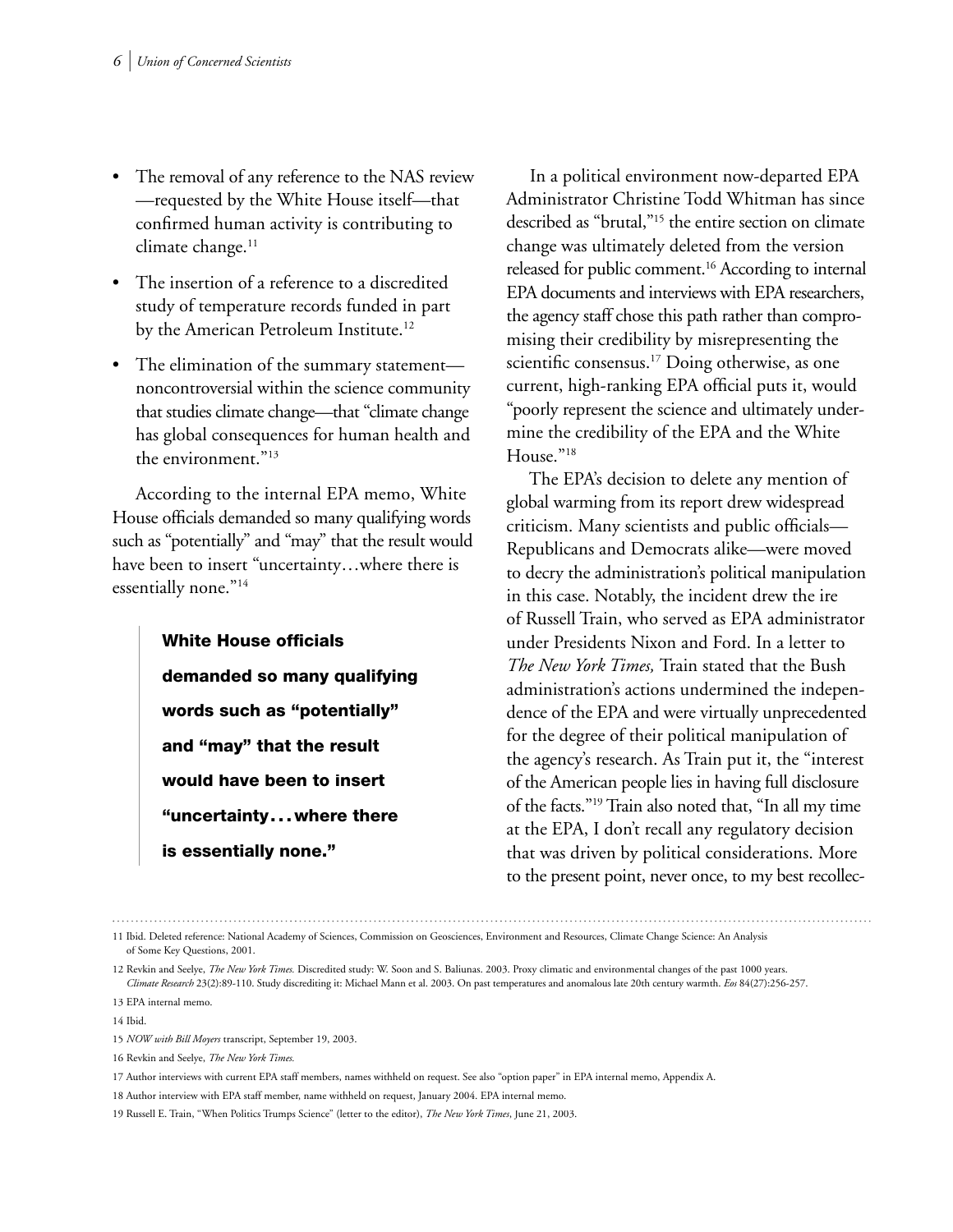tion, did either the Nixon or Ford White House ever try to tell me how to make a decision."20

 Were the case an isolated incident, it could perhaps be dismissed as an anomaly. On the contrary, the Bush administration has repeatedly intervened to distort or suppress climate change research findings despite promises by the president that, "my Administration's climate change policy will be science-based."21

Despite the widespread agreement in the scientific community that human activity is contributing to global climate change, as demonstrated by the consensus of international experts on the IPCC, the Bush administration has sought to exaggerate uncertainty by relying on disreputable and fringe science reports and preventing informed discussion on the issue. As one current EPA scientist puts it, the Bush administration often "does not even invite the EPA into the discussion" on climate change issues. "This administration seems to want to make environmental policy at the White House," the government scientist explains. "I suppose that is their right. But one has to ask: on the basis of what information is this policy being promulgated? What views are being represented? Who is involved in the decision making? What kind of credible expertise is being brought to bear?"22

 Dr. Rosina Bierbaum, a Clinton administration appointee to the Office of Science and Technology Policy (OSTP) who also served during the first year of the Bush administration, offers a disturbing window on the process. From the start, Bierbaum contends, "The scientists [who] knew the most about climate change at OSTP were not allowed to participate in deliberations on the issue within the White House inner circle."23

 Through such consistent tactics, the Bush administration has not only distorted scientific and technical analysis on global climate change and suppressed the dissemination of research results, but has avoided fashioning any policies that would significantly reduce the threat implied by those fi ndings.

 In the course of this investigation, UCS learned of the extent to which these policies seem to extend. In one case that has yet to surface in the press, the Natural Resources Conservation Service (NRCS) of the U.S. Department of Agriculture (USDA)

> "In all my time at the EPA, I don't recall any regulatory decision that was driven by political considerations."

Russell Train, EPA Administrator under Presidents Nixon and Ford

sought in September 2003 to reprint a popular informational brochure about carbon sequestration in the soil and what farmers could do to reduce greenhouse gas emissions. According to one current government official familiar with the incident, the brochure was widely viewed as one of the agency's successful efforts in the climate change field. The NRCS had already distributed some 325,000 of the brochures and sought a modest update, as well as proposing a Spanish edition.<sup>24</sup>

 Notably, even this relatively routine proposal was passed to the White House Council on Environmental Quality (CEQ) for review. William Hohenstein, director of the Global Change Program

<sup>20</sup> Russell E. Train, "The Environmental Protection Agency just isn't like it was in the good old (Nixon) days," *www.gristmagazine.com*, September 22, 2003.

<sup>21</sup> White House, President's Statement on Climate Change (July 13, 2001). Online at *www.whitehouse.gov/news/releases/2001/07/20010713-2.html*.

<sup>22</sup> Author interview with EPA scientist, name withheld on request, January 2004.

<sup>23</sup> As quoted in N. Thompson, "Science friction: The growing—and dangerous—divide between scientists and the GOP," *Washington Monthly,* July/August 2003.

<sup>24</sup> Author interview with USDA official, name withheld on request, January 2004.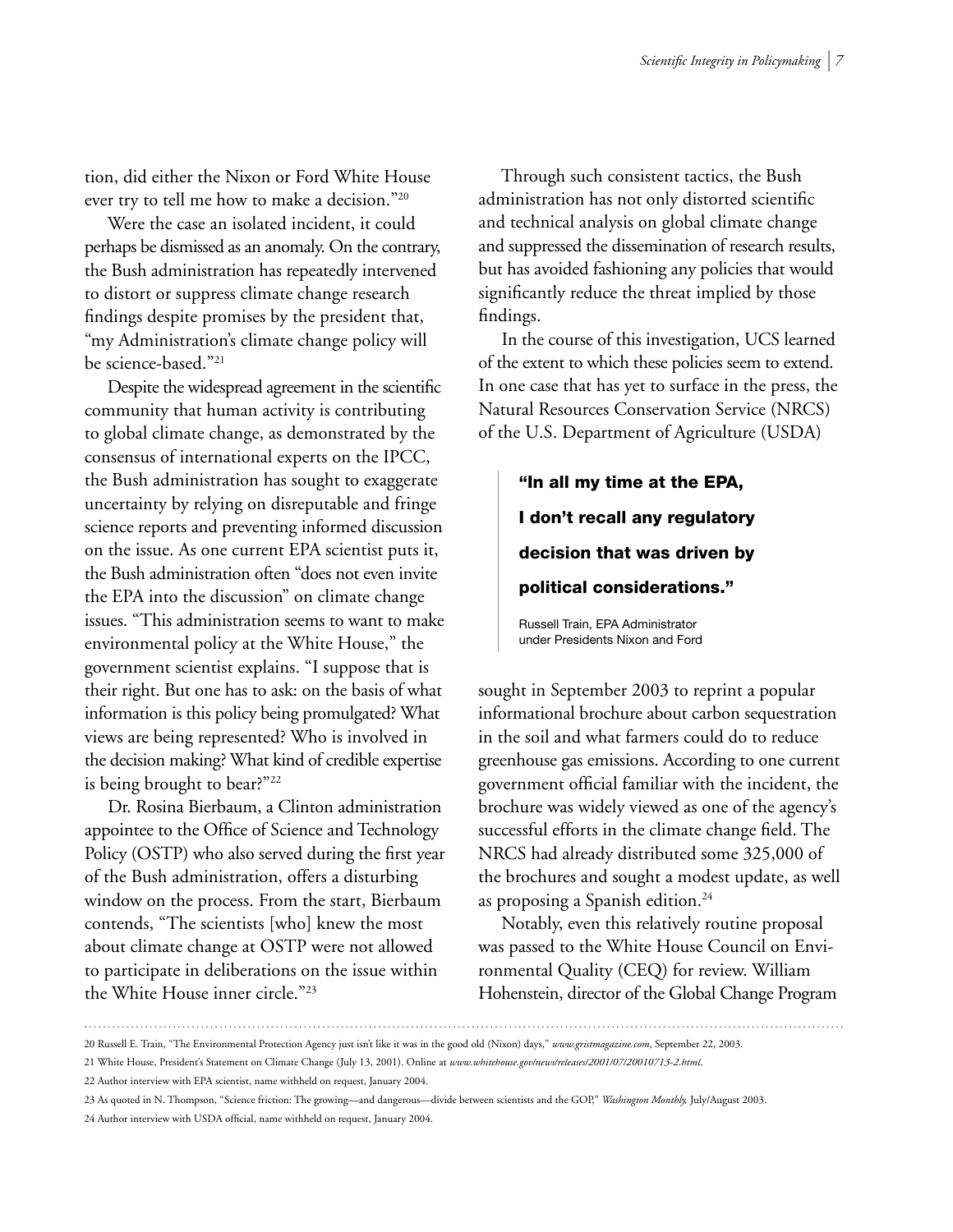Exchange in the office of the chief economist at the USDA, acknowledged that he passed the request on to the CEQ, as he says he would "for any documents relating to climate change policy."25 While Hohenstein denies that he has been explicitly ordered to do so, he says he knows the White House is concerned "that things regarding climate change be put out by the government in a neutral way."26 As a result of the CEQ's objections about the brochure, staff at the NRCS dropped their proposal for a reprint.<sup>27</sup> "It is not just a case of micromanagement, but really of censorship of government information," a current government official familiar with the case noted. "In nearly 15 years of government service, I can't remember ever needing clearance from the White House for such a thing."28

> "It is not just a case of micromanagement, but really of censorship of government information," a current government official familiar with the case noted. "In nearly 15 years of government service, I can't remember ever needing clearance from the White House for such a thing."

## **CENSORING INFORMATION ON AIR QUALITY Mercury Emissions from Power Plants**

 The Bush administration has long attempted to avoid issuing new standards to regulate mercury emissions by coal-fired power plants based on Maximum Achievable Control Technology (MACT), as required by the Clean Air Act.<sup>29</sup> Mercury is a neurotoxin that can cause brain damage and harm reproduction in women and wildlife; coal-fired power plants are the nation's largest source of mercury air emissions, emitting about 48 tons annually.<sup>30</sup>

 As a prelude to the current debate, published accounts to date have documented that senior Bush officials suppressed and sought to manipulate government information about mercury contained in an EPA report on children's health and the environment. As the EPA readied the report for completion in May 2002, the White House Office of Management and Budget and the OSTP began a lengthy review of the document. In February 2003, after nine months of delay by the White House, a frustrated EPA official leaked the draft report to the *Wall Street Journal*, including its finding that 8 percent of women between the ages of 16 and 49 have mercury levels in the blood that could lead to reduced IQ and motor skills in their offspring. $31$ 

The finding provides strong evidence in direct contradiction to the administration's desired policy of reducing regulation on coal-fired power plants and was, many sources suspect, the reason for the lengthy suppression by the White House. On February 24, 2003, just days after the leak, the EPA's

<sup>25</sup> Author interview with William Hohenstein, USDA, January 2004.

<sup>26</sup> Ibid.

<sup>27</sup> Ibid.

<sup>28</sup> Author interview with USDA official, name withheld on request, January 2004.

<sup>29</sup> E. Pianin, "White House, EPA Move to Ease Mercury Rules," *The Washington Post,* December 3, 2003.

<sup>30</sup> See "EPA proposes options for signifi cantly reducing mercury emissions," December 15, 2003. Online at *www.epa.gov/mercury/mercuryfact12-15fi nal.pdf.*  See also Mercury MACT Proposed Rule and other source material at *www.nwf.org/news*.

<sup>31</sup> J.J. Fialka, "Mercury Threat to Kids Rising, Unreleased EPA Report Warns," *Wall Street Journal,* February 20, 2003.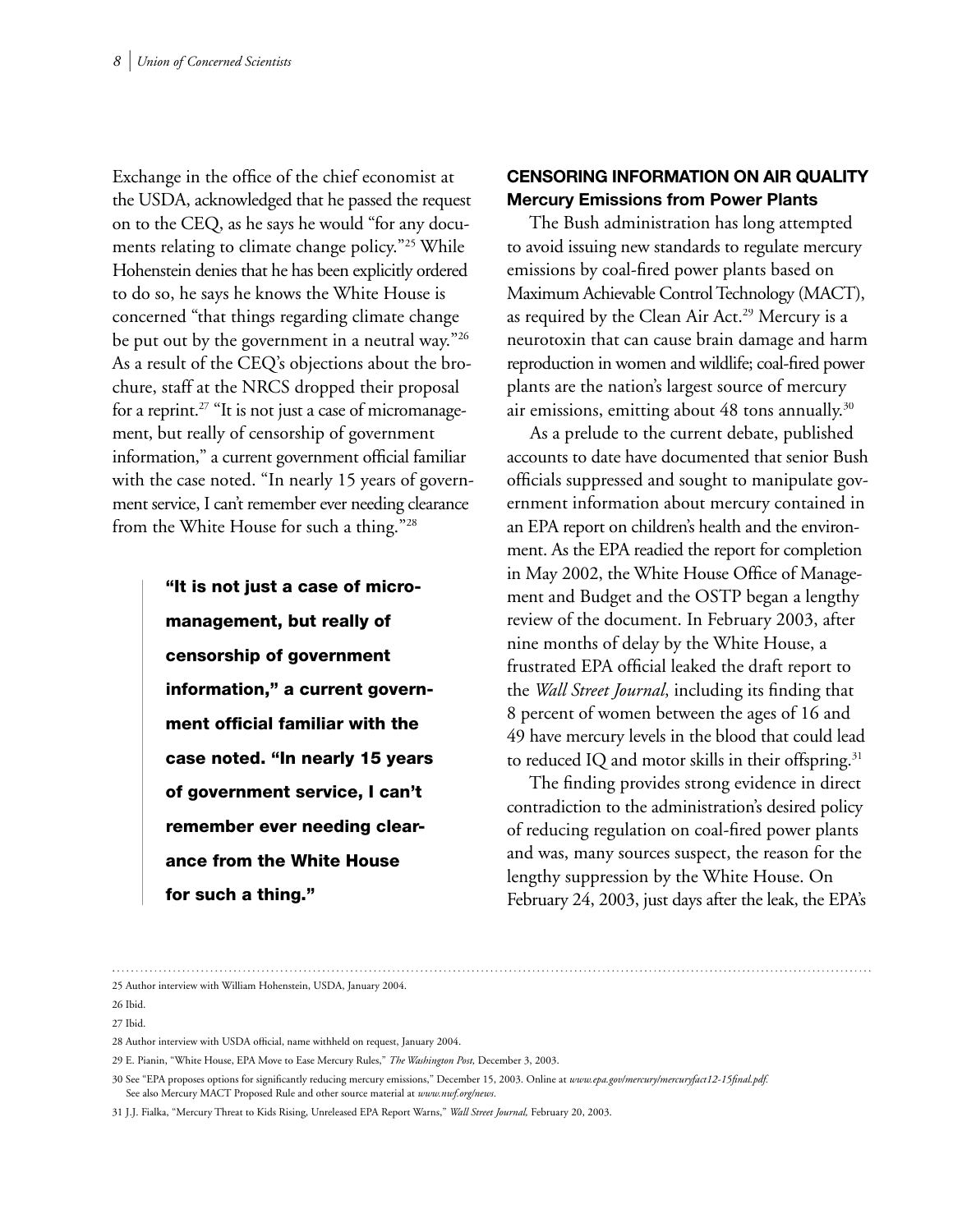report was finally released to the public.<sup>32</sup> Perhaps most troubling about this incident is that the report may never have surfaced at all had it not been leaked to the press.

 In a more recent development, the new rules the EPA has finally proposed for regulating power plants' mercury emissions were discovered to have no fewer than 12 paragraphs lifted, sometimes verbatim, from a legal document prepared by industry lawyers.<sup>33</sup> Chagrined EPA officials contend that the language crept into their proposed rules "through the interagency process." But Robert Perciasepe, who headed the EPA air policy office during the Clinton administration, stated the obvious when he called the wholesale use of industry language "inappropriate." As Perciasepe told a *Washington Post* reporter: "The regulations are supposed to be drafted by the staff—the people in the science program and regulatory branches."34

 Drawing upon interviews with no fewer than five current career employees, reporters at the *Los Angeles Times* have exposed in detail the process that led to the proposed mercury regulations. According to these and other sources, political appointees at the EPA completely bypassed agency professional and scientific staff as well as a federal advisory panel in crafting the proposed new rules.<sup>35</sup>

 Bruce C. Buckheit, who retired in December 2003 as director of EPA's Air Enforcement Division after serving in major federal environmental posts

for two decades, says that his enforcement division was not even allowed to review the mercury regulations prior to their release. As Buckheit puts it, "the new mercury rules were hatched at the White House; the Environmental Protection Agency's experts were simply not consulted at all."36

 In particular, EPA staff members say that they pointed out that comparative scientific studies of the effects of the proposed rules were required by EPA procedure. But these sources contend that they were explicitly told by Jeffrey R. Holmstead, head of EPA's Office of Air and Radiation, that such studies would not be conducted partly because of "White House concern."37 Buckheit and other EPA veterans say they cannot recall another instance when the agency's technical experts were so thoroughly shut out of the process in developing a major regulatory proposal. According to Buckheit, the incident is representative of "a degree of politicization of the work of the Environmental Protection Agency that goes beyond anything I have seen in my career in government."38

 In the wake of these serious allegations, EPA administrator Michael Leavitt has reportedly ordered additional studies of the effects of the proposed mercury rule. Administrator Leavitt has also said information related to media reports on the agency's inclusion of industry-drafted language in its proposed rule has been forwarded to the EPA's inspector general for possible investigation.39

33 See E. Pianin, "Proposed Mercury Rules Bear Industry Mark," *The Washington Post,* January 31, 2004.

34 Ibid.

38 Author interviews with Bruce Buckheit and with two other current EPA staff members, names withheld on request, March 2004.

<sup>32</sup> "America's Children and the Environment: Measures of Contaminants, Body Burdens, and Illnesses," Second Edition, February 2003. Online at *www.epa.gov/ envirohealth/children/ace\_2003.pdf*.

<sup>35</sup> Tom Hamburger and Alan C. Miller, "Mercury Emissions Rule Geared to Benefi t Industry, Staffers Say," *Los Angeles Times,* March 16, 2004 and author interviews with two other current EPA staff members, names withheld on request, March 2004.

<sup>36</sup> Author interview with Bruce Buckheit, March 2004.

<sup>37</sup> As quoted in Hamburger and Miller, *Los Angeles Times,* March 16, 2004. It is also highly relevant to note that, prior to his appointment by the current administration, Jeffrey R. Holmstead served as an attorney representing industry interests on air pollution issues at Latham & Watkins, one of the firms responsible for the exact wording of the text in the EPA's proposed mercury rule.

<sup>39 &</sup>quot;IG May Launch Investigation Into Industry Influence Over EPA Mercury Plan," Inside EPA, March 25, 2004.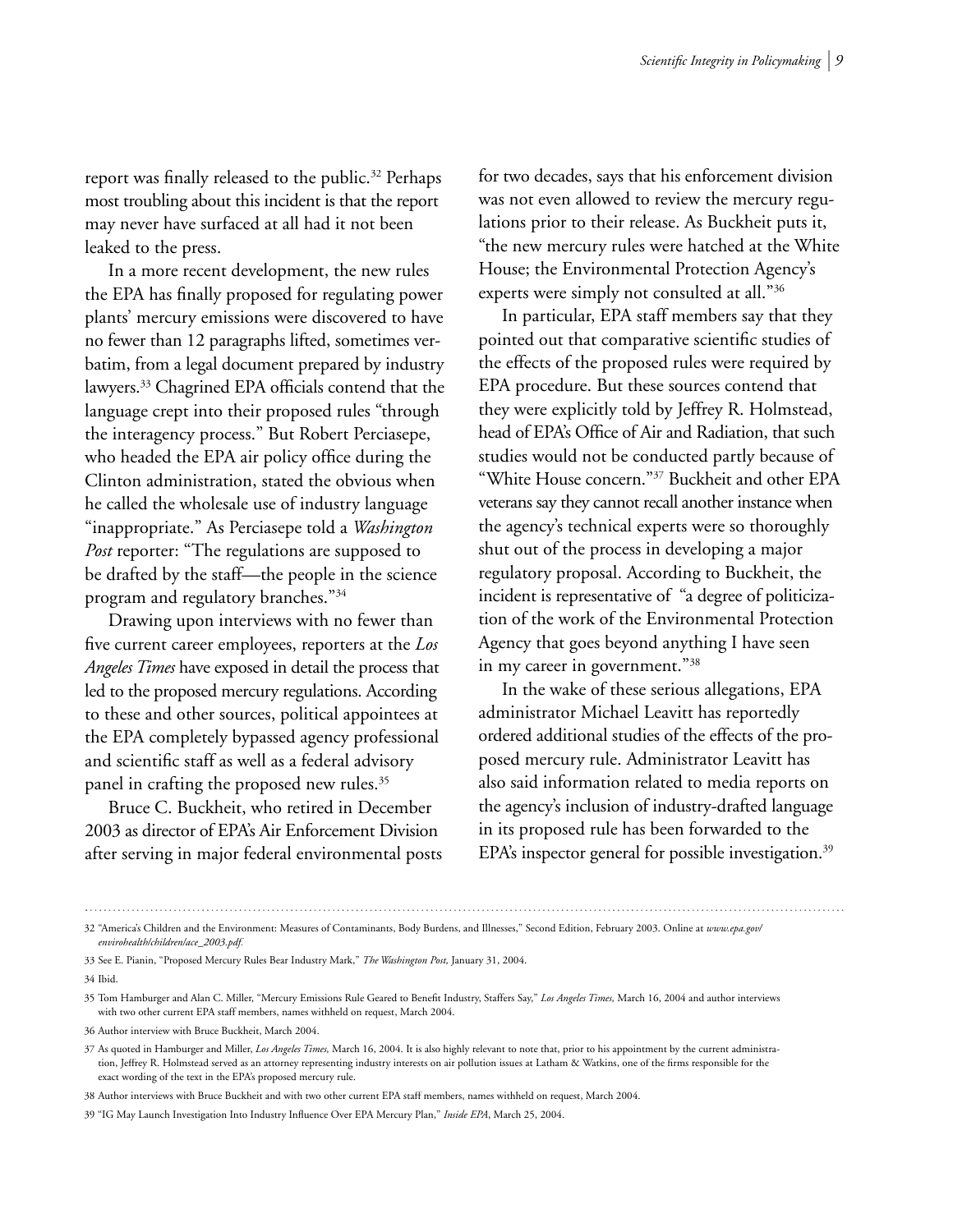#### **Addressing Multiple Air Pollutants**

 As an alternative to the president's Clear Skies Act, Senators Thomas Carper (D-DE), Judd Gregg (R-NH), Lamar Alexander (R-TN), and Lincoln Chafee (R-RI) have proposed a measure that would control carbon dioxide in addition to sulfur dioxide, nitrogen oxides, and mercury. The EPA evaluated this proposal but long withheld important results on the costs and benefits of the alternative bill from the senators. Several months before the EPA finally provided them the results, a copy of an internal EPA briefing based on the study was leaked to *The Washington Post*.<sup>40</sup> According to the briefing, the EPA concluded that the Senate proposal would cut the three pollutants earlier and in larger quantity than the Clear Skies Act, result in 17,800 fewer expected deaths by 2020, save about \$50 billion more each year in health benefits than Clear Skies, and reduce carbon dioxide emissions at "negligible" cost to industry.

 The suppression of research on air pollution is of serious concern because of its enormous impact on public health. The Clean Air Act, which passed during the Nixon administration and was strengthened in 1990 during the first Bush administration, has saved American lives. For the period up to 1990, the EPA found that, without the act, "an additional 205,000 Americans would have died prematurely and millions more would have suffered illnesses ranging from mild respiratory symptoms to heart disease, chronic bronchitis, asthma attacks, and other severe respiratory problems. In addition, the lack of the Clean Air Act controls on the use of leaded gasoline would have resulted in major increases in child IQ loss and adult hypertension, heart disease and stroke."41 In its 1999 study, the EPA projected that in 2010 alone, the 1990 strengthening amendments "will prevent 23,000 premature deaths, and avert over 1.7 million incidents of asthma attacks …67,000 incidents of chronic and acute bronchitis …4.1 million lost work days."

 According to *The New York Times,* EPA staff members recounted that they discussed the EPA's unreleased report indicating the advantages of the Carper-Gregg-Alexander-Chafee proposal at a May meeting with Jeffrey Holmstead, assistant administrator for air programs. As these EPA staffers contend,

> The suppression of research on air pollution is of serious concern because of its enormous impact on public health.

Holmstead wondered out loud "How can we justify Clear Skies if this gets out?" although he has since stated that he did not "recall making any specific remarks."42

## **DISTORTING SCIENTIFIC KNOWLEDGE ON REPRODUCTIVE HEALTH ISSUES Abstinence-only Education**

 Since his tenure as governor of Texas, President Bush has made no secret of his view that sex education should teach teenagers "abstinence only" rather than including information on other ways to avoid sexually transmitted diseases and pregnancy. Unfortunately, despite spending more than \$10 million on abstinence-only programs in Texas alone, this strategy has not been shown to be effective at curbing teen pregnancies or halting the spread of HIV and other sexually transmitted diseases.

<sup>40</sup> G. Gugliotta and E. Pianin, "Senate Plan Found More Effective, Slightly More Costly Than Bush Proposal," *The Washington Post,* July 1, 2003.

<sup>41</sup> See *www.epa.gov/oar/sect812.* See also data from the American Meteorological Society, online at *ametsoc.org/sloan/cleanair/index.html.*

<sup>42</sup> J. Lee, "Critics Say E.P.A. Won't Analyze Clean Air Proposals Conflicting with President's Policies," The New York Times, July 14, 2003.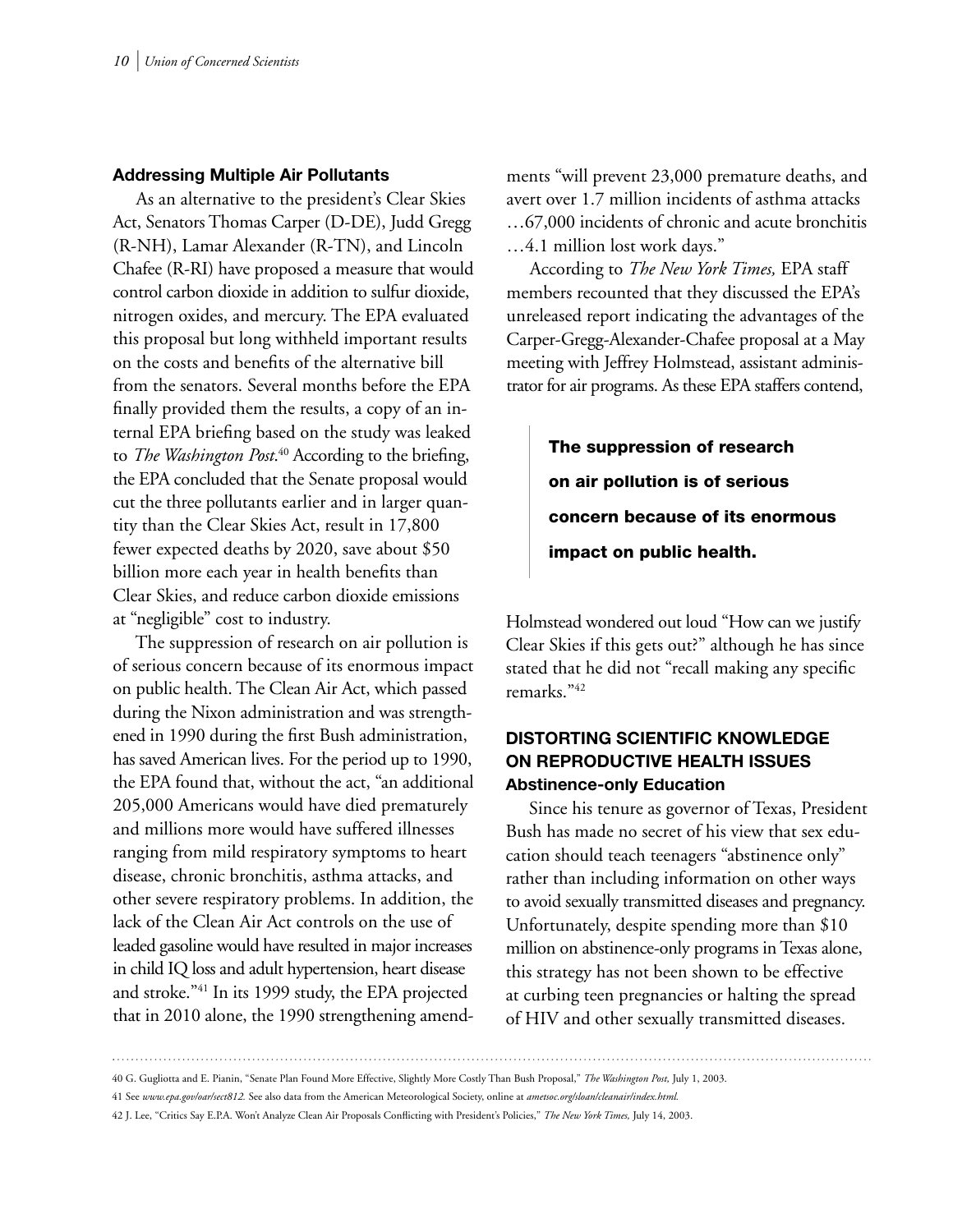During President Bush's tenure as governor of Texas from 1995 to 2000, for instance, with abstinenceonly programs in place, the state ranked last in the nation in the decline of teen birth rates among 15- to 17-year-old females.<sup>43</sup> Overall, the teen pregnancy rate in Texas was exceeded by only four other states.<sup>44</sup>

 The American Medical Association, the American Academy of Pediatrics, the American Public Health Association, and the American College of Obstetricians and Gynecologists all support comprehensive sex education programs that encourage abstinence while also providing adolescents with information on how to protect themselves against sexually transmitted diseases.45 In fact, a recent systematic analysis of pregnancy prevention strategies for adolescents found that, far from reducing unwanted pregnancies, abstinence programs actually "may increase pregnancies in partners of male participants."<sup>46</sup>

 The fact that the Bush administration ignores the scientific evidence, troubling though that is, is not the primary concern of this report. Rather, it is the fact that the Bush administration went further by distorting science-based performance measures to test whether abstinence-only programs were proving effective, such as charting the birth rate of female program participants.<sup>47</sup> In place of such established measures, the Bush administration has required the government to track only participants' program attendance and attitudes, measures designed to obscure the lack of efficacy of abstinenceonly programs.<sup>48</sup>

The Bush administration went further by distorting science-based performance measures to test whether abstinence-only programs were proving effective

 In addition to distorting performance measures, the Bush administration has suppressed other information at odds with its preferred policies. At the behest of higher-ups in the Bush administration, according to a source inside the CDC, the agency was forced to discontinue a project called "Programs that Work," which identified sex education programs found to be effective in scientific studies.<sup>49</sup> All five of the programs identified in 2002 involved comprehensive sex education for teenagers and none were abstinence-only programs. In ending the project, the CDC removed all information about these programs from its website. One scientist, recently departed from a high-ranking position at CDC, recounts that, on one occasion, even top staff scientists at the agency were required by the administration to attend a day-long session purportedly devoted to the "science of abstinence." As this source puts it, "out of the entire session, conducted by a nonscientist, the only thing resembling science was one study reportedly in progress and another

<sup>43</sup> See "Science or Politics? George W. Bush and the Future of Sexuality Education in the United States," fact sheet published by Advocates for Youth. Online at *www. advocatesforyouth.org.*

<sup>44</sup> Ibid.

<sup>45</sup> *Welfare Reform: A Review of Abstinence Education and Transitional Medical Assistance, April 23, 2002: Hearing Before the Subcommittee on Health, House Committee on Energy and Commerce,* 107th Congress, 2002, testimony of David W. Kaplan, MD.

<sup>46</sup> A. DiCenso, G. Guyatt, A. Willan, and L. Griffith, "Interventions to reduce unintended pregnancies among adolescents: systematic review of randomized controlled trials," *British Medical Journal*, Volume 324, June 15, 2002.

<sup>47</sup> These former performance measures can be found at *Federal Register* 65:69562-65 (November 17, 2000).

<sup>48</sup> The new Bush administration performance measures are detailed in U.S. Department of Health and Human Services, *SPRANS Community-Based Abstinence Education Program, Pre-Application Workshop* (December, 2002). Online at *www.mchb.hrsa.gov/programs/adolescents/abedguidetext.htm*.

<sup>49</sup> Author interview with current CDC staff member, name withheld on request, November 2003.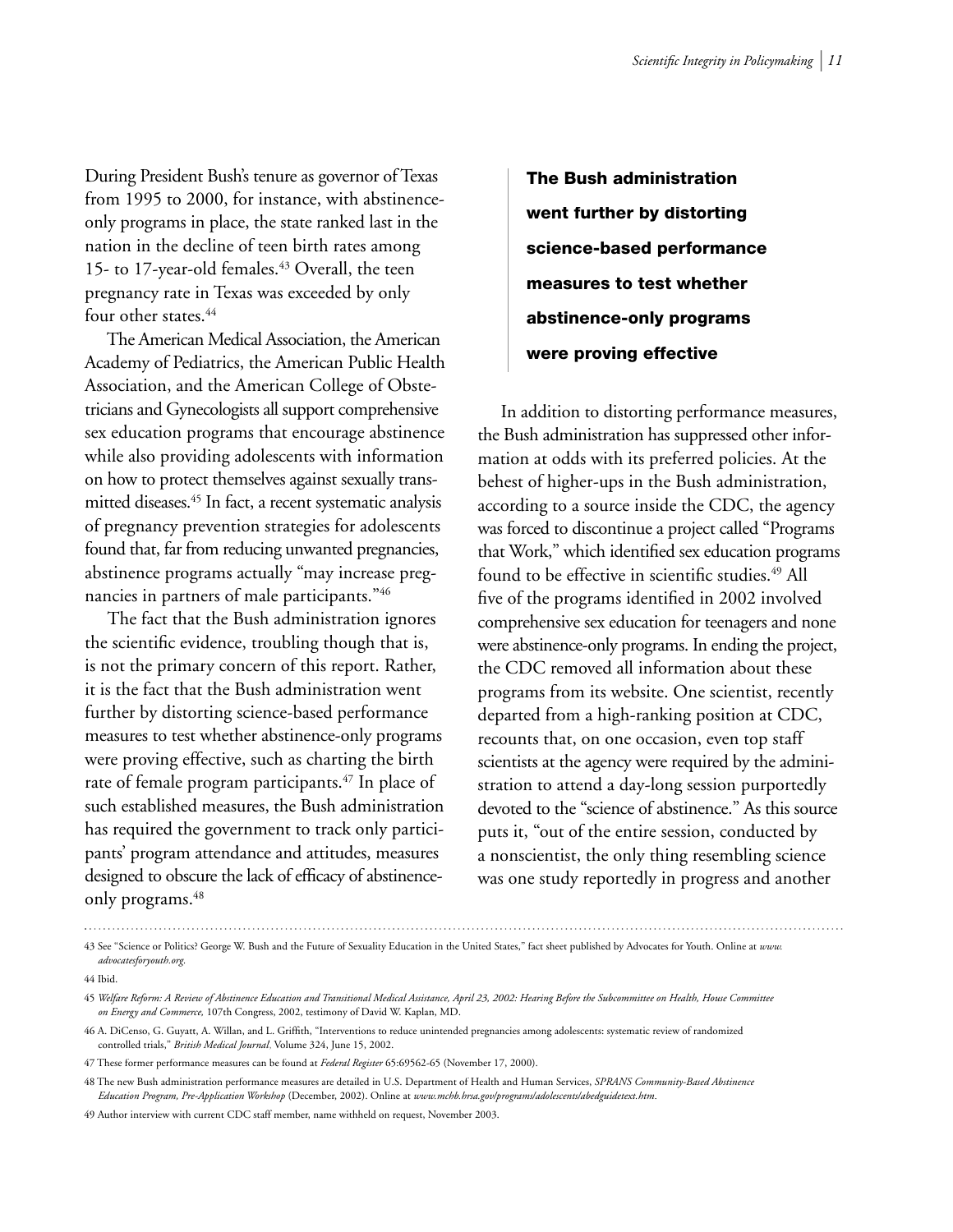Information suggesting a link between abortion and breast cancer was posted on the National Cancer Institute website despite objections from CDC staff, who noted that substantial scientific study has long refuted the connection.

not even begun."50 Despite the absence of supporting data, this source and others contend, CDC scientists were regularly reminded to push the administration's abstinence-only stance. As he puts it, "The effect was very chilling."<sup>51</sup>

#### **HIV/AIDS**

 Along similar lines, at the instigation of higherups in the administration, fact-based information on the CDC's website has been altered to raise scientifically questionable doubt about the efficacy of condoms in preventing the spread of HIV/AIDS.

 A fact sheet on the CDC website that included information on proper condom use, the effectiveness of different types of condoms, and studies showing that condom education does not promote sexual activity was replaced in October 2002 with a

document that emphasizes condom failure rates and the effectiveness of abstinence.<sup>52</sup> When a source inside the CDC questioned the actions, she was told that the changes were directed by Bush administration officials at the Department of Health and Human Services.<sup>53</sup>

#### **Breast Cancer**

 Similarly, in a case T*he New York Times* labeled "an egregious distortion of the evidence,"<sup>54</sup> information suggesting a link between abortion and breast cancer was posted on the National Cancer Institute website despite objections from CDC staff, who noted that substantial scientific study has long refuted the connection. After public outcry on the matter, the information has since been revised and no longer implies a connection.<sup>55</sup> While the correct information is currently available on the website, it is troubling that public pressure was necessary to halt this promotion of scientifically inaccurate information to the public.

## **SUPPRESSING ANALYSIS ON AIRBORNE BACTERIA**

 One particularly dramatic and well-documented case involves Dr. James Zahn, a research microbiologist at the USDA who asserts that he was prohibited on no fewer than 11 occasions from publicizing his research on the potential hazards to human health posed by airborne bacteria resulting from farm wastes.<sup>56</sup>

- 53 Author interview with current CDC staffer, name withheld on request, November 2003.
- 54 "Abortion and Breast Cancer," *The New York Times*, January 6, 2003. For a detailed account of this issue, see K. Malek, "The abortion-breast cancer link: how politics trumped science and informed consent," *Journal of American Physicians and Surgeons,* Summer 2003. Online at *abortionno.org/pdf/breastcancer.pdf*.

<sup>50</sup> Author interview with former CDC staff member, name withheld on request, March 2004.

<sup>51</sup> Ibid.

<sup>52</sup> A. Clymer, "U.S. Revises Sex Information, and a Fight Goes On," *The New York Times,* December 27, 2002. A comparison of the two versions of the CDC website about condoms can be seen online. The original website, CDC, *Condoms and Their Use in Preventing HIV Infection and Other STDS (September 1999)* is available online at *www.house.gov/reform/min/pdfs/pdf\_inves/pdf\_admin\_hhs\_info\_condoms\_fact\_sheet\_orig.pdf;* the current CDC fact sheet, CDC, *Male Latex Condoms and Sexually Transmitted Diseases (October 2003)* is available online at *www.cdc.gov/nchstp/od/latex.htm*.

<sup>55 &</sup>quot;Summary Report: Early Reproductive Events and Breast Cancer Workshop," National Cancer Institute, March 2003. Online at *www.cancer.gov/cancerinfo/ ere-workshop-report.*

<sup>56</sup> Author interview with James Zahn, January 2004. See also P. Beeman, "Ag Scientists Feel the Heat," *The Des Moines Register,* December 1, 2002. Online at *www.dmregister.com/business/stories/c4789013/19874144.html*.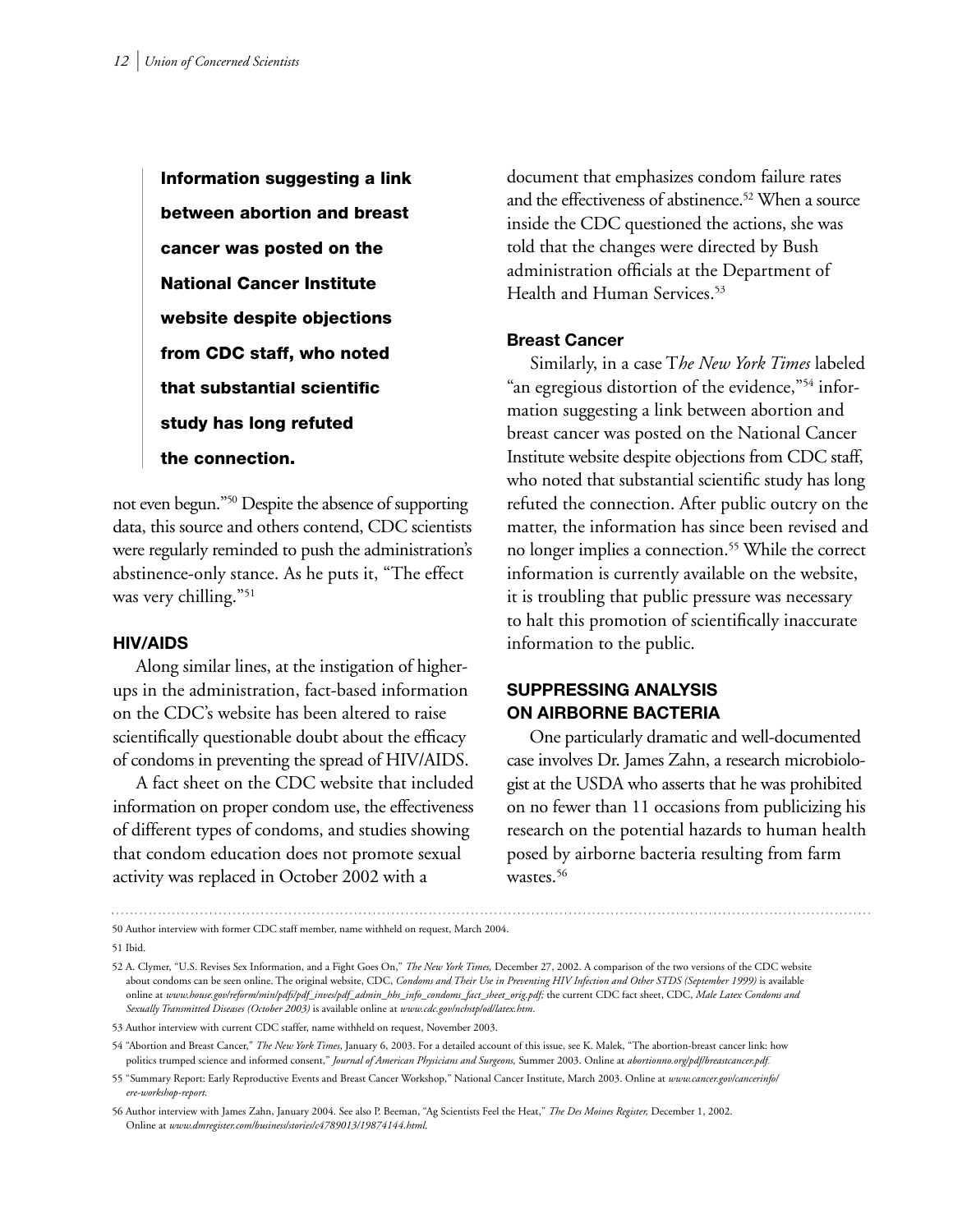Zahn's research had discovered significant levels of antibiotic-resistant bacteria in the air near hog confinement operations in Iowa and Missouri.<sup>57</sup> But, as Zahn recounts, he was repeatedly barred by his superiors from presenting his research at scientific conferences in 2002.58 In at least one instance, a message from a supervisor advised Zahn that, "politically sensitive and controversial issues require discretion."59

Zahn says USDA officials told him his work was being discouraged because it dealt with human health, an issue outside his unit's mission.<sup>60</sup> Yet the website for the research unit at the USDA where Zahn worked states that its mission "is to solve critical problems in the swine production industry that impact production efficiency, environmental quality, and human health."61 Dr. Alan DiSpirito, a microbiologist at Iowa State University who collaborated with Zahn on this research, claims that Zahn was careful never to make unwarranted claims about the health effects of his research. As he puts it, Zahn's "data concerned careful measurements of odorproducing compounds. All the measurements were very straightforward." According to DiSpirito, Zahn "found evidence of airborne toxic substances and antibiotics, which certainly raised health questions, but as a careful and very competent scientist, he never commented on these in his work except to suggest that someone else ought to look into them."62 Zahn had accidentally stumbled on the issue of airborne antibiotic resistance while researching a related topic and, prior to the start of the Bush administration, was initially encouraged by his

supervisors to pursue the work. But he says that with the change in administration, he soon came to feel that his research was being suppressed because it was perceived to be politically unpalatable.

 The suppression of Zahn's research results seems to be part of a larger pattern within the USDA of squelching findings that conflict with the Bush administration's agenda. Notably, a directive issued in February 2002 instructed USDA staff scientists to seek prior approval before publishing any research or speaking publicly on "sensitive issues" including

> Dr. James Zahn, a research microbiologist at the USDA ... asserts that he was prohibited on no fewer than 11 occasions from publicizing his research on the potential hazards to human health posed by airborne bacteria resulting from farm wastes.

"agricultural practices with negative health and environmental consequences, e.g. global climate change; contamination of water by hazardous materials (nutrients, pesticides, and pathogens); animal feeding operations or crop production practices that negatively impact soil, water, or air quality."63

Zahn, who has since left the USDA for an industry

<sup>57</sup> B. Harder, "Antibiotics fed to animals drift in air," *Science News,* July 5, 2003. (The article reports on Zahn's research.)

<sup>58</sup> Among these was his request to present a paper at an international joint meeting of the American Society for Agricultural Engineering and the 15th World Congress of CIGR (Commission Internationale du Genie Rural), Chicago, July 28–31, 2002.

<sup>59</sup> J. Lee, "Neighbors of Vast Hog Farms Say Foul Air Endangers Their Health," *The New York Times,* May 11, 2003.

<sup>60</sup> Author interview with James Zahn, January 2004.

<sup>61 &</sup>quot;USDA Agricultural Research Service Swine Odor and Manure Management Research Unit," USDA. Online at *www.nsric.ars.usda.gov*.

<sup>62</sup> Author interview with Alan DiSpirito, March 2004.

<sup>63 &</sup>quot;Lists of Sensitive Issues for ARS Manuscript Review and Approval by National Program Staff—February 2002 (revised)," USDA, February 2002. (See Appendix B.)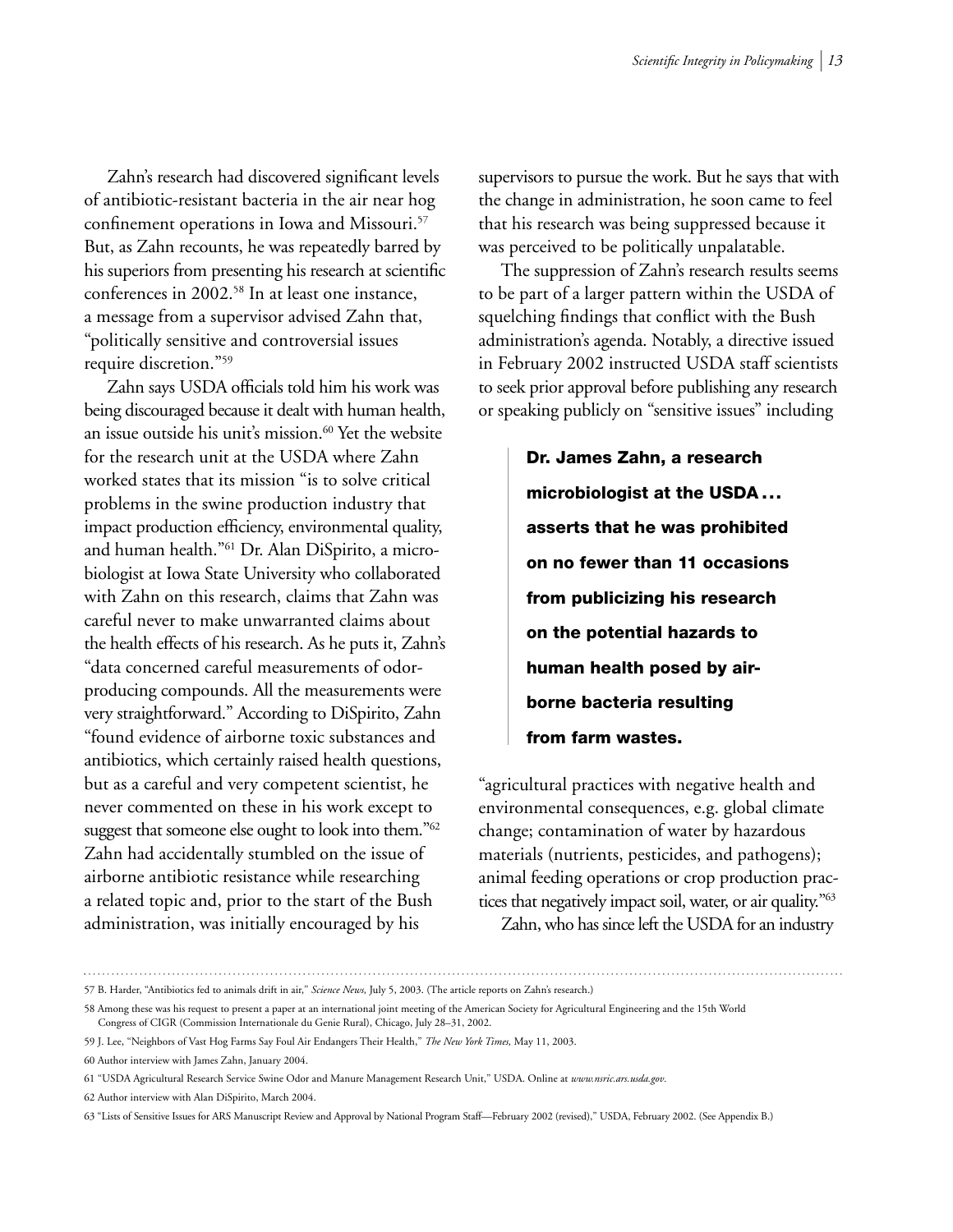position, offers a harsh critique of the agency. He contends that USDA officials censor controversial research by forcing it through an extended approval process, prevent researchers from publicizing sensitive findings in scientific journals and at public meetings, and cooperate with industry groupsto suppress research results that don't meet those groups' satisfaction. In particular, he says, the aforementioned directive represents "a choke hold on objective research" at the government agency.<sup>64</sup>

> A directive issued in February 2002 instructed USDA staff scientists to seek prior approval before publishing any research or speaking publicly on "sensitive issues."

## **MISREPRESENTING EVIDENCE ON IRAQ'S ALUMINUM TUBES**

 Recently the press has devoted much coverage to the Bush administration's use of faulty intelligence in making its case for war against Iraq. One particular case shows that the administration knowingly disregarded scientific analysis of intelligence data that contradicted its case.

 In the weeks leading up to the war, senior administration officials repeatedly stated that Iraq had attempted to acquire more than 100,000 high-strength aluminum tubes for gas centrifuges to be used for enriching uranium. Highly enriched uranium is one of the two materials that can be used to make nuclear weapons.

 This claim was made by National Security Adviser Condoleezza Rice, Vice President Dick Cheney, and finally by President Bush on September 12, 2002, in his address to the United Nations (UN) General Assembly. The president repeated this claim on several occasions, including his State of the Union address to Congress in January 2003. The contention was also featured in Secretary of State Colin Powell's speech to the UN Security Council on February 5, 2003, regarding Iraq's weapons of mass destruction.<sup>65</sup>

 The question before the intelligence community was whether these tubes, which in fact never reached Iraq because of a successful U.S. intervention, were meant to be used for centrifuges or for another purpose: motor casings for short-range rockets. The Central Intelligence Agency (CIA) advocated the view that the tubes were intended for centrifuges, and argued that the tight tolerances on the tubes' dimensions and finish could have no other interpretation. However, a set of technical experts from the Department of Energy's (DOE) Oak Ridge, Livermore, and Los Alamos National Laboratories reviewed the CIA analysis and disagreed with this interpretation because the tube dimensions were far from ideal for this purpose. In fact, the dimensions and the aluminum alloy were identical to those of tubes acquired for rockets by Iraq in the 1980s. Furthermore, the Iraqis had developed and tested centrifuges before the first Gulf War that were much more capable than those that could have been built with the imported tubes. The DOE experts also pointed out that if these tubes were actually intended for centrifuges, there should be evidence of attempts

<sup>64</sup> Author interview with James Zahn, January 2004.

<sup>65</sup> D. Albright, "Iraq's Aluminum Tubes: Separating Fact from Fiction," December 5, 2003. Online at *www.isis-online.org* ; B. Gellman, "Search in Iraq Fails to Find Nuclear Threat," *The Washington Post,* October 26, 2003; J. Cirincione, J. Mathews, and G. Perkovich, "WMD in Iraq: Evidence and Implications," Carnegie Endowment for International Peace, January 2004. Online at *wmd.ceip.matrixgroup.net/iraq3fulltext.pdf*.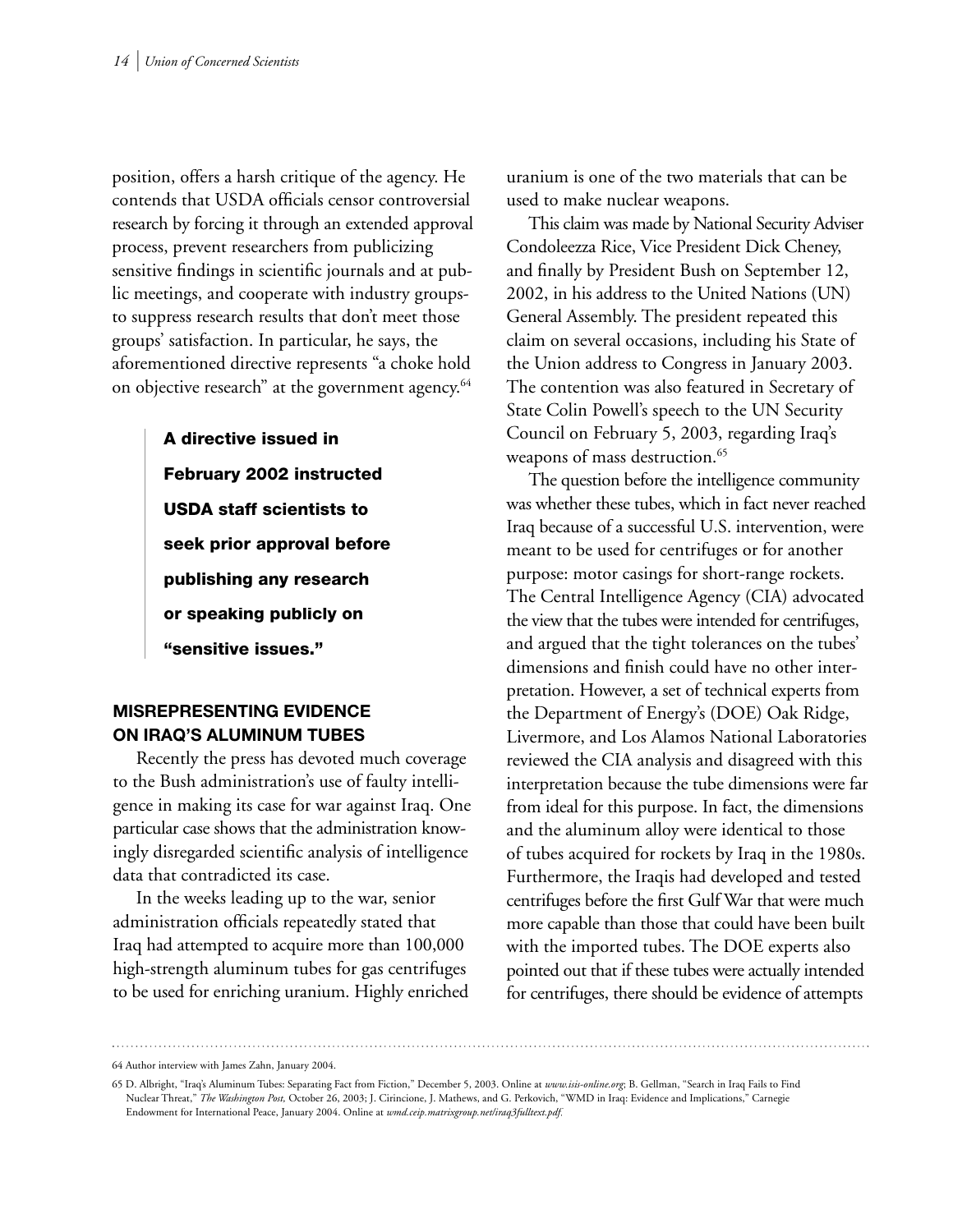Powell's speech dismissed this disagreement by lumping the U.S. experts with the Iraqis: "Other experts, and the Iraqis themselves, argue that they are really to produce the rocket bodies for a conventional weapon, a multiple rocket launcher."

by the Iraqis to acquire hundreds of thousands of other very specific components, but no such evidence existed. This critique of the CIA interpretation was seconded by the State Department's intelligence branch and, independently, by an international group of centrifuge experts advising the International Atomic Energy Agency (IAEA).<sup>66</sup>

 The claim that the aluminum tubes were intended for the manufacture of uranium for nuclear weapons was central to Secretary Powell's case to the UN that Iraq had a nuclear weapons program. He had been briefed by the IAEA about its disagreement with the CIA analysis, and was aware of a controversy inside the U.S. government about the administration's claim because the DOE and State Department had both commented on the draft of his speech, which even mentioned that there was disagreement among experts. However, Powell's speech dismissed this disagreement by lumping the U.S. experts with the Iraqis: "Other experts, and the Iraqis themselves,

argue that they are really to produce the rocket bodies for a conventional weapon, a multiple rocket launcher."67 Many experts, especially at the DOE, felt "that was really a slap in the face...my friends in DOE felt shocked...we were thrown in the same camp as the Iraqis."68

 As Dr. David Albright, a weapons expert and president of the Institute for Science and International Security in Washington, DC, has noted, "It bespeaks something seriously wrong that a proper technical adjudication of this matter was never conducted. There was certainly plenty of time to accomplish it."69

## **MANIPULATION OF SCIENCE REGARDING THE ENDANGERED SPECIES ACT**

A wide array of scientists, government officials, and environmental groups has charged that the Bush administration is engaged in a systematic attempt to weaken the Endangered Species Act.<sup>70</sup> The administration has supported pending amendments before Congress that would make it harder to list threatened and endangered species, in particular by greatly limiting the use of population modeling. 71 This technique is the most credible way to assess the likelihood that a small species population will survive in a given habitat.72 Perhaps most troubling, however, has been the way in which the Bush administration has suppressed or even attempted to distort the scientific findings of its own agencies to further its political agenda. These actions go well beyond a policy fight over the Endangered Species Act and represent a manipulation

<sup>66</sup> Ibid.

<sup>67</sup> Ibid.

<sup>68</sup> *Four Corners*, Australian Broadcasting Corp., October 27, 2003. Online at *www.abc.net.au.*

<sup>69</sup> Author interview with David Albright, January 2004.

<sup>70</sup> B. Mason, "Ecologists attack endangered species logjam," *Nature,* December 11, 2003. For a detailed report, see also Defenders of Wildlife, "Sabotaging the Endangered Species Act," December 3, 2003.

<sup>71</sup> Testimony of Craig Manson, Assistant Secretary for Fish and Wildlife and Parks, U.S. Department of the Interior, before the House Resources Committee, regarding H.R. 4840, June 19, 2002. Most recent proposed legislation includes H.R. 1662, "Sound Science for Endangered Species Act Planning Act of 2003." See also, E. Buck, M.L. Corn, and P. Baldwin, "Endangered Species: Difficult Choices," CRS Issue Brief for Congress, Congressional Research Service, May 20, 2003.

<sup>72</sup> See July 10, 2002, letter from over 300 scientists with expertise in conservation and ecological fields to Congress warning against efforts to weaken the science provisions of the Endangered Species Act (available from the Union of Concerned Scientists).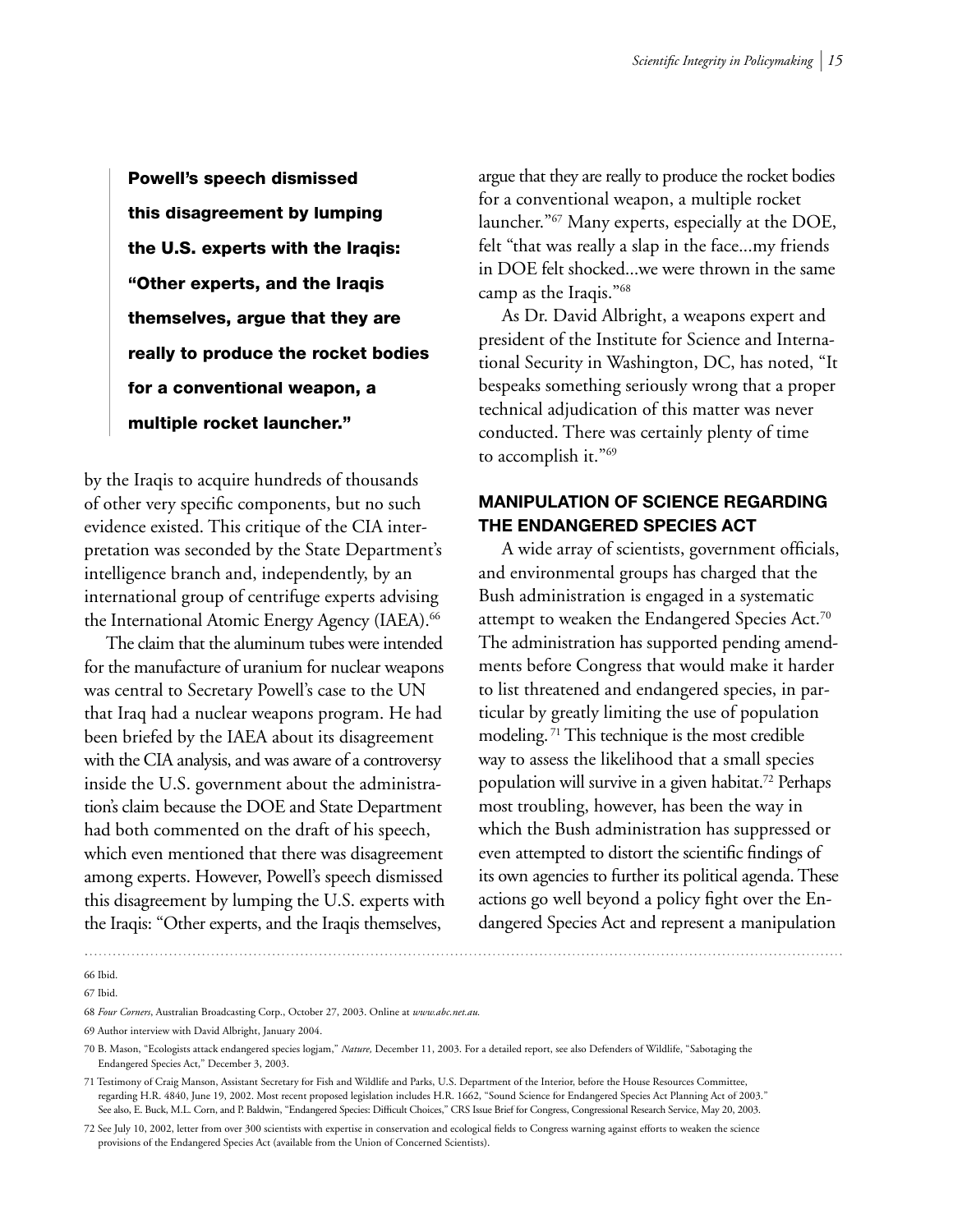of the scientific underpinnings of the policymaking process itself.

#### **Missouri River**

 The management of the Missouri River, the nation's longest, has long been a contentious issue. To be able to navigate the river and get grain to market, farmers and barge owners want the river's flow to be uniform in the spring, summer, and fall. Conservationists and others concerned about the health of the river's ecosystem favor a more natural management scheme in which the water fluctuates with the seasons, thereby aiding the spawning of fish and nesting of birds. In late 2000, a group of scientists that had been studying the river flow issued its final biological opinion on the matter, which was to take effect in 2003. This team had already issued preliminary findings that favored seasonal fluctuations in river flow, based on more than 10 years of scientific research. Such a river management system, they contended, would comply with the Endangered Species Act by helping to protect two species of birds (the threatened piping plover and the endangered interior least tern) and one species of fish (the endangered pallid sturgeon). The findings of this team had been confirmed by independent peer review as well as by the National Academy of Sciences.73

 At this point, however, the Bush administration intervened, apparently to maintain the status quo that favors strong political interests in the lower section of the Missouri River Basin,<sup>74</sup> by creating a new team to revise the earlier biological opinion.

Craig Manson, assistant interior secretary for fish, wildlife and parks, authorized the replacement in a memo describing the new group as "a SWAT team" that would review the situation and reach a swift judgment on the matter.<sup>75</sup>

 "Swift" and "new" are the operative words here, as Assistant Secretary Manson demanded an unusually expedited process, requiring a new bioligical opinion in one-third the normal time from the 15-member "SWAT team" that included

> The Bush administration created a "review team" made up of predominantly nonscientists who proceeded to overrule a \$12 million science-based plan for managing old-growth forest habitat and reducing the risk of fire.

only two scientists from the original team and region, and co-leaders with little expertise on the Missouri River or its issues.<sup>76</sup> In December 2003, the team released its "amendment" to the 2003 biological opinion. This amendment has not been peer reviewed by independent experts.<sup>77</sup>

 In contrast to the original, the amended biological opinion concluded that there was no jeopardy to piping plovers and least terns from current Missouri flows, but agreed that the proposed water levels for 2004 would jeopardize the pallid sturgeon.

<sup>73</sup> A detailed National Academy of Sciences news release about the report, *The Missouri River Ecosystem: Exploring the Prospects for Recovery (2002*), online at *www4.*

*nationalacademies.org/news.nsf/isbn/0309083141?OpenDocument*; the report can be found online at *www.nap.edu/catalog/10277.html*. See also L. Quaid, "Bush administration yanks Missouri River scientists off project," Associated Press, November 5, 2003.

<sup>74</sup> See M. Grunwald, "Washed Away: Bush v. the Missouri River," *The New Republic,* October 27, 2003.

<sup>75</sup> Craig Manson memo to the director of the U.S. Fish and Wildlife Service, October 29, 2003.

<sup>76</sup> U.S. Fish and Wildlife Service news release, November 12, 2003 indentifying team members online at *http://news.fws.gov/newsreleases/r9/15C72D64-3BB1-49C1- AB7C048EC2B44D60.html*, and author interview with Chad Smith, Director Nebraska Field Office of American Rivers, March 2004.

<sup>77</sup> Grunwald, *The New Republic,* October 27, 2003.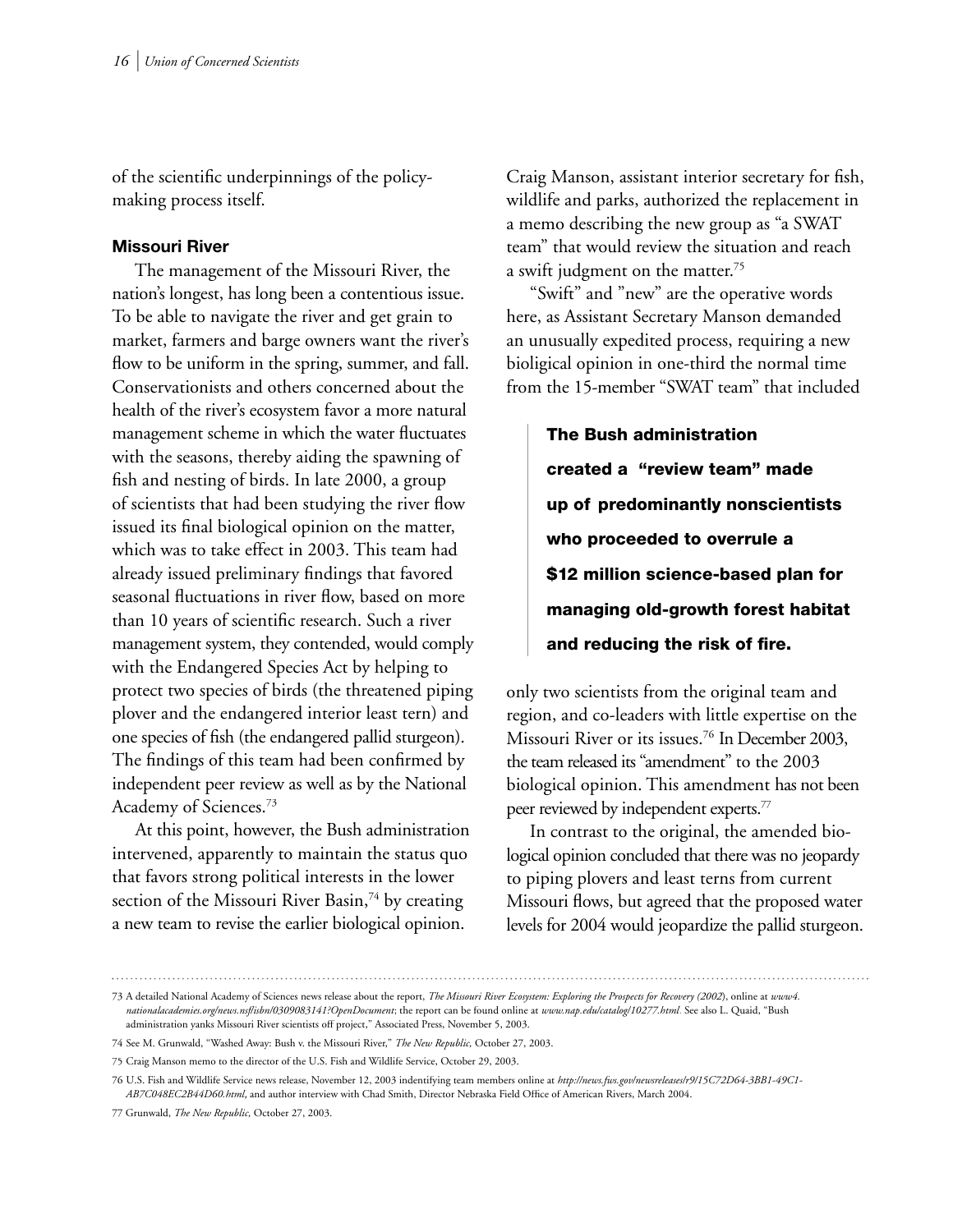The amendment's proposed "reasonable and prudent alternatives" were significantly less stringent than the original biological opinion but did require the Army Corps of Engineers (the federal agency that manages water flows on the Missouri River) to do some river flow modifications.<sup>78</sup> Taking into account the amended biological opinion from the Fish and Wildlife Service, the Army Corps then developed its environmental impact statement and new Master Manual (the plan that guides river management), which was released in March 2004. The Corps' plan does not restore the more natural ebb and flow of the river to protect threatened and endangered birds and fish, as recommended by the scientists on the original, peer-reviewed biological opinion, but creates instead a plan to build new habitat for endangered pallid sturgeon by July 1, 2004.79 Absent independent peer review for the amended biological opinion, it is difficult to ascertain whether this opinion and plan will be sufficient to effectively protect the species at risk. What is clear, however, is that the Bush administration's political agenda has interfered with the scientific integrity of the policymaking process in this case. Allyn Sapa, a recently retired biologist with the U.S. Fish and Wildlife Service who supervised the Missouri River project for more than five years, commented about this whole affair: "It's hard not to think that because our findings don't match up with what they want to hear, they are putting a new team on the job who will give them what they want."<sup>80</sup>

"It's hard not to think that because our findings don't match up with what they want to hear, they are putting a new team on the job who will give them what they want."

## **MANIPULATING THE SCIENTIFIC PROCESS ON FOREST MANAGEMENT**

 In an incident involving the management of national forests, the Bush administration created a "review team" made up of predominantly nonscientists<sup>81</sup> who proceeded to overrule a \$12 million science-based plan for managing old-growth forest habitat and reducing the risk of fire in 11 national forests. This so-called Sierra Nevada Framework, which was adopted by the Clinton administration in 2001 after nine years of research by more than 100 scientists from the Forest Service and academia, had been viewed by the experts who reviewed it as an exemplary use of credible science in forest policy.<sup>82</sup>

 The Bush administration's proposed changes to the plan include harvesting more of the large trees, which may double or triple harvest levels over the first 10 years of the plan. $83$  Other changes call for relaxing restrictions on cattle grazing in some areas where the original plan significantly reduced grazing due to the potentially critical impact on sensitive species.

79 All Army Corps documents are available online at *www.nwd-mr.usace.army.mil/rec/index.html*.

<sup>78</sup> U.S. Fish and Wildlife Service, "2003 Amendment to the 2000 Biological Opinion on the Operation of the Missouri River Mainstem Reservoir System, Operation and Maintenance of the Missouri River Bank Stabilization and Navigation Project, and Operation of Kansas River Reservoir System," December 16, 2003. Available online at *www.fws.gov/feature/pdfs/FinalBO.pdf*.

<sup>80</sup> As quoted in A. Griscom, "They blinded me with pseudo science: the Bush administration is jettisoning real scientists in favor of yes men," *Grist.* Posted online at *salon.com*, November 14, 2003.

<sup>81</sup> Author interviews with Jay Watson, former regional director of the Wilderness Society, February 2004, and Emily Roberson, California Native Plant Society, October 2003. See also *www.cnps.org/federalissues/PDFs/CAScientistLetter.pdf* and *www.fs.fed.us/r5/snfpa/review/review-report/index.htm*l

<sup>82</sup> U.S. Forest Service. September 2003. Science Consistency Review Report, *Draft Supplemental Environmental Impact Statement*, Sierra Nevada Forest Plan Amendment.

<sup>83</sup> U.S. Forest Service, Pacific Southwest Region. March 18, 2003. Press release, "Top Forest Service Official in State Accepts Sierra Nevada Review Recommendation, Starts Environmental Analysis Process." Estimates of the timber harvest for the first decade under the revised plan are 448 million board feet, whereas the timber harvest under the original plan was estimated at 157 million board feet. The difference is due to a relaxation of the rules regarding the diameter of harvestable trees, from 20 inches under the original plan to 30 inches under the proposed revisions.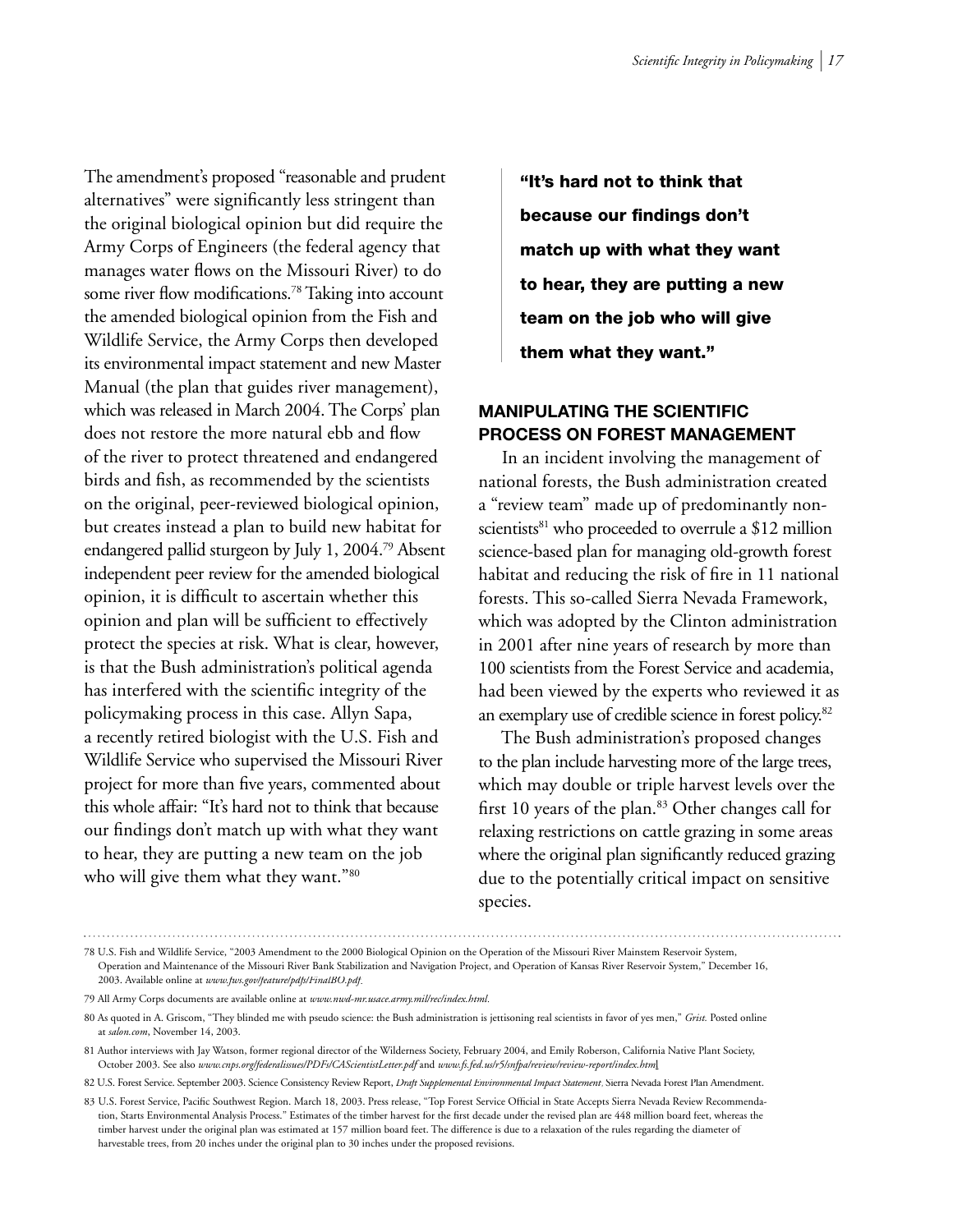Forest Service officials justified these changes in part by stating that the original plan relies too much on prescribed burning and would fail to "…effectively protect the general forest areas from fire."<sup>84</sup> Indeed, ecologically sustainable thinning that minimizes risks to threatened and endangered species may also be an appropriate tool for reducing risk of catastrophic fire in these forests<sup>85</sup> The Forest Service claims that these changes are "grounded in the best available scientific information."<sup>86</sup> However, a scientific review panel put together by the Forest Service found that the revisions failed to consider key scientific information regarding fire, impacts on forest health, and endangered species.<sup>87</sup>

#### **OMB RULEMAKING ON "PEER REVIEW"**

 There is also concern about government-wide rule changes proposed by the White House or Congress that would alter the way the federal government gathers and reviews scientific and technical information. Such a rule change has recently been proposed by the White House's Office of Management and Budget (OMB), and, if adopted, promises to have dramatic effects on the promulgation of new government regulations.

 The proposed rule would centralize control of review of scientific information relied upon in policy making at federal agencies at OMB, even though the OMB fails to identify any inherent flaws in the review processes now being used at these agencies.

 The proposed rule would prohibit most scientists who receive funding from a government agency from serving as peer reviewers, but would permit scientists employed or funded by industry to serve The new rules therefore imply that only scientists with private funding—primarily those who receive industry funding—will be considered "independent" by the federal government.

as reviewers (unless they had a direct financial interest in the issue under review). These provisions would create a serious imbalance in the selection of peer reviewers, giving regulated industries much greater influence over the formulation of new regulations.

Both individual scientists and scientific associations have expressed concerns that this would lead to increased costs and delays in promulgating new health, safety, and environmental regulations. According to Dr. Anthony Robbins, professor of public health at Tufts University School of Medicine, co-editor of the *Journal of Public Health Policy*, and former director of the National Institute for Occupational Safety and Health, the OMB's proposed rule change "would radically restrict access to scientific advice at the government agencies on whom we rely to protect public health. The White House could restrict open discussion and tilt the balance of residual discussions towards commercial interests. In the hands of the Bush administration," Robbins warns, "these could be the tools that could ultimately destroy integrity in science as we know it."88

 Dr. Bruce Alberts, president of the National Academy of Sciences, stated that "the highly

<sup>84</sup> Pacific Southwest Regional Forester Jack Blackwell, as quoted in U.S. Forest Service press release, March 18, 2003.

<sup>85</sup> Personal communication from two members of the Science Consistency Review Team responsible for reviewing the draft SEIS, names withheld on request, March 2004.

<sup>86</sup> U.S. Forest Service Sierra Nevada Forest Plan Amendment, Final Supplemental Environmental Impact Statement, Record of Decision, January 2004. Online at *www.fs.fed.us/r5/snfpa/fi nal-seis/rod/the-decision/index.html*.

<sup>87</sup> U.S. Forest Service. September 2003. Science Consistency Review Report, *Draft Supplemental Environmental Impact Statement* , Sierra Nevada Forest Plan Amendment.

<sup>88</sup> Author interview with Anthony Robbins, October 2003.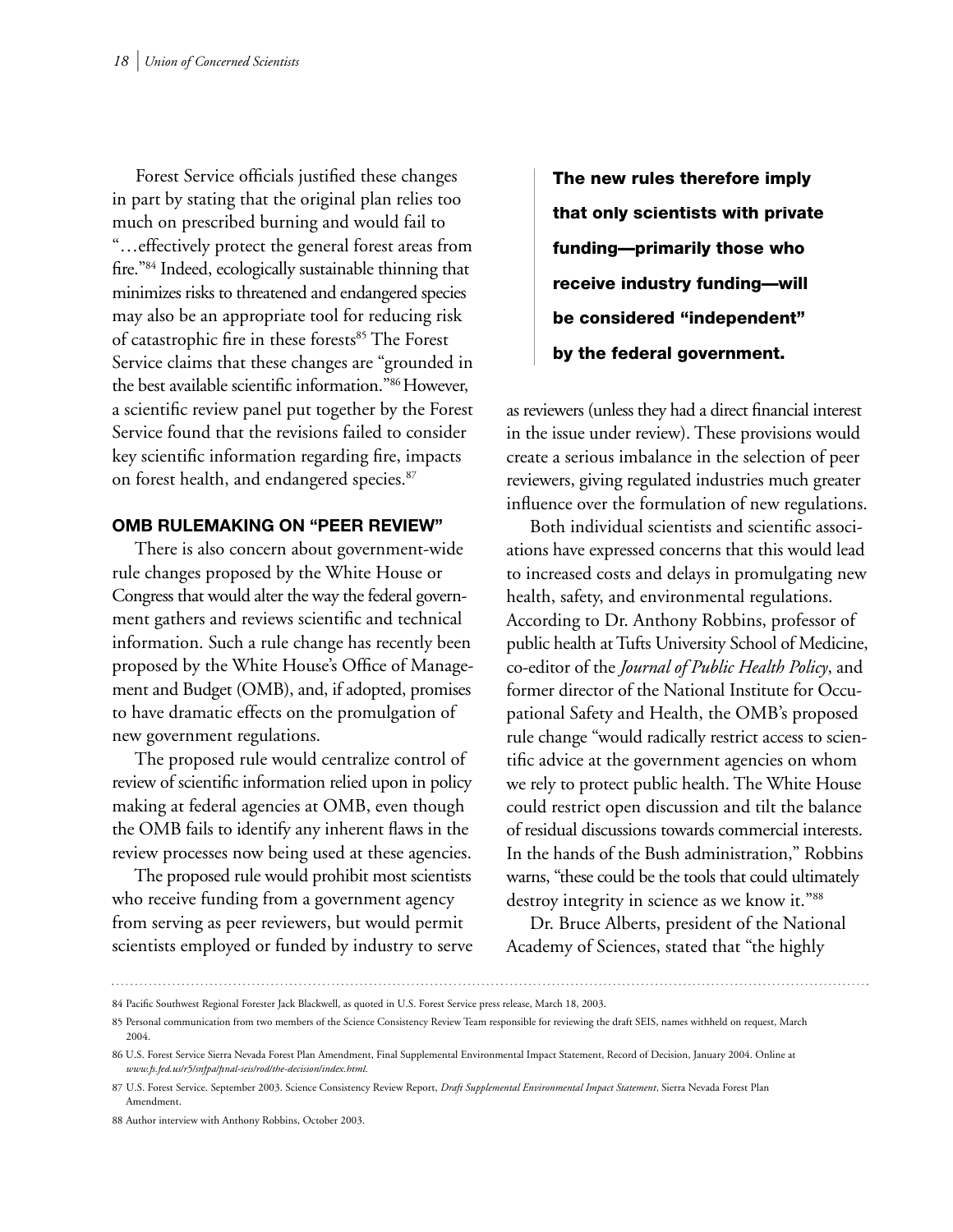prescriptive type of peer review that the OMB is proposing differs from accepted practices of peer review in the scientific community, and if enacted in its present form is likely to be counterproductive."89 Concerned about the impact on the FDA, the Pharmaceutical Research and Manufacturers

of America told the OMB that its proposed rule "would contribute little value and would add to the time and expense of a gatekeeper function that has historically been criticized for obstruction and delay."90

89 NAS comments online at *www.whitehouse.gov/omb/inforeg/2003ig/ig\_list.html.*

90 PhRMA comments online at *www.whitehouse.gov/omb/inforeg/2003ig/118.pdf.*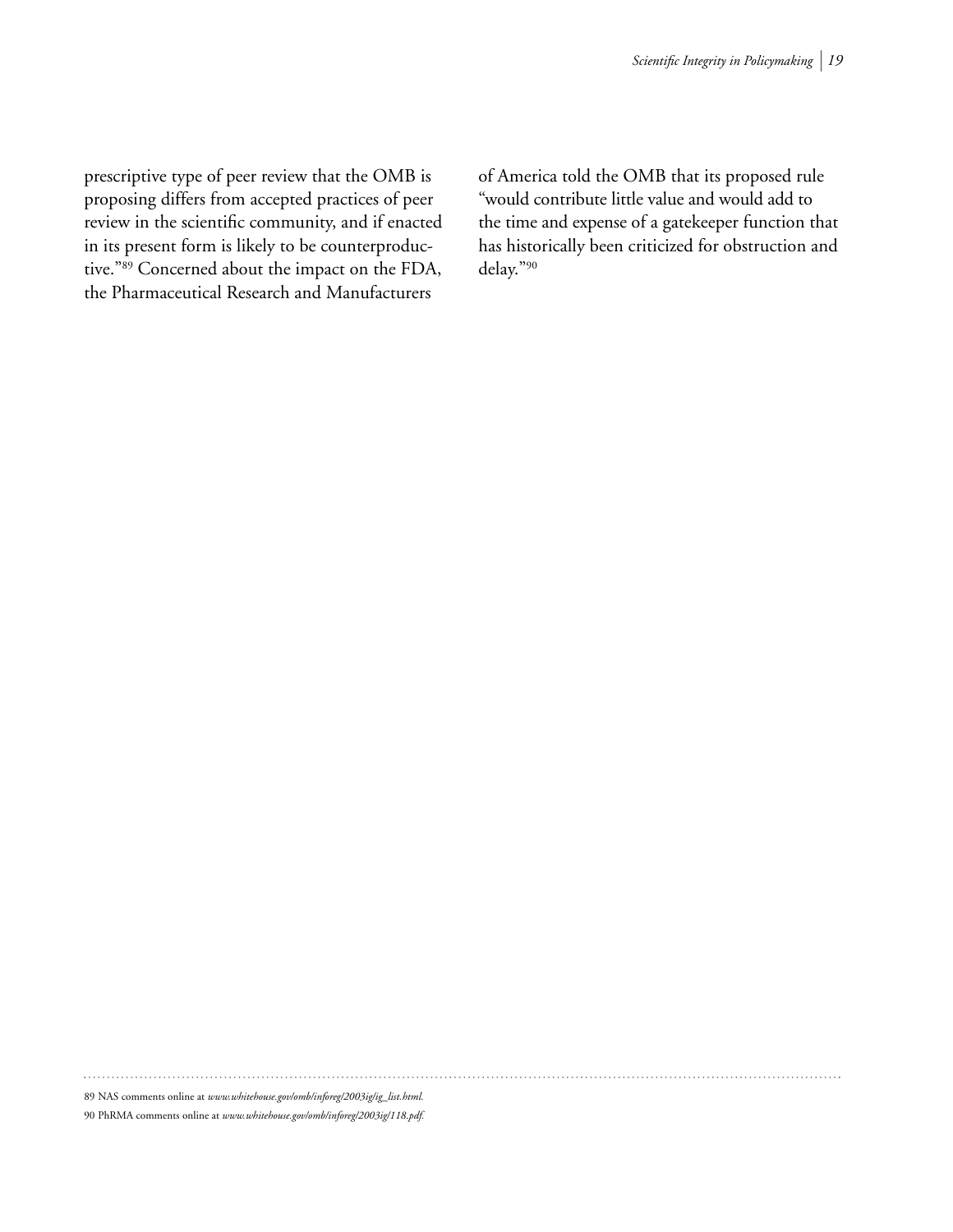# **Undermining the Quality and Integrity of the Appointment Process** *Part II*

# The real issue here is that we are allowing scientific advisory committees to be *contaminated by people who have clear bias, clear financial conflicts that will not allow them to make unbiased scientifi c decisions.*

— BRUCE LANPHEAR, DIRECTOR OF THE CHILDREN'S ENVIRONMENTAL HEALTH CENTER AT CINCINNATI CHILDREN'S HOSPITAL MEDICAL CENTER, WHOSE NOMINATION TO AN ADVISORY COMMITTEE WAS SCUTTLED BY THE BUSH ADMINISTRATION IN FAVOR OF CANDIDATES SUGGESTED BY THE LEAD INDUSTRY.<sup>1</sup>

Roughly 1,000 committees, panels, commissions,<br>Rand councils advise the federal government on everything from how to allocate federal research dollars to what should be considered permissible levels of pesticide residue on produce.<sup>2</sup> Traditionally, appointments to these advisory groups have been relatively nonpartisan and merit-based. Politics has always played a role in the selection process, but the federal government has traditionally avoided overt bias by relying predominantly on the nominations of agency staff who, in conjunction with colleagues outside of government, tend to favor candidates widely recognized for their scientific expertise and reputation as leaders in their fields.

The balancing of scientific advisory positions in government is not only a matter of tradition but also one of law. According to the Federal Advisory Committee Act of 1972, the membership of federal advisory committees must be "fairly balanced in terms of the points of view represented and the functions to be performed by the advisory committee."

In addition, the advisory process must "contain appropriate provisions to ensure that the advice and recommendations of the advisory committee will not be inappropriately influenced by the appointing authority or by any special interest, but will instead be the result of the advisory committee's independent judgment."3

> The balancing of scientific advisory positions in government is not only a matter of tradition but also one of law.

 The current Bush administration has repeatedly contended that it is upholding the spirit of balance. Responding to questions about irregularities in the appointment process early in 2003, for example, White House spokesperson Ken Lasaius stated that President Bush makes appointments "on the basis

<sup>1</sup> As quoted in "Lead Poisoning Science Panel 'Contaminated' by Bias, Critics Charge," Gannett News Service, November 26, 2002.

<sup>2</sup> For a full accounting, including a listing of members and other pertinent information, see the online database of the Federal Advisory Committee Act at *www.facadatabase.gov*.

<sup>3</sup> See Federal Advisory Committee Act, 5 U.S.C. Appendix 2, Section 5(b) 2 and 3.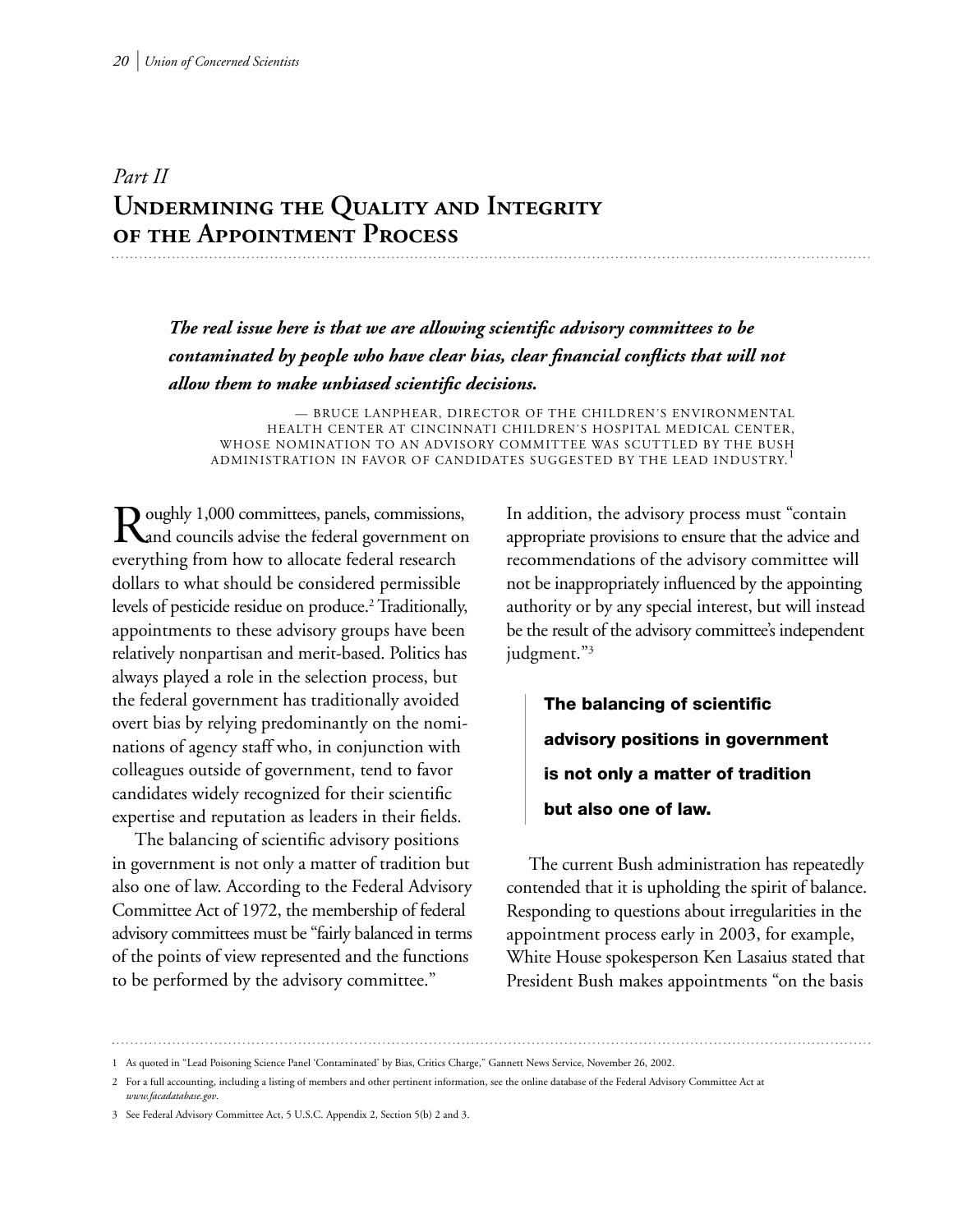of putting the best qualified person into a position." $4$ The record often shows otherwise; the current administration has repeatedly allowed political considerations to trump scientific qualifications in the appointment process. As this section will detail, the administration has picked candidates with questionable credentials for advisory positions, used political litmus tests to vet candidates for even the least political of its government review panels, and favored the candidates put forward by industry lobbyists over those recommended by its own federal agencies. This last charge of favoring candidates put forth by industry is particularly troubling, as executives from these industries are quite often large campaign contributors.

#### **INDUSTRY INFLUENCE ON LEAD POISONING PREVENTION PANEL**

 Lead poisoning has long been recognized as a serious threat to children. The CDC estimates that more than 400,000 children in the United States under the age of five have elevated levels of lead in their blood, which can cause many serious ailments including brain damage and central nervous system disorders.5 As authorized by Congress, the CDC has impaneled a group of experts since the 1970s to advise the government on how to best protect children from lead poisoning—one of some two dozen advisory committees within this agency alone.<sup>6</sup> Thanks in part to this committee's recommendations, the incidence of elevated lead levels in children has been reduced substantially over the past several decades.7

Just a few weeks before the committee's scheduled meeting, at which the question of toughening the standard further would be discussed, the Bush administration intervened.

 In the summer of 2002, the CDC Advisory Committee on Childhood Lead Poisoning Prevention was preparing to consider whether to revise the federal standard for lead poisoning set most recently in 1991. Initially, in 1975, the CDC had officially defined "lead poisoning" as the presence of more than 30 micrograms of lead per deciliter of blood. Over time, as emerging scientific evidence showed a health threat from even lower levels of lead exposure, the CDC altered its standard. The lead poisoning threshold was lowered in 1985 to 25 micrograms per deciliter and, in 1991, was further reduced to 10 micrograms, where it stands today.8

 According to numerous sources familiar with the committee's work, the advisory group at this time was likely to rule in favor of a more stringent federal standard for lead poisoning, reflecting the latest research linking ever-smaller amounts of lead exposure to developmental problems in children.<sup>9</sup>

 Just a few weeks before the committee's scheduled meeting, at which the question of toughening the standard further would be discussed, the Bush

6 Information provided by CDC Press Office, December 2003.

<sup>4</sup> Ken Lasaius, January 23, 2003.

<sup>5</sup> See *www.cdc.gov/nceh/lead/about/about.htm*.

<sup>7</sup> For evidence of the decline in lead levels in children since the 1970s, see *www.cdc.gov/nceh/lead/research/kidsBLL.htm*.

<sup>8</sup> For example, see Centers for Disease Control and Prevention, Preventing Lead Poisoning in Young Children: A Statement by the Centers for Disease Control, Report No. 99-2230, Atlanta, GA: CDC, U.S. Department of Health and Human Services, 1991.

<sup>9</sup> Author interviews with Michael Weitzman and others, November 2003.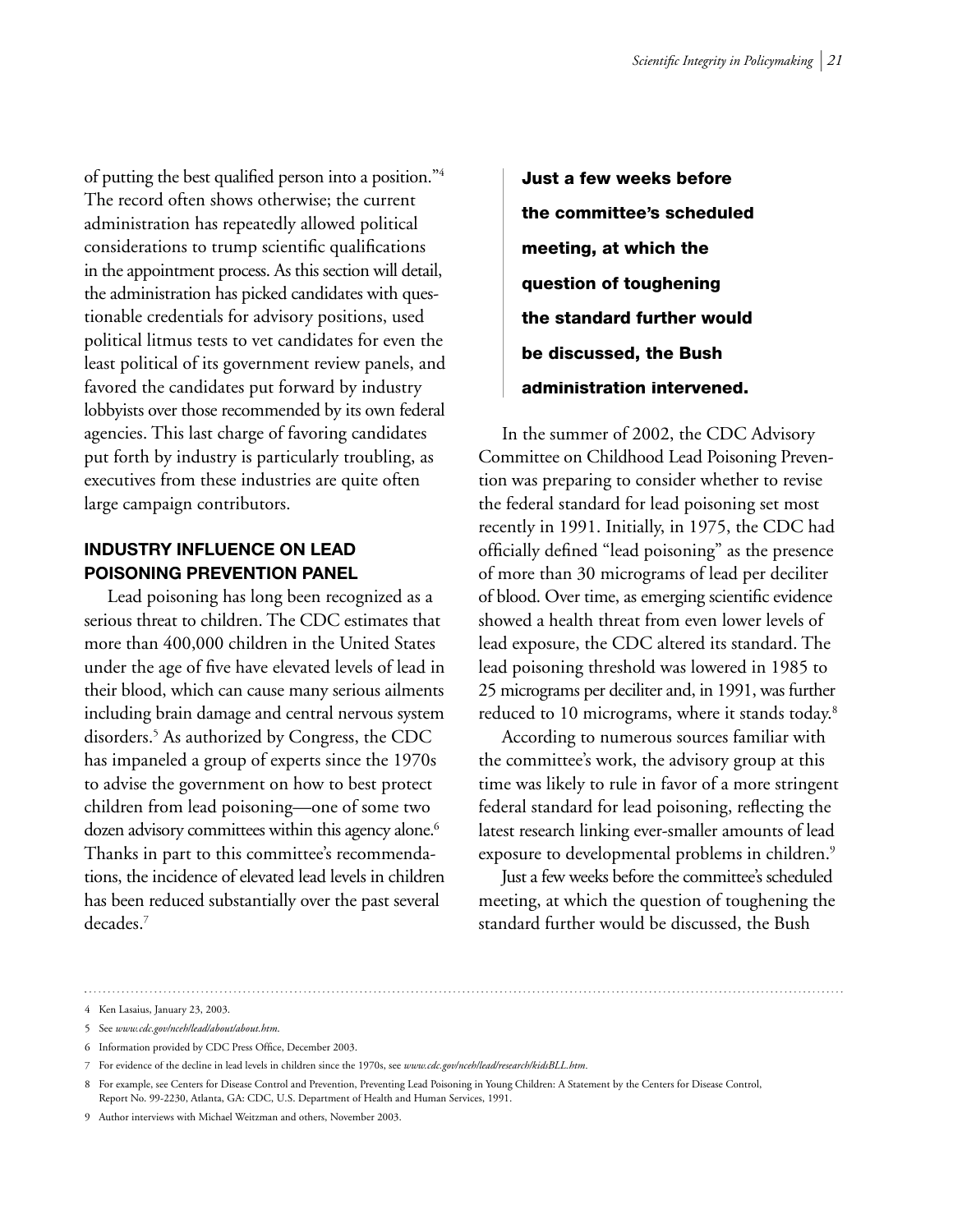administration intervened. Tommy Thompson, secretary of Health and Human Services (HHS), took the unusual step<sup>10</sup> of rejecting nominees selected by the staff scientists of a federal agency under his own jurisdiction. According to Dr. Susan Cummins, who chaired the CDC's lead advisory committee from 1995 to 2000, this was the first time an HHS secretary had ever rejected nominations by the committee or CDC staff.<sup>11</sup> In place of the respected researchers the CDC staff had recommended,<sup>12</sup> Thompson's office appointed five individuals who were all distinguished by the likelihood that they would oppose tightening the federal lead poisoning standard.<sup>13</sup>

 Furthermore, a review by congressional staff members soon uncovered the fact that at least two of the new appointees had financial ties to the lead industry.14 One of them, Dr. William Banner, an Oklahoma-based toxicologist and medical director of the Oklahoma Poison Control Center, had previously testified in court on behalf of the Sherwin-Williams paint company in a lead poisoning case. In his capacity as an expert witness for this manufacturer, Banner declared that, in his view, studies had never adequately demonstrated a link between lead exposure and cognitive problems in children

As one medical researcher explains it, Banner's position either ignores or willfully misreads some four decades' worth of accumulating data on lead exposure in children.

at any level below 70 micrograms per deciliter.15 In this respect, Banner holds what several leading medical specialists on lead consider a "fringe" view in his field (far from even the normal extremities of mainstream expert scientific discourse). As one medical researcher explains it, Banner's position either ignores or willfully misreads some four decades' worth of accumulating data on lead exposure in children.16

 Researchers may well reasonably debate whether the government should tighten its standard for lead poisoning. The public needs and deserves such an informed debate. In this case, however, the Bush administration effectively denied the public an informed policy recommendation by tampering with the integrity of the advisory panel nominating process.

10 Author Interview with Susan Cummins, December 2003.

11 Ibid.

12 The nominees recommended by the CDC but overruled by Secretary Thompson's office include: Dr. Bruce Lanphear, Sloan Professor of Children's Environmental Health at the University of Cincinnati and a former member of the Lead Poisoning Prevention Task Force in the Monroe County Health Department; and Dr. Susan Klitzman, associate professor of urban public health at the Hunter College School of Health Sciences and the former head of the New York City Health Department's lead poisoning prevention program. Both have published multiple papers on lead poisoning in peer-reviewed medical literature.

13 The Bush administration nominees to the panel were William Banner, Kimberly Thompson, Sergio Piomelli, Tracey Lynn, and Joyce Tsuji. Dr. Tsuji ultimately withdrew her nomination. For more on their qualifications and links to the lead industry, see the Office of Representative Edward J. Markey, "Turning Lead Into Gold: How the Bush Administration is Poisoning the Lead Advisory Committee at the CDC," October 8, 2002. Online at *www.house.gov/markey/Issues/iss\_ environment\_rpt021008.pdf*.

14 Ibid. At the time of his nomination, Dr. Banner, an attending physician at Children's Hospital at the University of Oklahoma College of Medicine, was retained by the Lead Industries Association as an expert witness in an ongoing legal case between the State of Rhode Island and the lead paint industry. Dr. Kimberly Thompson, an assistant professor of risk analysis and decision science at the Harvard School of Public Health, has no fewer than 22 funders with a financial interest in the deliberations of the CDC panel and at least two—Atlantic Richfield Corp. and E.I. Dupont de Nemours and Co.—named as defendants in the Rhode Island case against the lead paint industry. Despite their industry connections, a standard government vetting of Drs. Banner and Thompson found no financial conflict of interest that would legally prohibit them from participating in the new advisory committee. See minutes of the committee meeting, October 15-16, 2002. Online at *www.cdc.gov/nceh/lead/ACCLPP/meetingMinutes/minutesOct2002.htm*.

15 Deposition of Dr. William Banner, Jr., June 13, 2002, in *State of Rhode Island v. Lead Industries Association*, C.A. No. 99-5526 (Superior Court of RI, April 2, 2001) as cited in Politics and Science report, p. 23.

16 Author interview with prominent lead poisoning expert, name withheld on request, December 2003.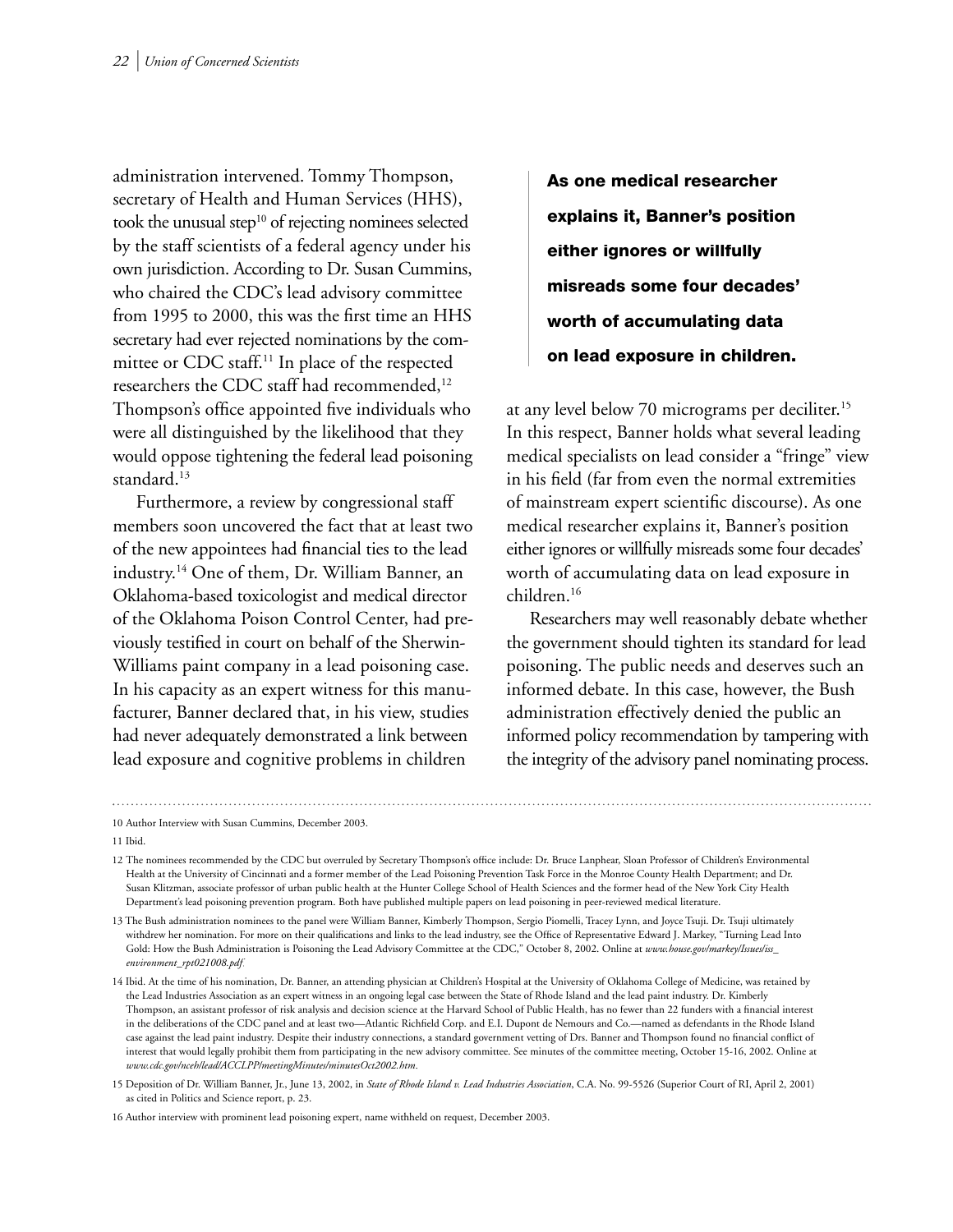To make room for his appointees, Secretary Thompson's office dismissed Dr. Michael Weitzman, a highly respected lead expert who had served for four years on the panel. Weitzman is chief of pediatrics at the University of Rochester School of Medicine and executive director of the American Academy of Pediatrics Center for Child Health Research. Unlike Banner, Weitzman has conducted research on lead exposure and published widely on the subject in peer-reviewed journals. Weitzman states that shortly before he learned of his rejection by Secretary Thompson, CDC staff told him they planned to nominate him to chair the advisory committee.<sup>17</sup>

 The dismissal of Weitzman and the rejection of other CDC-recommended candidates came via direct intervention from HHS Secretary Thompson's office. Department spokesperson William Pierce explains that some 258 advisory panels fall under the purview of HHS and, under the Bush administration, the department "closely and actively oversees" the appointment of some 450 scientists to these panels annually. HHS, Pierce continues, does not consider itself bound by any particular agency nominations for committee positions; rather, Secretary Thompson's staff "takes into consideration recommendations from people inside and outside of the federal government."18

 "We've seen a consistent pattern of putting people in who will ensure that the administration hears what it wants to hear," says Dr. David Michaels, a research professor in the Department of Environmental and Occupational Health at George Washington University's School of Public Health and former assistant secretary for environment, safety and health at the DOE during the Clinton

administration. "That doesn't help science, and it doesn't help the country."19

 As Michaels points out, political appointees may be hired to further a given political agenda, but scientific advisory committees have a distinctly different role: namely to "advise agencies and the public about what is the best science." When the process becomes politicized, he notes, "the committee's role will be hampered, the nation's best scientists will shun involvement, the government's credibility will suffer, and the public will lose vital input to the government on behalf of its safety and health."20

> "We've seen a consistent pattern of putting people in who will ensure that the administration hears what it wants to hear."

Dr. David Michaels, George Washington University's School of Public Health

 In the case of the CDC Advisory Committee on Lead Poisoning Prevention, the stakes for public health are high: millions of the nation's children, and their parents, depend on lead poisoning policies based on the best available scientific evidence and technical information.

#### **POLITICAL LITMUS TESTS ON WORKPLACE SAFETY PANEL**

In a well-documented case involving HHS, Secretary Thompson dismissed three well-qualified experts on ergonomics from a narrowly focused

<sup>17</sup> Author interview (via email) with Michael Weitzman, November 2003.

<sup>18</sup> Author interview with William Pierce, U.S. Department of Health and Human Services Press Office, November 2003.

<sup>19</sup> Author interview with David Michaels, October 2003.

<sup>20</sup> Ibid. See also David Michaels et al., "Advice Without Dissent," *Science*, October 25, 2002*.*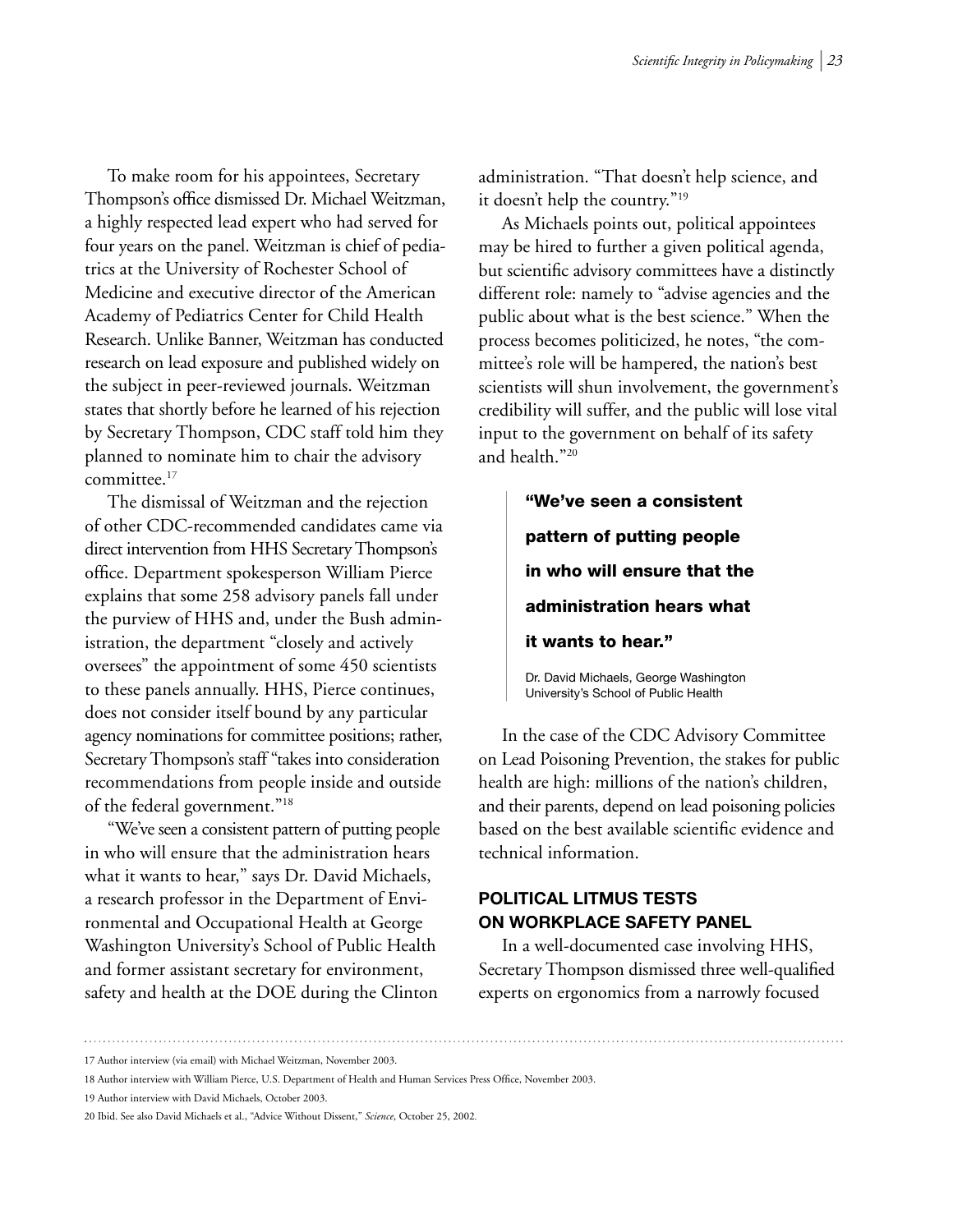peer review panel at the National Institute for Occupational Safety and Health (NIOSH).<sup>21</sup> The three nominees in question had been selected to join a so-called study section of the Advisory Committee on Occupational Safety and Health that evaluates research grants on workplace injuries.<sup>22</sup> Based on their credentials and reputations in the field, the three had been chosen by the committee chair and panel staff, and had initially been approved by the director of NIOSH. Study sections such as this one are responsible for offering peer review of ongoing research, not for advising on policy matters, and therefore have almost never seen their service affected by a change of administration. Traditionally, scientists in such positions have always been chosen strictly for their expertise, just as their peer review work requires them to assess research solely based on its scientific merit.

 In this case, however, at least two of the rejected nominees believe that the Bush administration denied them positions because of their support for a workplace ergonomics standard, a policy opposed by the administration. Dr. Laura Punnett, a professor at the University of Massachusetts at Lowell, states she has little doubt that she was removed from the study section for political reasons. There were no complaints about her work during the year she served in an *ad hoc* basis on the study section and she was told upon her dismissal by the chair of the study section that her removal had nothing to do with her credentials or the quality of her work.<sup>23</sup> "I was shocked," Punnett told the press after her rejection. "I think it conveys very powerfully that part of the goal is to intimidate researchers and limit what research questions are asked."<sup>24</sup>

 Another rejected nominee, Dr. Manuel Gomez, former director of scientific affairs at the American Industrial Hygiene Association, says he was not informed why his nomination was rejected after having been endorsed by NIOSH staff. Gomez says an agency staffer did tell him, however, that he "had never before seen this kind of decision coming in contravention of the agency's recommendation."25

 Here again, the circumstances of the case strongly indicate a politically motivated intervention. Such concerns are heightened by the fact that another prospective member of the study section—Dr. Pamela Kidd, associate dean of the College of Nursing at Arizona State University—charged

> Traditionally, scientists in such positions have always been chosen strictly for their expertise, just as their peer review work requires them to assess research solely based on its scientific merit.

publicly that someone from Secretary Thompson's staff, while vetting her nomination, had asked politically motivated questions such as whether she would be an advocate on ergonomics issues.<sup>26</sup> As one person close to this incident put it, taking all the above details into consideration, "I don't know for sure why these respected scientists were kicked out, but it sure smelled foul."27

<sup>21</sup> D. Ferber, "HHS Intervenes in Choice of Study Section Members," *Science,* November 15, 2002.

<sup>22</sup> A. Zitner, "Advisors Put Under a Microscope," *Los Angeles Times,* December 23, 2002.

<sup>23</sup> Author interview with Laura Punnett, January 2004.

<sup>24</sup> Ferber, *Science*.

<sup>25</sup> Author interview with Manuel Gomez, November 2003.

<sup>26</sup> Zitner, *Los Angeles Times*.

<sup>27</sup> Author interview, name withheld on request, November 2003.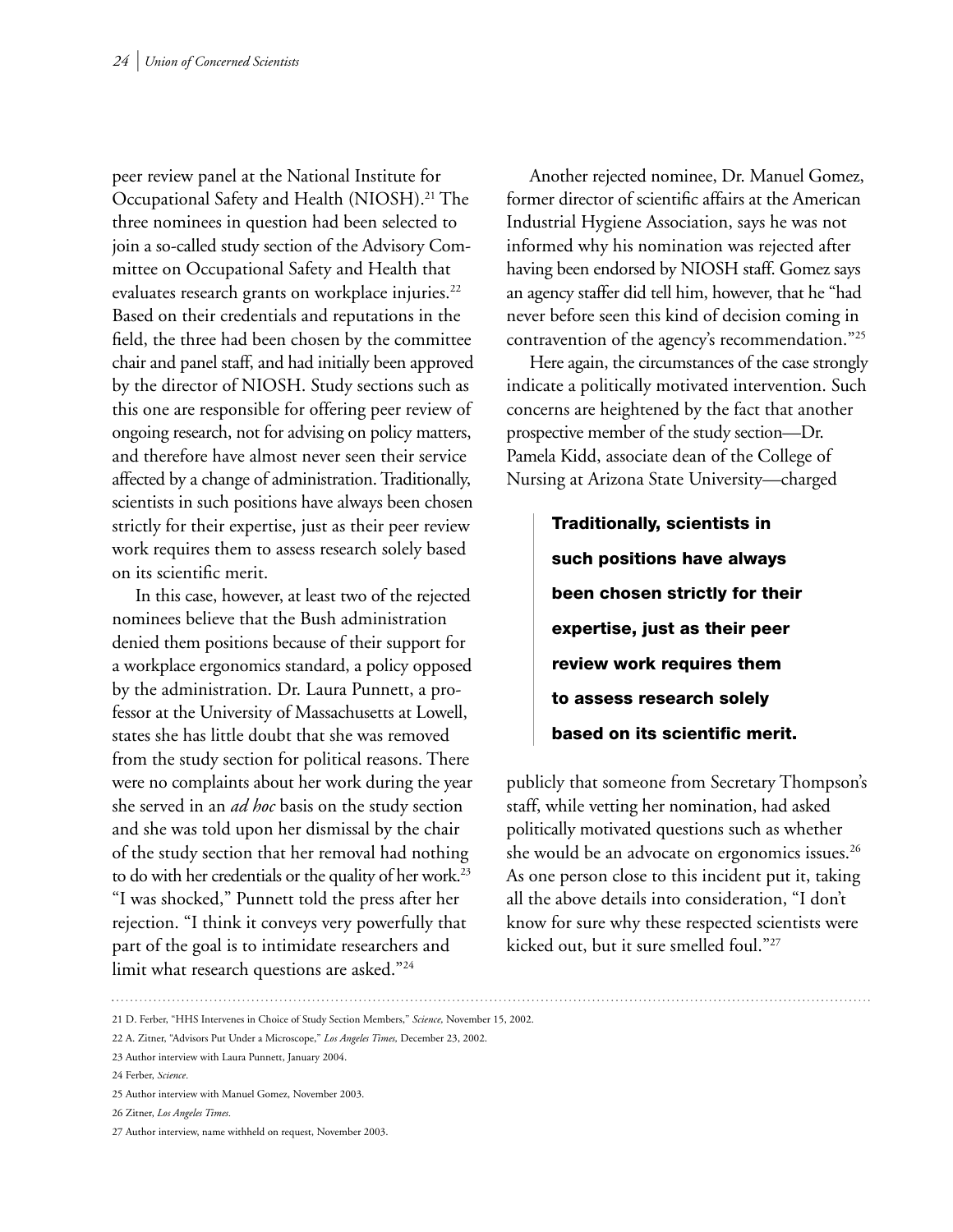## **NON-SCIENTIST IN SENIOR ADVISORY ROLE TO THE PRESIDENT**

Congress established the Office of Science and Technology Policy (OSTP) with a mandate to "advise the President and others within the Executive Office of the President on the impacts of science and technology on domestic and international affairs," and to "lead an interagency effort to develop and implement sound science and technology policies and budgets." Thus, the OSTP is the highestlevel scientific advisory body in the federal government; the director of the OSTP also serves as the president's official science advisor. There are currently two associate directors, one with responsibility for science, the other for technology. All three positions require Senate confirmation.<sup>28</sup> Richard M. Russell is the associate director responsible for the OSTP's technology portfolio, which includes telecommunications and information technology as well as space and aeronautics. He is also senior director for telecommunications and technology at the National Economic Council. Mr. Russell holds the most senior White House advisory position devoted specifically to technology, yet he has only a bachelor's degree in biology, no graduate or professional training of any kind, and no experience in a technology-related industry.29 Although he has served on the professional staff of the House of Representatives Committee on Science, it is not clear that this experience qualifies him to serve in a senior scientific capacity. This appointment is especially perplexing considering that there is no shortage of highly qualified scientists and technologists to fill this post.

## **UNDERQUALIFIED CANDIDATES IN HEALTH ADVISORY ROLES The FDA's Reproductive Health Advisory Committee**

In several cases, the Bush administration's candidates for advisory positions have so lacked qualifications or held such extreme views that they have caused a public outcry. One such case involves the appointment of Dr. W. David Hager to the U.S. Food and Drug Administration's (FDA) Reproductive Health Advisory Committee, which advises the agency on contraceptives, abortion, and other potentially controversial medical issues such as hormone replacement therapy. The Bush administration initially suggested that Hager, an obstetrician-gynecologist with scant credentials and highly partisan political views,<sup>30</sup> chair the FDA advisory committee. But, after widespread public outcry, he was installed simply as a committee member. His nomination represents a dramatic departure from any past appointments to this committee. He is best known for coauthoring a book that recommends particular scripture readings as a treatment for premenstrual syndrome<sup>31</sup> and, in his private practice, Hager has reportedly refused to prescribe contraceptives to unmarried women. $32$ 

#### **Presidential Advisory Council on HIV/AIDS**

Another high-profile appointment of a scientist with questionable credentials is the selection of Dr. Joseph McIlhaney to the Presidential Advisory Council on HIV/AIDS. McIlhaney is a Texasbased doctor known for his published disdain for

32 Tumulty, *Time*.

<sup>28</sup> See *www.ostp.gov*.

<sup>29</sup> See *www.ostp.gov/html/bio\_russell.html*.

<sup>30</sup> See K. Tumulty, "Jesus and the FDA," *Time*, October 5, 2002. According to this article: "Though his resume describes Hager as a University of Kentucky professor, a university official says Hager's appointment is part-time and voluntary and involves working with interns at Lexington's Central Baptist Hospital, not the university itself." By way of comparison, consider the credentials of at least two nominees proposed by FDA staff for Hager's position: Donald R. Mattison, former dean of the University of Pittsburgh School of Public Health, and Michael F. Greene, director of maternal-fetal medicine at Massachusetts General Hospital, as reported by OMBWatch at *www.ombwatch.org/article/articleview/1384*.

<sup>31</sup> For example, see W.D. Hager, *As Jesus Cared for Women: Restoring Women Then and Now,* Old Tappan, NJ: Fleming H. Revell, 1998.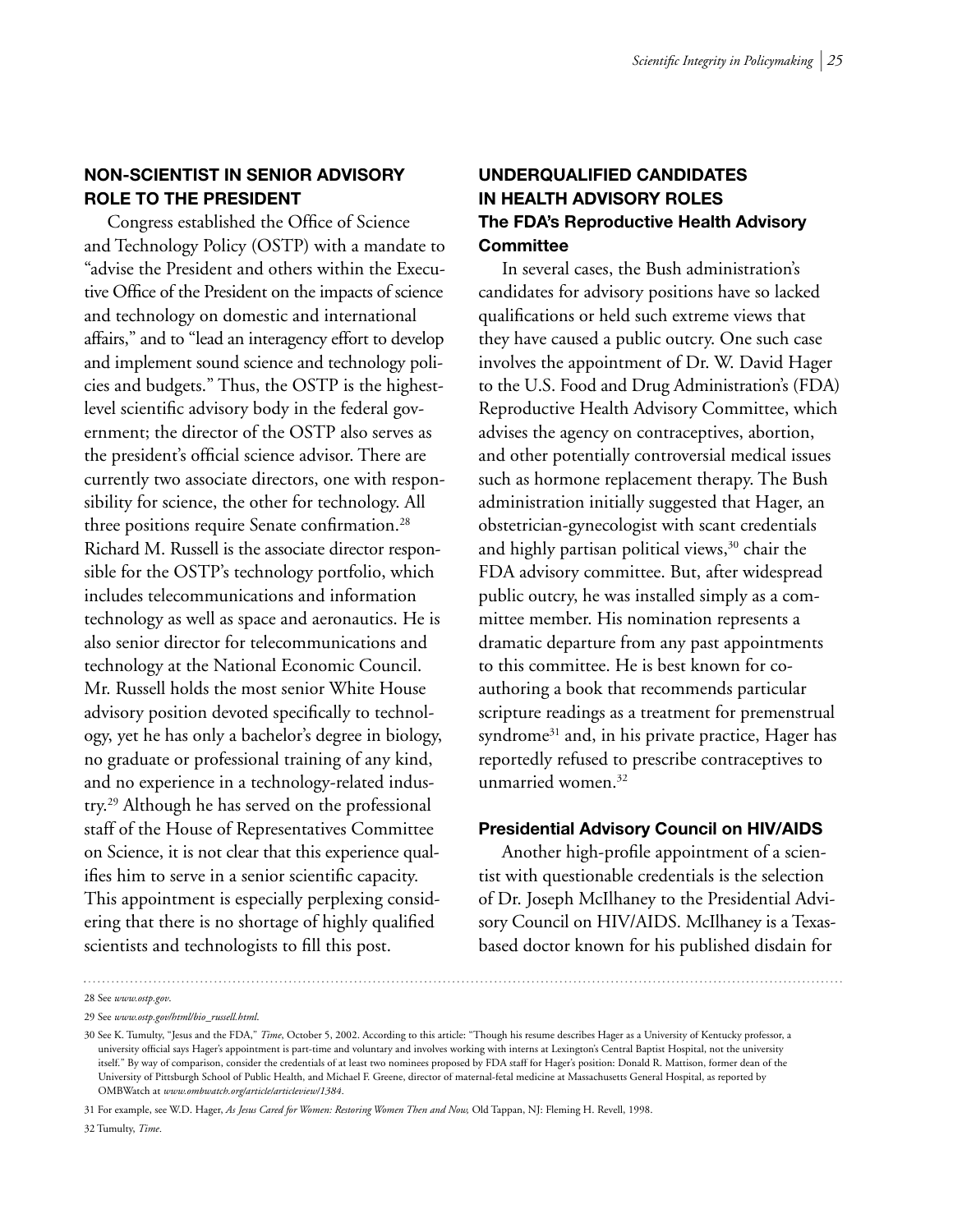the use of condoms to prevent the spread of HIV and other sexually transmitted diseases and his continued advocacy of abstinence-only programs despite negligible evidence that they actually reduce pregnancy rates among young people.<sup>33</sup> Despite McIlhaney's dearth of published, peerreviewed scientific research or endorsement by any established medical societies, the Bush administration has selected him to serve in a new capacity during a four-year term on the Advisory Committee to the Director of CDC.<sup>34</sup>

## **LITMUS TESTS FOR SCIENTIFIC APPOINTEES**

#### **National Institute on Drug Abuse**

 Political litmus tests have been applied by representatives of the Bush administration to candidates for scientific advisory positions at the National Institute on Drug Abuse. One wellpublicized assertion involves Dr. William R. Miller of the University of New Mexico. Miller, a distinguished professor of psychology and psychiatry, the pioneer of a leading substance abuse treatment, and author of more than 100 articles in peerreviewed scientific journals, says that his 2002 interview for a slot on a National Institute on Drug Abuse advisory panel included questions about whether his views were congruent with those held by President Bush and whether he had voted for Bush in 2000. Presumably based on his answers, Miller was denied the appointment.<sup>35</sup>

Despite McIlhaney's dearth of published, peer-reviewed scientific research . . . the Bush administration has selected him to serve in a new capacity during a four-year term on the Advisory Committee to the Director of CDC.

#### **Army Science Board**

In another incident, William E. Howard III, an engineer from McLean, VA, reported in a letter to *Science* that he was told by a member of the Army Science Board (ASB) staff that his nomination to the ASB, a Defense Department advisory panel, was rejected because he had contributed to the presidential campaign of Senator John McCain (R-AZ).<sup>36</sup> Howard says he never made such a contribution; instead, as it turns out, someone with a similar name (William S. Howard) had contributed the money. The mix-up only compounds the administration's ill-considered practice. As Howard puts it, "The country is not being wellserved by any administration's policy of seeking advice only from a group of scientists and engineers who have passed the administration's political litmus test."37

<sup>33</sup> See "The Assault on Birth Control and Family Planning Programs," Planned Parenthood, October 2003. Online at *www.plannedparenthood.org/library/birthcontrol/ 031030\_birthcontrol\_report.pdf*. See also C. Connolly, "Texas Teaches Abstinence with Mixed Grades," *Washington Post,* January 21, 2003.

<sup>34</sup> CDC press release, "Secretary Thompson appoints nine to CDC Advisory Committee," February 20, 2003.

<sup>35</sup> Rather than focusing on Miller's scientific qualifications, a White House liaison to the Department of Health and Human Services grilled Miller about his views on abortion, capital punishment, and many other topics. See E. Benson, "Political science: allegations of politicization are threatening the credibility of the federal government's scientific advisory committees," Monitor on Psychology: Journal of the American Psychological Association, March 2003. See also K. Silverstein, "Bush's new political science," *Mother Jones,* November-December 2002.

<sup>36</sup> W.E. Howard III, "Advice without dissent at the DOD" (letter), *Science,* November 15, 2002.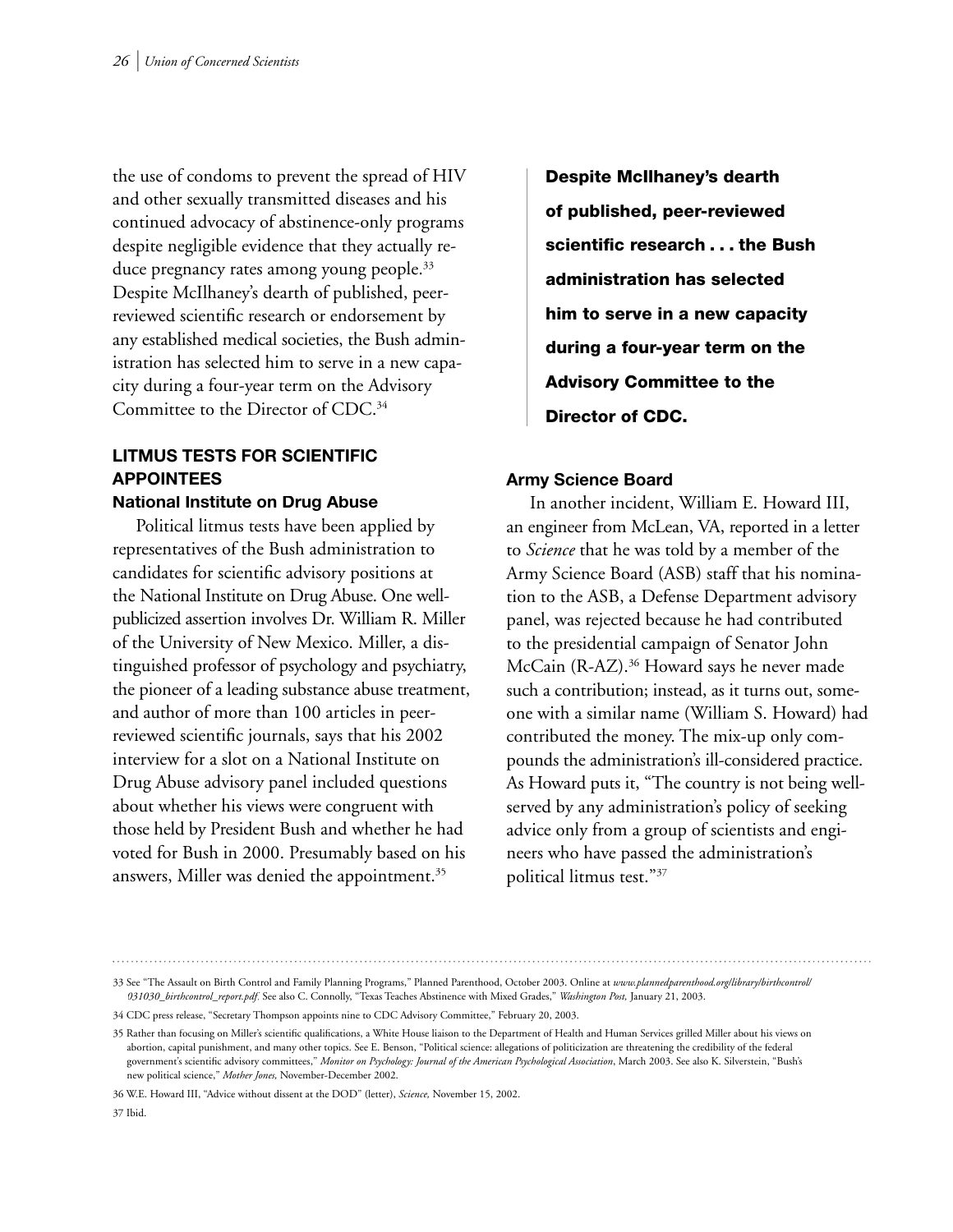## **DISMISSAL OF NUCLEAR WEAPONS AND ARMS CONTROL PANELS National Nuclear Security Administration Panel**

The National Nuclear Security Administration (NNSA) is the agency within the DOE responsible for maintaining the nation's nuclear weapons stockpile, and the ability to design and test new nuclear warheads should the president decide to acquire them. When Congress established the NNSA in 2000, it also created an independent, external technical advisory committee. This committee, formed in 2001, had a membership that included a number of distinguished physicists and technical experts with extensive knowledge of nuclear weapons, as well as former government officials and retired senior military officers. The committee was summarily abolished in June 2003.38

 Some of the physicists on the committee had published articles explaining that nuclear weapons have only a limited capability to destroy deeply buried targets and, furthermore, that such attacks would inevitably produce a great deal of radioactive fallout. This is not a controversial opinion; experts at the national nuclear weapons laboratories agree that it is a relatively simple and wellunderstood consequence of basic physics.<sup>39</sup>

Nevertheless, a senior NNSA official expressed displeasure about the articles to the authors, presumably because the administration's 2001 Nuclear Posture Review called for development of such

weapons and President Bush's FY04 budget included funds for research on these so-called nuclear "bunker busters." The NNSA administrator has justified the abolition of the committee because there is "no shortage of advice" and "there are a lot of physicists who work" at the weapons labs.<sup>40</sup> That, of course, has always been true, and yet Cold War presidents from Eisenhower to Nixon understood that such a serious and dangerous subject requires the advice of outstanding experts independent of the government.

#### **ARMS CONTROL PANEL**

After the Bush administration came into office, the scientific committee that advised the State Department on technical matters related to arms control was dismissed. The committee had been chaired by physicist Richard Garwin, who has served on the Presidential Scientific Advisory Committee and the Defense Science Board under administrations of both parties, and has for decades been a consultant to the national nuclear weapons laboratories and intelligence agencies. The committee also had members with expertise on biological and chemical weapons. After the committee was dismissed, Under Secretary of State for Arms Control and International Security John R. Bolton told Dr. Garwin that a new committee would be formed,<sup>41</sup> but that has not happened.

41 Author interview with Richard Garwin, January 2004.

<sup>38</sup> J. Dawson, "Disbanding NNSA Advisory Panel Raises Concerns," *Physics Today*, September 2003.

<sup>39</sup> R. Nelson, 2002, Low-Yield Earth-Penetrating Nuclear Weapons, *Science and Global Security* 10(1):1-20.

<sup>40</sup> Dawson, *Physics Today*.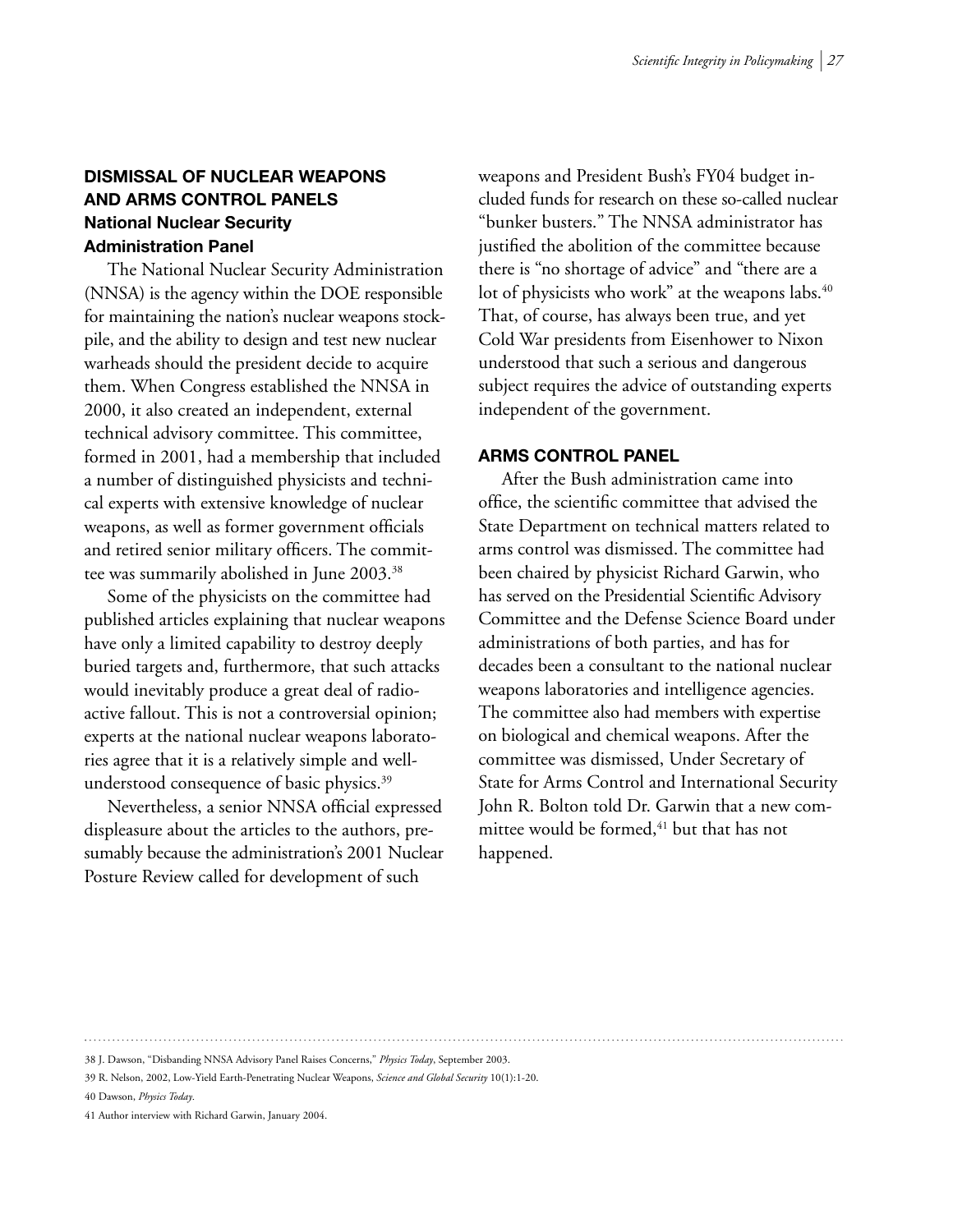# **An Unprecedented Pattern of Behavior** *Part III*

No administration has been above inserting politics into science from time to time. However, a considerable number of individuals who have served in positions directly involved in the federal government's use of scientific knowledge and expertise have asserted that the Bush administration is, to an unprecedented degree, distorting and manipulating the science meant to assist the formation and implementation of policy. The following are accounts from a number of authoritative sources including political appointees from past Republican administrations, senior science advisors who have served both Republican and Democratic administrations, and long-term civil servants from federal agencies.

#### **DISSEMINATING RESEARCH FROM FEDERAL AGENCIES**

William Ruckelshaus, the first EPA administrator under President Nixon, and his successor, Russell Train, have spoken out about the matter. Specifi cally, Ruckelshaus told the press, "Is the analysis flawed? That is a legitimate reason for not releasing [a science-based analysis]. But if you don't like the outcome that might result from the analysis, that is not a legitimate reason."1 Train commented, "My sense is that, from the beginning of the Bush administration, the White House has constantly injected itself into the way the EPA approaches and decides the critical issues before it. The agency has had little or no independence. I think that is a very

great mistake, and one for which the American people could pay over the long run in compromised health and reduced quality of life."2

Scientific advisors to government also weigh in on this matter. Dr. Wolfgang K.H. Panofsky, a distinguished physicist who worked on the Manhattan Project and served on the Presidential Scientific Advisory Committee and in other highlevel scientific advisory roles in the Eisenhower, Kennedy, Johnson, and Nixon administrations, states that the current administration has isolated itself from independent scientific advice to an

> "Is the analysis flawed? That is a legitimate reason for not releasing [a science-based analysis]. But if you don't like the outcome that might result from the analysis, that is not a legitimate reason."

unprecedented degree.3 Dr. Marvin Goldberger, a former president of the California Institute of Technology who has advised both Republican and Democratic administrations on nuclear weapons

William Ruckelshaus, EPA Administrator under President Nixon

<sup>1</sup> Lee, *New York Times*, July 14, 2003.

<sup>2</sup> Train, *www.gristmagazine.com*.

<sup>3</sup> Author interview with Wolfgang K.H. Panofsky, January 2004.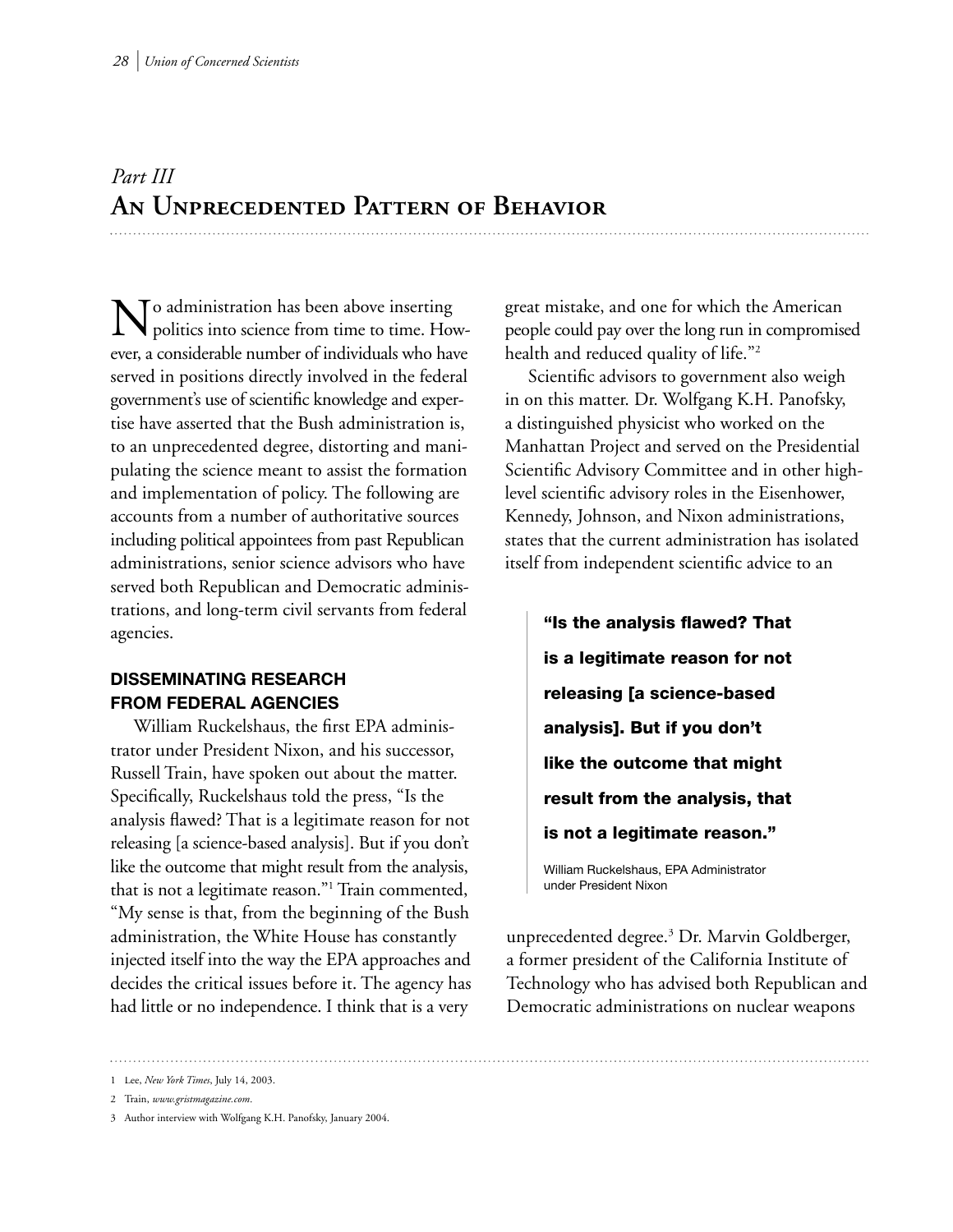issues, compares the attitude of this administration to those he has served by stating, "Politics plays no role in scientists' search for understanding and applications of the laws of nature. To ignore or marginalize scientific input to policy decisions, where relevant, on the basis of politics is to endanger our national economic and military security."4

 According to Dr. Margaret Scarlett, a former CDC staff member who served in the agency for 15 years, most recently in the Office of HIV/AIDS Policy, "The current administration has instituted an unheard-of level of micromanagement in the programmatic and scientific activities of CDC. We're seeing a clear substitution of ideology for science and it is causing many committed scientists to leave the agency."5 Scarlett also points out that, "Ronald Reagan was very uncomfortable with the issue of sex education and the transmission of HIV, which was still largely stigmatized at the time. Nonetheless, with the help of CDC, his administration got factual information out to every household in the country about the problem. His actions stand in dramatic contrast to the sorry record of the current administration on informing the public about issues related to sex education and HIV transmission."6

 REP America, the national grassroots organization of Republicans for Environmental Protection, has also raised concerns about the administration's approach to scientific research: "Withholding of vital environmental information is getting to be a bad habit with the Bush administration."7

## **IRREGULARITIES IN APPOINTMENTS TO SCIENTIFIC ADVISORY PANELS**

 Donald Kennedy, editor of the journal *Science*, former president of Stanford University, and a former FDA commissioner, remarked in early 2003, "I don't think any administration has penetrated so deeply into the advisory committee structure as this one, and I think it matters. If you start

> "Withholding of vital environmental information is getting to be a bad habit with the Bush administration."

Republicans for Environmental Protection

picking people by their ideology instead of their scientific credentials you are inevitably reducing the quality of the advisory group."8

 Dr. D. Allan Bromley, science advisor in the first Bush administration, noted at a meeting of former OSTP directors that nominees are likely to face detailed questioning about their positions on issues ranging from global warming to stem cell research. "There are too many litmus tests," Bromley asserts.<sup>9</sup>

 Professor Lewis M. Branscomb is a highly regarded scientist who served as director of the National Bureau of Standards (now the National

<sup>4</sup> Author interview with Marvin Goldberger, January 2004.

<sup>5</sup> Author interview with Margaret Scarlett, October 2003.

<sup>6</sup> Author interview with Margaret Scarlett, October 2003.

<sup>7</sup> Press release, REP America, July 2, 2003. Online at *www.repamerica.org*.

<sup>8</sup> As quoted in Zitner, *Los Angeles Times*.

<sup>9</sup> A. Lawler, "Former Advisers Fret over OSTP Vacancy," *Science*, May 13, 2002.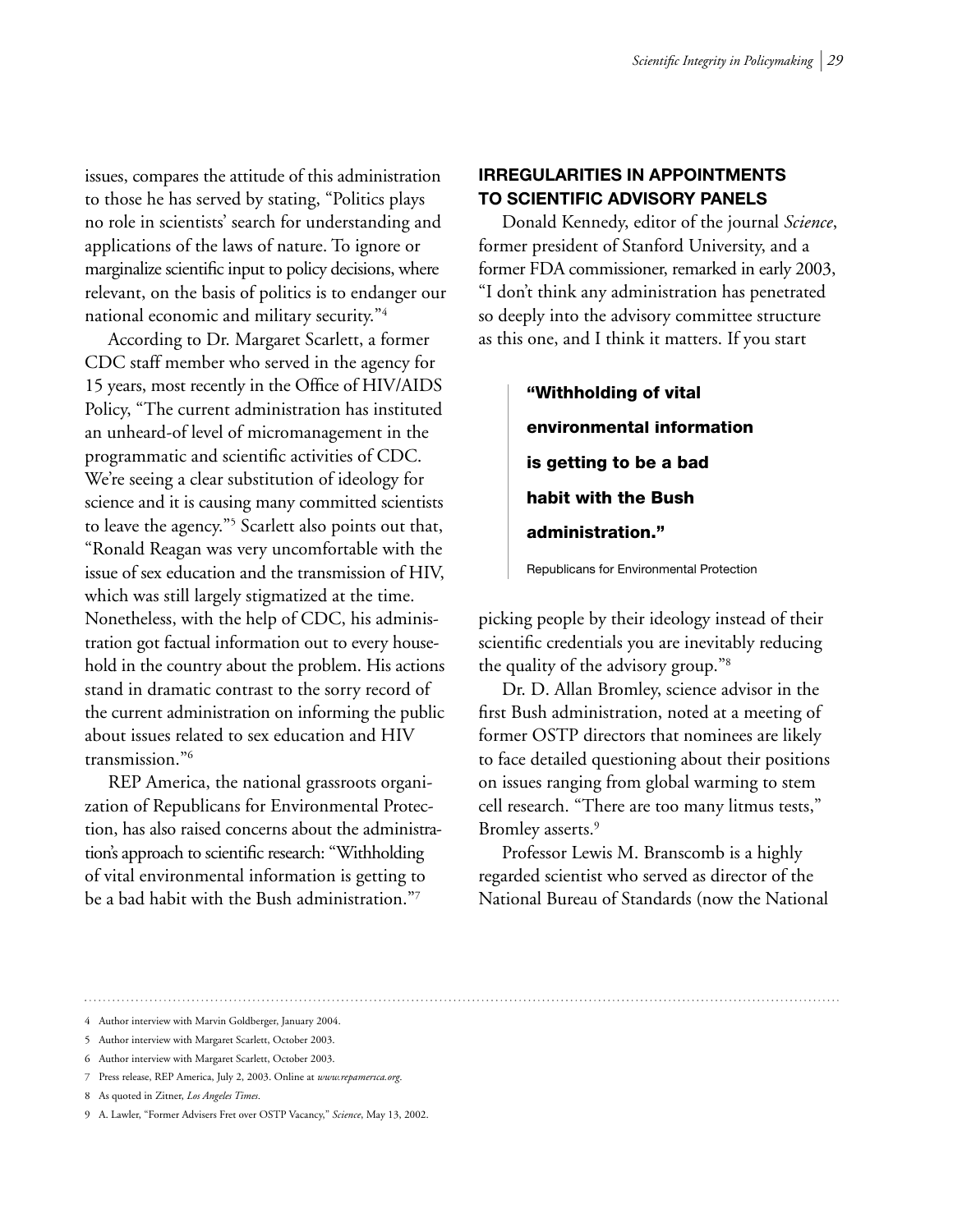Institute of Standards and Technology) in the Nixon administration, vice president and chief scientist at IBM, and president of the American Physical Society. Dr. Branscomb recently stated, "I'm not aware that [Nixon] ever hand-picked ideologues to serve on advisory committees, or dismissed from advisory committees very well-qualified people if he didn't like their views.... What's going on now is in many ways more insidious. It happens behind the curtain. I don't think we've had this kind of cynicism with respect to objective scientific advice since I've been watching government, which is quite a long time."10

 Dr. Lynn Goldman, a pediatrician and professor at the Bloomberg School of Public Health at Johns Hopkins University and former assistant administrator of the EPA, makes the same point emphatically about policymaking in the previous administration: "The Clinton administration did not do this…. They did not exclude people based on some sort of litmus test." She adds that this kind of activity represents "a threat to the fundamental principle that we want to make decisions based on the best available science."11

10 *Christian Science Monitor*, January 6, 2004.

11 J.R. Peggs, "Bush Stacking Science Panels," Environmental News Service, October 9, 2003.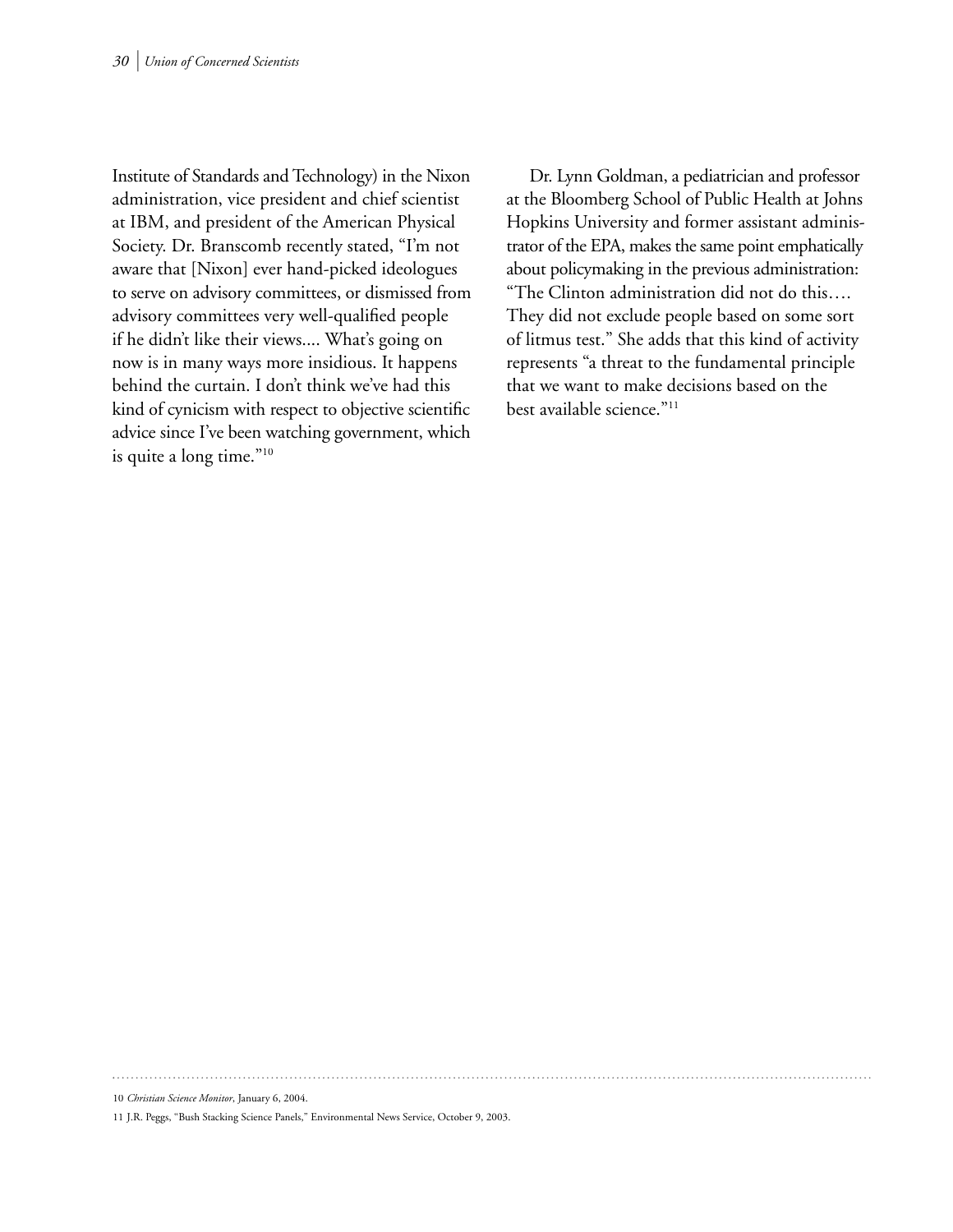# **Conclusions and Recommendations: What's at Stake**

 $\bigcap$  cience and scientific knowledge have played a  $\bigcup$  large part in the policies that have made the United States the world's most powerful nation and its citizens increasingly prosperous and healthy. For science to play this positive and rational role in governance, the processes through which science influences government must be free of distortion and misrepresentation.

 This report has, however, provided substantial evidence that objective scientific knowledge is being distorted for political ends by the Bush administration, and misrepresented or even withheld from Congress and the public at large. At high levels of government, the administration's political agenda has permeated the traditionally objective, nonpartisan mechanisms through which the government uses scientific knowledge in forming and implementing public policy.

 This behavior by the administration violates the central premise of the scientific method, and is therefore of particularly grave concern to the scientific community. But it should also concern the American public, which has every right to expect its government to formulate policy on the basis of objective scientific knowledge in policies that affect the health, well-being and safety of its citizens.

 The administration's actions have a harmful effect on policies related to public health, the environment, and national security. Consider just a few of the examples mentioned in this report:

• In 2002, just as an expert advisory committee to the CDC appeared ready to consider a more stringent federal lead standard, HHS Secretary Tommy Thompson rejected highly qualified experts nominated by CDC staff scientists to

serve on the committee, instead appointing two with financial ties to the lead industryeffectively blocking debate on the more stringent standard.

It should also concern the American public, which has every right to expect that its government formulates policy based on objective scientific knowledge in policies that affect the health, well-being and safety of its citizens.

- In an apparent attempt to block a pending report that would recommend changes in the flow of the Missouri River to comply with the Endangered Species Act, the administration removed scientists from a study years in the making.
- A microbiologist recently left the USDA claiming he had been prohibited from publishing his research on potential human health hazards posed by airborne bacteria emanating from farm wastes.
- In a clear effort to forestall mandatory limits on emissions of carbon dioxide and other heattrapping gases, the Bush administration has consistently sought to undermine the public's understanding of the scientific consensus that consumption of fossil fuels and other human activities are contributing to global warming.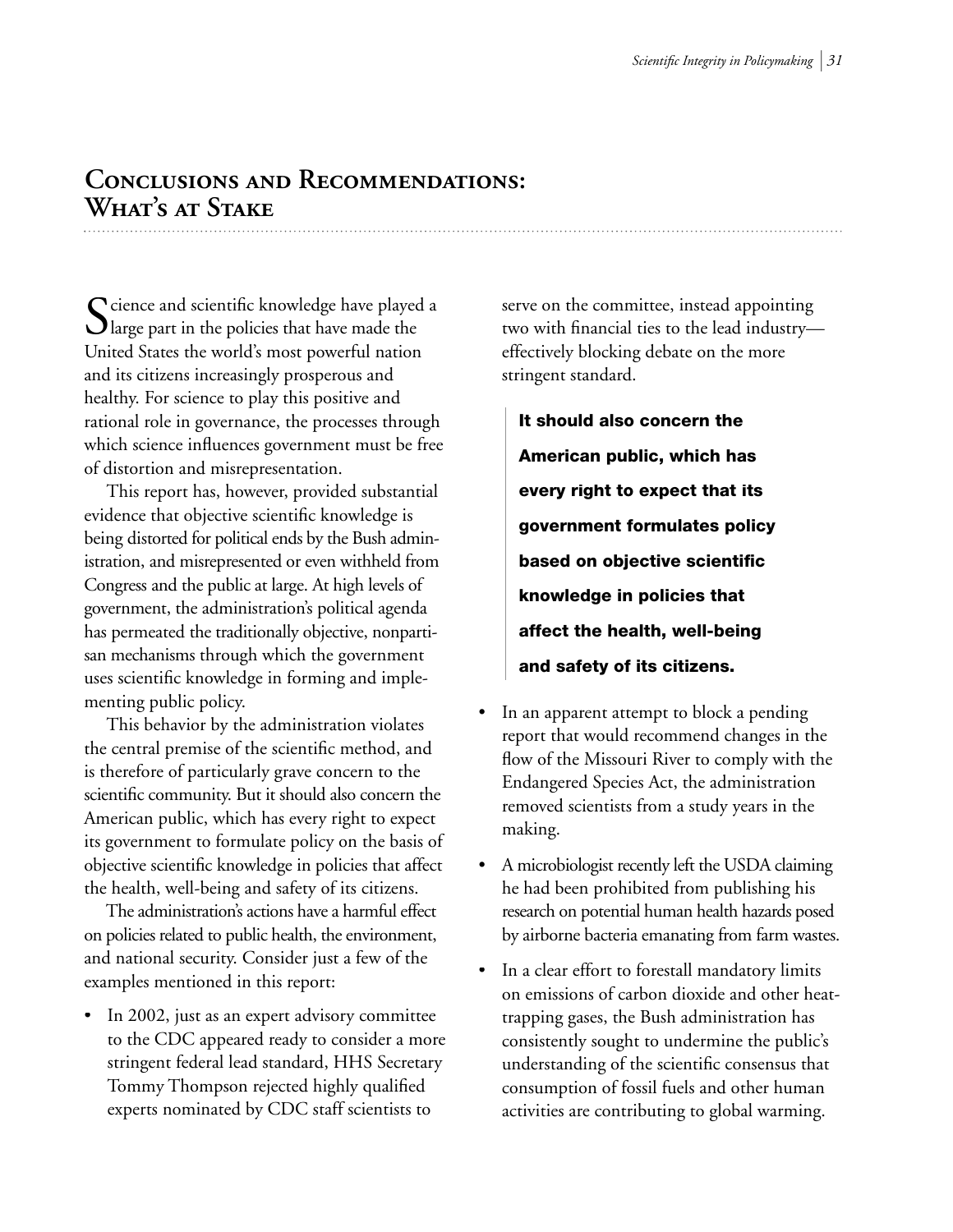This pattern of behavior, if unchallenged, will amplify the cynicism about government that undermines democracy.

 In the long term, one of the most profound effects of the administration's injection of politics into the government's handling of scientific knowledge may well be the demoralization of researchers at federal agencies, many of whom feel that their integrity as scientists has been compromised. Worldrenowned scientific institutions such as the CDC and the National Institutes of Health take decades to build a team of world-class scientific expertise and talent. But they can be severely damaged in short order by scientifically unethical behavior such as that displayed by the current administration. Topflight scientists can readily find posts elsewhere, and once an exodus of scientific expertise starts, it becomes much harder for an agency to retain its remaining staff and attract outstanding talent to replace those who have departed. That such demoralization is already setting in is immediately discernible on an anecdotal basis in interviews with disaffected and departed staff. These individuals express a deep concern about the many actions by the Bush administration that have distorted or undermined the analysis and reporting of scientific information; they also state that many of their colleagues share their views. This is confirmed by reports from scientific staff at federal agencies who are distressed that their nominees for advisory posts have been subjected to political litmus tests, and by reports of such tests from nominees themselves.

Ensuring that the government's leading scientific institutions are of the highest quality, effectiveness, and credibility will lead to better breakthrough research and more effective public policies to protect the health and safety of the American public and our communities. Actions that undercut the effectiveness of these institutions are a grave disservice to all Americans.

**World-renowned scientific** institutions such as the CDC and the National Institutes of Health take decades to build a team of world-class scientific expertise and talent. But they can be severely damaged in short order by scientifically unethical behavior.

## **RESTORING SCIENTIFIC INTEGRITY TO FEDERAL POLICYMAKING**

 The damaging practices of the Bush administration documented in this report range across a wide front and will only be redressed by an effort of comparable proportions and persistence. If the nation is to fully benefit from its heavy investment in scientific research and education, and if the public is not to lose faith in the rationality of its government, immediate steps must be taken to restore the integrity of science in the federal policymaking process. To that end, the president, Congress, scientists, and the public at large must engage in these efforts.

*The president* should immediately request his science advisor to prepare a set of recommendations for executive orders and other actions to prohibit further censorship and distortion of scientific information from federal agencies, and put an end to practices that undermine the integrity of scientific advisory panels.

**Congress** must ensure that this administration and future administrations reverse this dangerous trend, and should: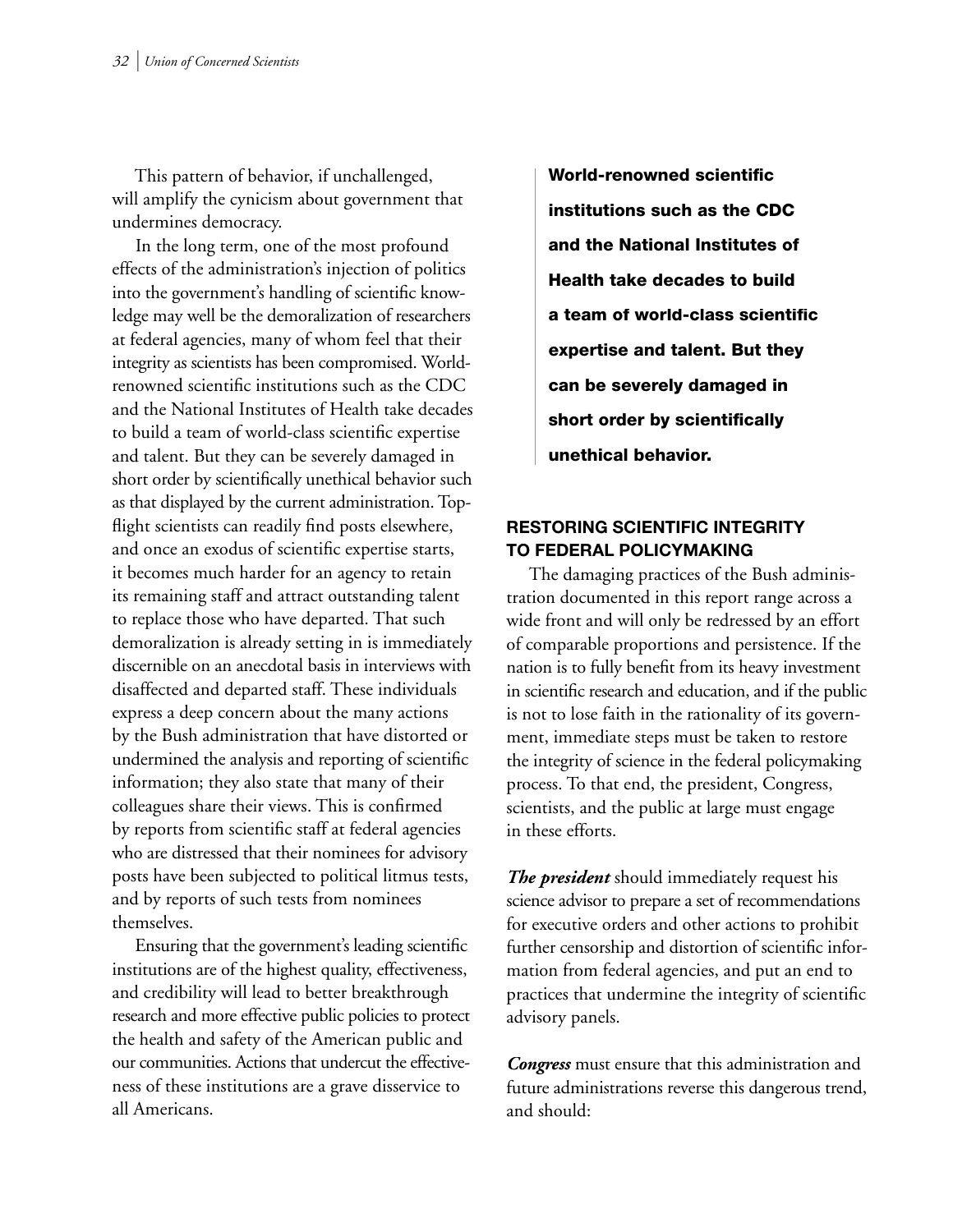- Hold oversight hearings to investigate and assess the allegations raised in this report.
- Ensure that the laws and rules governing scientific advisory appointments require that all appointees meet high professional standards, and protect against the domination of such panels by individuals tied to entities that have a vested interest at stake.
- Guarantee public access to government scientific studies and the findings of scientific advisory panels.
- Re-establish an organization able to independently assess and provide guidance to Congress on technical questions bearing on public policy, similar to the former Office of Technology Assessment.

*Scientists* must recognize their fundamental obligation to take a lead role in raising awareness on this issue. They should:

• Encourage their professional societies and colleagues to become engaged, voice their concerns directly to elected representatives, and

communicate the importance of this issue to the public both directly and through the media. In doing so, they must make it clear that the misuse of science can exact heavy costs by causing preventable illness and loss of life, avoidable damage to the environment, delay in the development of cleaner and more energy-efficient technologies, and other negative impacts on our society and economy.

• Provide constructive guidance on how the American political system can begin restoring the integrity of science in the formation and implementation of public policy.

*The public* also has a crucial role to play because these issues have an enormous impact on our health and well-being and that of our children and grandchildren. The public must voice its concern about these issues to its elected representatives, letting them know that censorship and distortion of scientific knowledge by the federal government will not be tolerated, and reminding them that the public trust is difficult to regain once lost.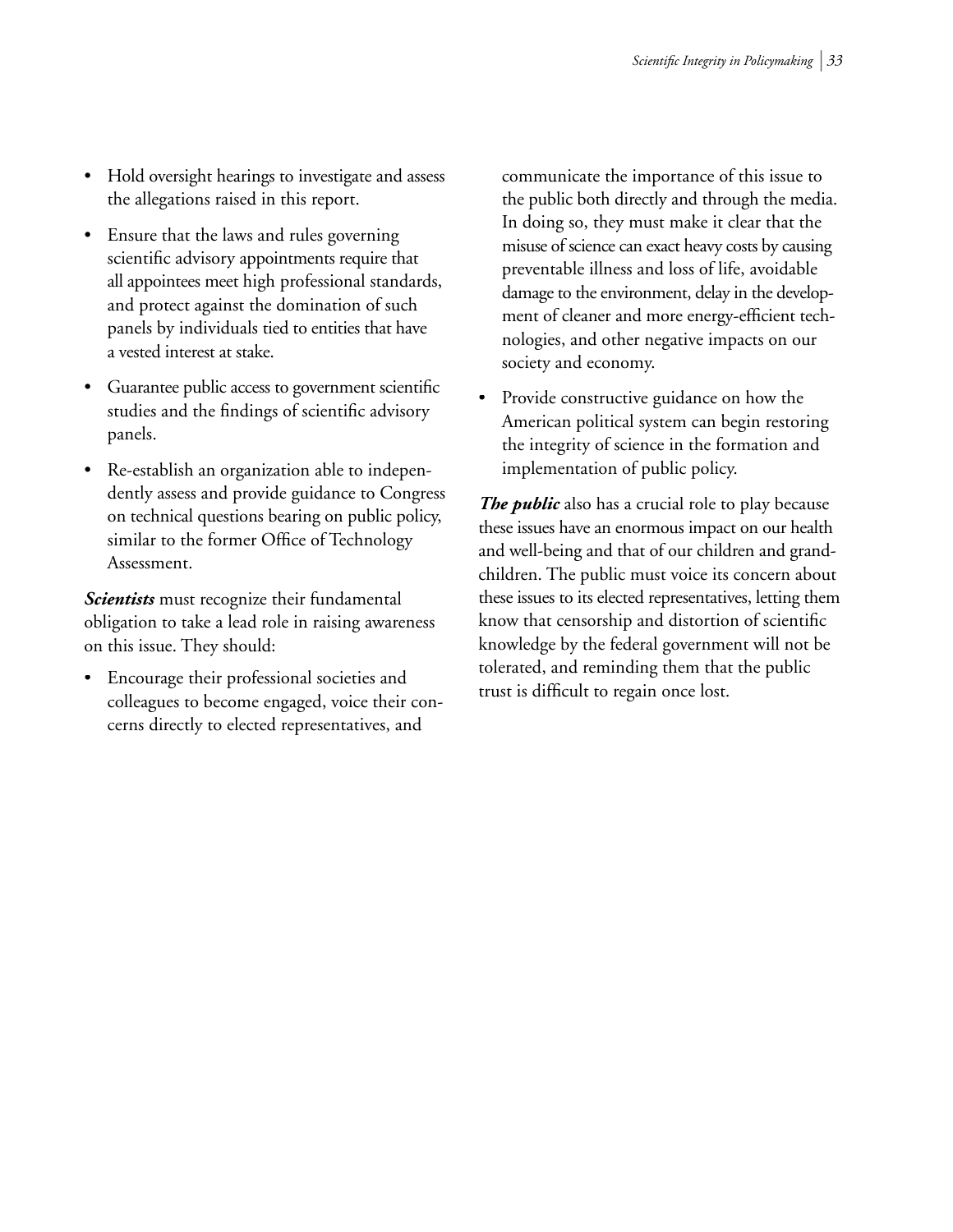# **EPA Memo on Climate Section of the Report on the Environment** *Appendix A*

N O T E :

The following document is an internal EPA decision paper that addresses staff concerns about White House edits to the Report on the Environment, as well as options for responding.

The paper is dated April 29, 2003.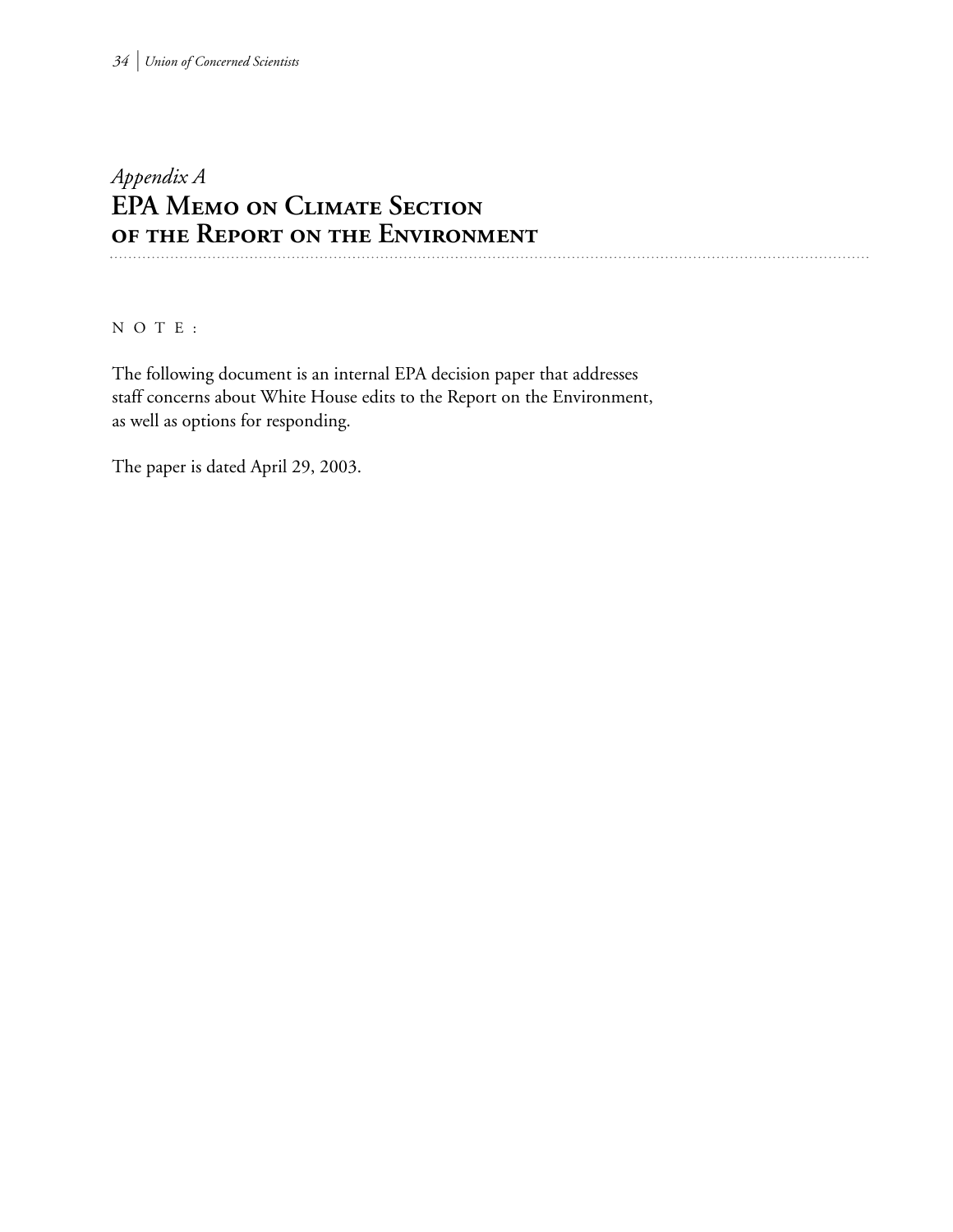4/29/03

#### **ISSUE PAPER:** WHITE HOUSE EDITS TO CLIMATE CHANGE SECTION OF EPA'S REPORT ON THE ENVIRONMENT

The White House (CEO and OMB) has made major edits to the climate change section of the EPA Report on the Environment, indicating that "no further changes may be made." The Administrator plans to release the report by early June. She intends it to be a hallmark achievement in identifying indicators that can be used to measure EPA progress in protecting human health and the environment.

#### Issues

The section does not address the effects of climate change on human health and 1. the environment. This will be conspicuously different from other chapters of the ROE.

- a. The summary sentence has been detered from 3-1, line 5: "Climate change has global consequences for human health and the environment."
- b. The sections addressing impacts on human health and ecological effects are deleted. [b, 3-4] So are two references to effects on human health.
- c. Sentences have been deleted that called for further research on effects to support future indicators [p. 3-8, lines (2-13).

Most important, the ROE no longer accurately represents scientific consensus on 2. climate change. A few examples are:

- Conclusions of the NRC (2001) are discarded, that multiple studies  $\mathbf{a}$ indicate recent warming is unusual. The 1000 year temperature record is deleted (Attachment A: deleted Exhibit 1-8 from p. 3-3) Emphasis is given to a recent, limited analysis supports the Administration's favored message. (See p. 3-2, lines 32 and 35)
- Natural variability is used to mask scientific consensus that most of the b. recent temperature increase is likely due to human activities. (See p. 3-2) and 3-3.)
- Uncertainty is inserted (with "potentially" or "may") where there is c. essentially none. For example, the introductory paragraph on climate change (See p. 3-1) says that changes in the radiative balance of the atmosphere "may" affect weather and climate. EPA had provided numerous scientific citations, and even Congressional testimony by Patrick J. Michaels, to show that this relationship is not disputed. (Similar insertions in p. 3-2 line 32; p.3-5 line 14.)
- d. Repeated references now may leave an impression that cooling is as much an issue as warming. (See p. 3-1, line 18; p. 3-2, line 22,)

Numerous technical details, incongruous with the rest of the ROE, make the 3. section confusing and seem more uncertain, rather than presenting balanced conclusions about what scientists do and do not know. (See p. 3-2, line 37 to p. 3-3, line 9).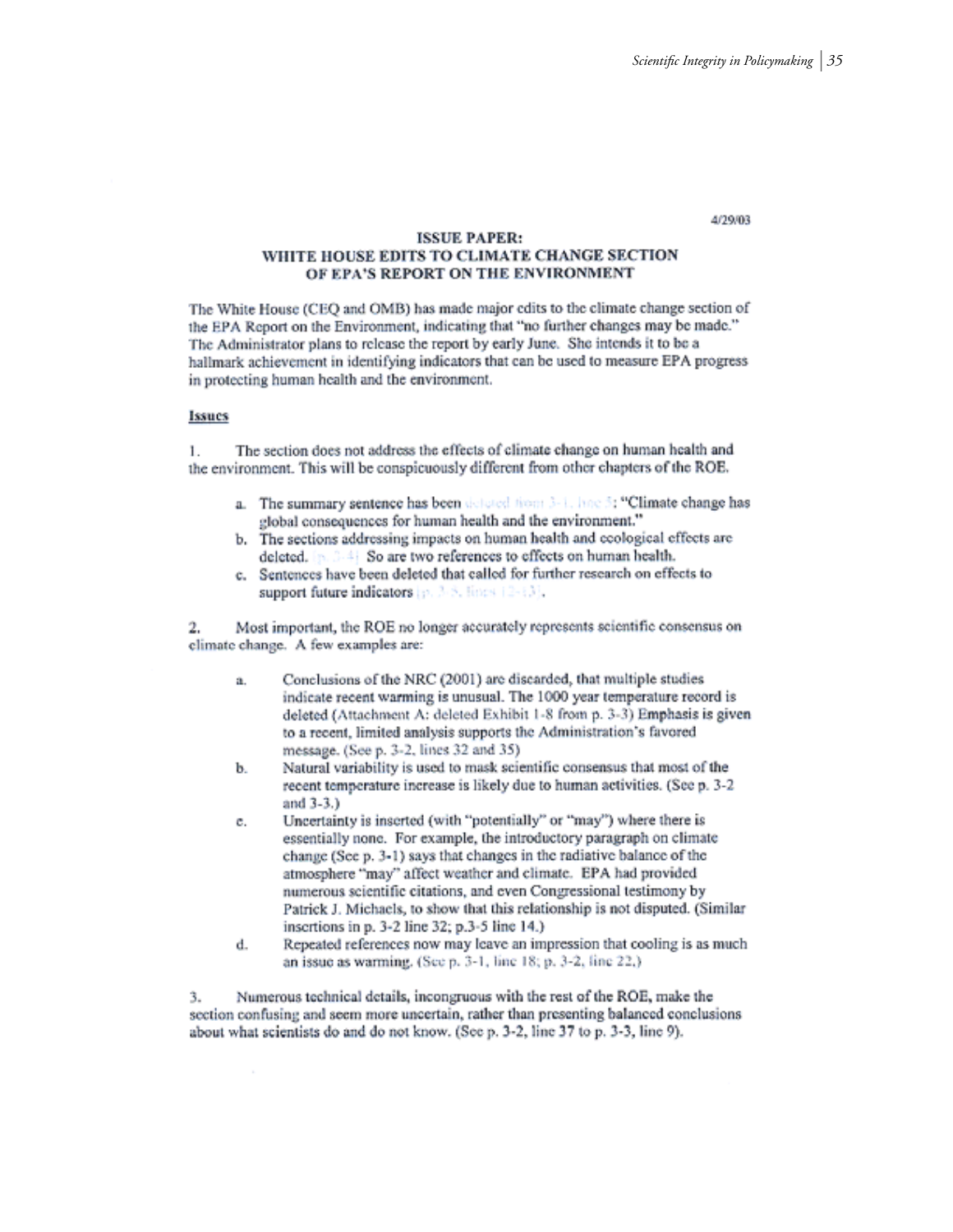#### **OPTION PAPER**

> Action Item: Accept CEQ and OMB edits, or formulate an alternative response.

#### OPTION 1: Accept CEQ and OMB edits.

This option is easiest in terms of EPA-White House relations. It ends a multi-Pro: month negotiating process that has regressed substantially with the last round of comments.

Con: EPA will take responsibility and severe criticism from the science and environmental communities for poorly representing the science. EPA will have to decide who will respond and how to questions. This will undermine the ROE and the EPA for an extended period. It also undercuts key science assessments, such as by the National Research Council and Intergovernmental Panel on Climate Change. This option also provides specific text to attack and the potential to extend the period of criticism. Early review drafts were circulated to other agencies, States and Regions, and can be expected to surface for comparisons.

#### OPTION 2: Remove climate change section from the ROE.

This provides little "meat" for attacks on EPA's science. It may be the only way Pro: to meet both White House and EPA needs. It does not expend more EPA resources on the product. EPA can explain the omission by pointing to the scientific disagreements and explaining that it is inappropriate for EPA to create its own version of the science.

Con: EPA will take criticism for omitting climate change. This weakens EPA's role on this issue. The White House may not easily accept this option. There will be no foundation for further improvement of climate change indicators for future ROEs.

#### OPTION 3: Do not accept "no further changes" and try to reach compromise.

This is the only approach that could produce a credible climate change section in Pro: the ROE. It may antagonize the White House more than the other two options.

Con: It is likely not feasible to negotiate agreeable text. It will expend more resources on the section and possibly delay the ROE further.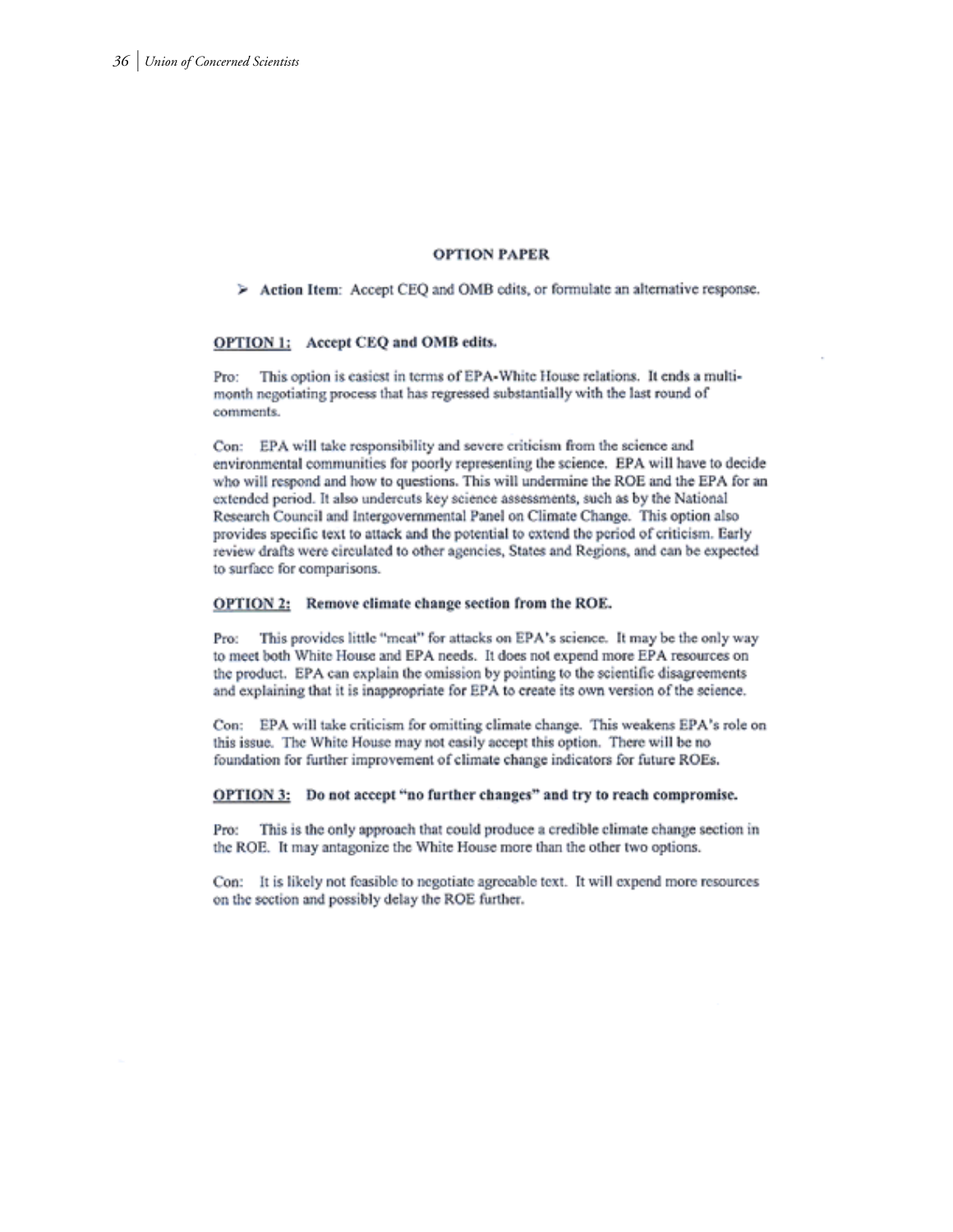#### **ATTACHMENT A**

#### Proposed Exhibit 1-8

Reconstructions of average surface temperature of the Northern Hemisphere for the past 1,000 years, including 95 percent confidence range in the data.



Northern Hemisphere temperature histories. Comparison of multiproxy reconstructions of the NH annual mean temperature (1-3) with model simulations (9, 17-19). Gerber I, 1.5oC for CO2 doubling; Gerber II, 2.5oC for CO2 doubling. Also shown is a reconstruction of summer extratropical continental NH temperatures (5). All reconstructions have been scaled to the NH instrumental record (20) over the 1856 to 1980 period, and have been smoothed on time scales of >40 years to highlight the long-term variations.

Source: Manne, Michael E. "The Value of Multiple Proxies" Science Vol. 297 p. 1481, Aug. 30, 2002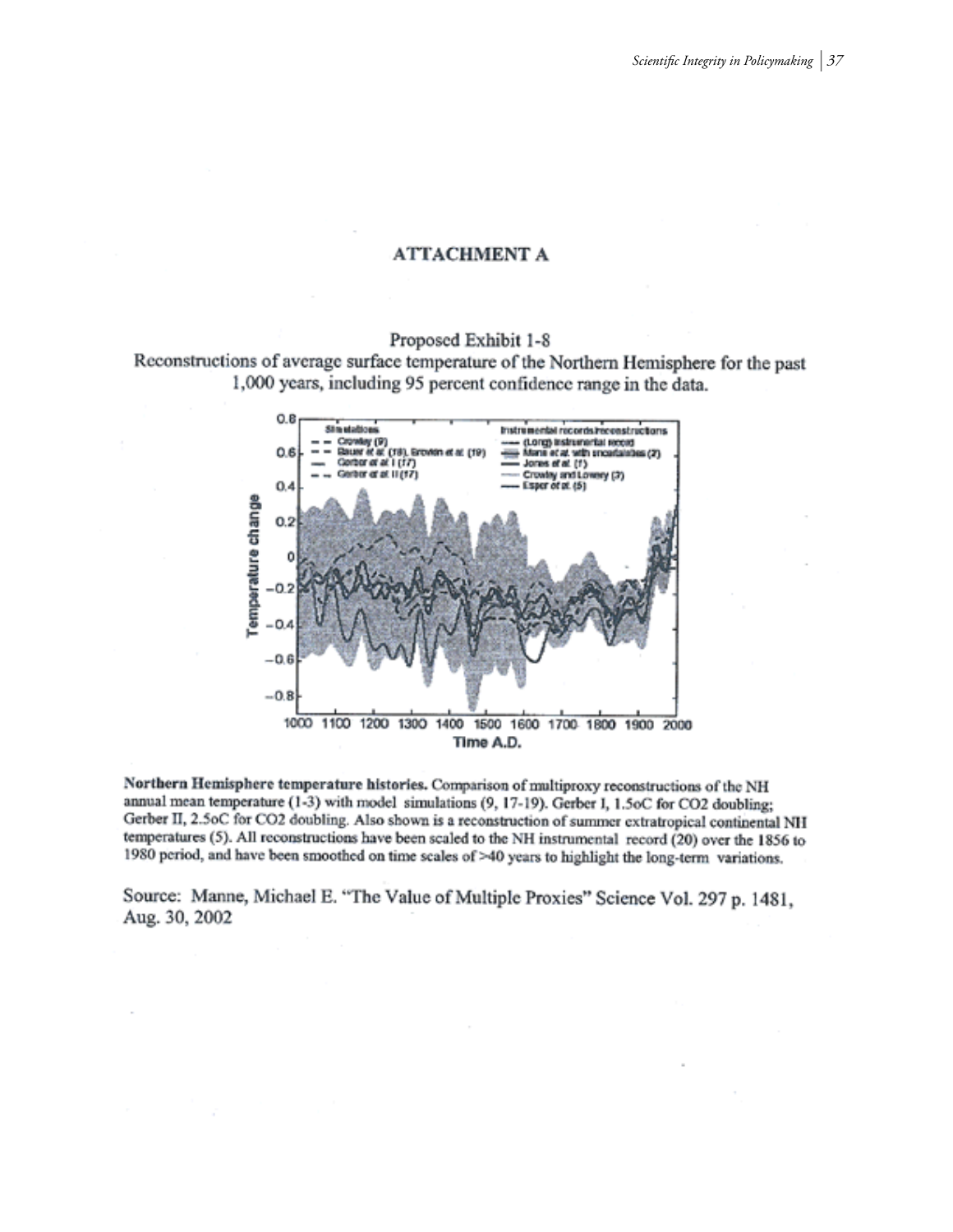## **ATTACHMENT B**

**GERMAN HEAT ARE ARRESTED MOVED.** 

# $\bigcirc$ ontents

| Chapter 1 - Cleaner Air                |
|----------------------------------------|
|                                        |
|                                        |
|                                        |
|                                        |
| Limitations of Air Indicators 1-16     |
|                                        |
| Chapter 2 - Purer Water,               |
|                                        |
|                                        |
|                                        |
| Recreation in and on the Water  2-14   |
| Consumption of Fish and Shellfish 2-16 |
|                                        |
|                                        |
| Chapter 3 - Better Protected Land.     |
|                                        |
|                                        |
| Chemicals in the Landscape  3-8        |

Waste and Contaminated Lands...................... 3-13

 $\sim$ 

| Chapter 4 - Huraan Health                                 |
|-----------------------------------------------------------|
| Introduction accessors assesses assesses assesses and 4-2 |
|                                                           |
|                                                           |
| Measuring Exposures to Environmental Pollution  A-15      |
| Challenges in Dewloping Human Health Indicators4-18       |
|                                                           |
| Chapter 5 - Ecological Condition                          |
|                                                           |
|                                                           |
| Chemical and Physical Characteristics 5-9                 |
|                                                           |
|                                                           |
|                                                           |
| Ecological Condition as an Environmental Result  5-15     |
| Challenges in Developing Ecological Condition             |
|                                                           |
| Chapter 6 - Working Together for Emironmental-            |
| Appendix A - Summary of Questions and Indicators  A-1     |

| Appendix B - Types of Waste and Contaminated Land  B-1 |
|--------------------------------------------------------|
|                                                        |
|                                                        |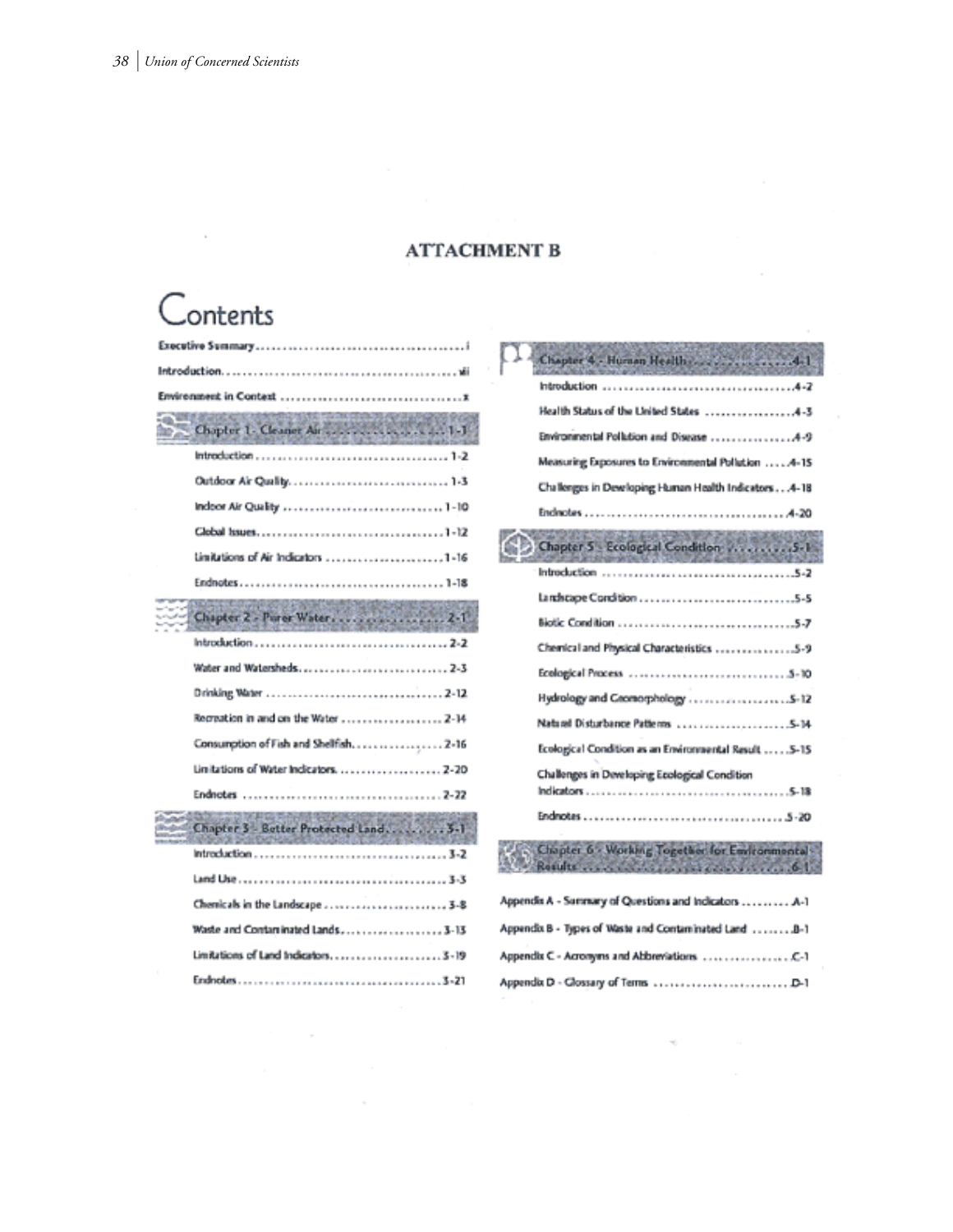# **USDA "Sensitive Issue" List** *Appendix B*

The following is an internal USDA document issued in February 2002 that accompanied a directive to USDA staff scientists to seek prior approval before publishing any research or speaking publicly on "sensitive issues." The document was supplied by Dr. James Zahn, then on staff at USDA.

# **List of Sensitive Issues for ARS Manuscript Review and Approval by National Program Staff - February 2002 (Revised)**

- 1. Creation of transgenic food or feed organisms by genetic engineering.
- 2. Studies of genetically engineered organisms in the field.
- 3. Cloning of animals by somatic cell nuclear transfer.
- 4. Somatic cell fusion to recombine DNA in ways that cannot be achieved through sexual crossing.
- 5. Dioxin research.
- 6. Plant, microbial and animal patent policy.
- 7. Agricultural practices with negative health and environmental consequences, eg., global climate change; contamination of water by hazardous materials (nutrients, pesticides, and pathogens); animal feeding operations or crop production practices that negatively impact soil, water, or air quality.
- 8. Boll weevil eradication program.
- 9. International plant germplasm policies.
- 10. Research findings and recommendations that are contrary to current dietary guidelines or may be used in food labeling.
- 11. Megadoses of nutrients that may be beneficial to human health/nutrition.
- 12. Radiolytic products in food.
- 13. Harmful microorganisms and their products (e.g., afl atoxin, mycotoxin, fumonisin, Salmonella, E. Coli) in agricultural commodities.
- 14. Pesticides or animal drugs in foods above approved tolerance levels.
- 15. All transmissible encephalopathy (TSE) research including BSE research.
- 16. Herbicide-resistant crop plant research.
- 17. Animal well-being/animal use.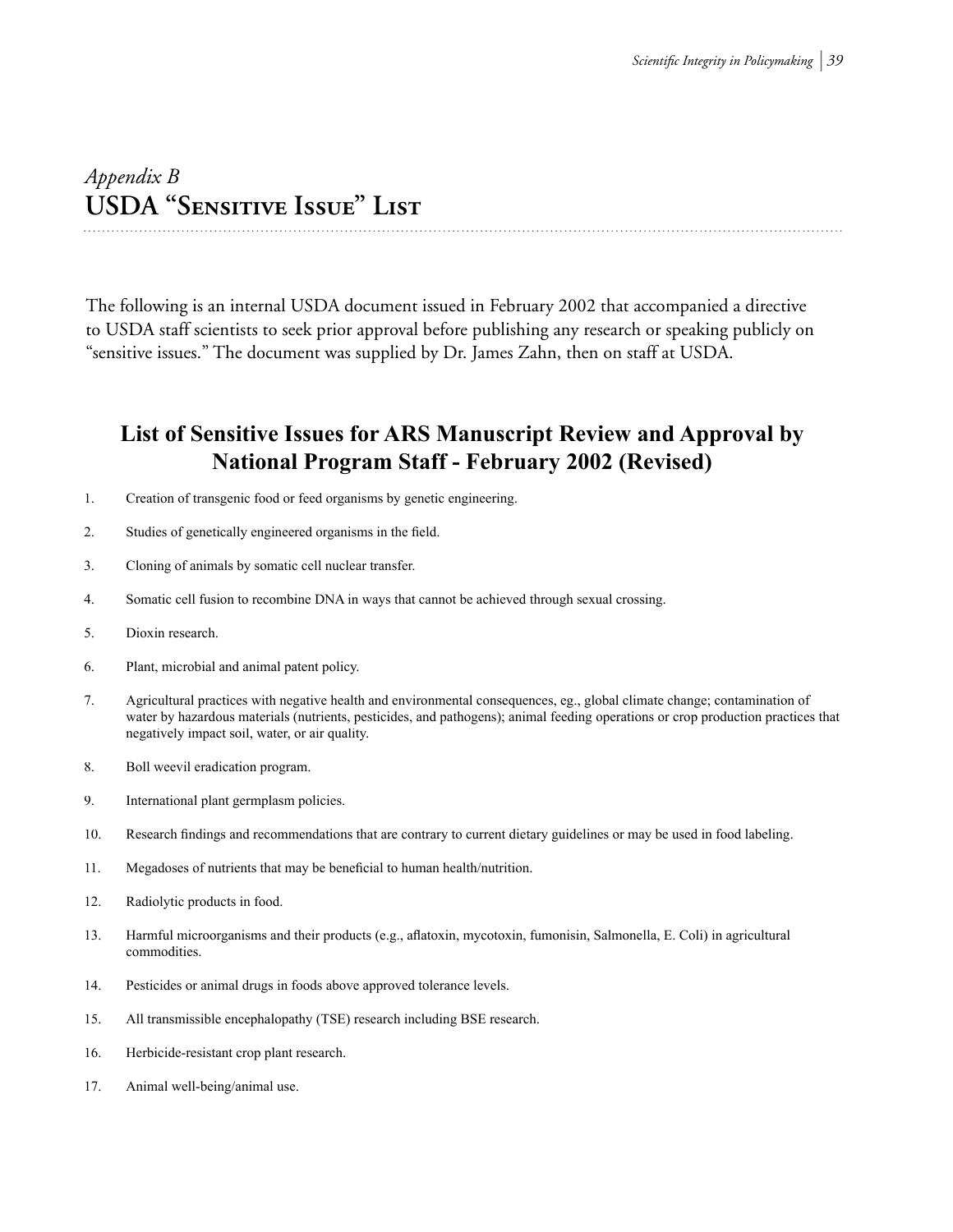- 18. Biological items that may affect trade and export negotiations, e.g., fire blight in apples, TCK smut, karnal bunt, insect infestations in export products, etc.
- 19. Narcotic plant control.
- 20. Methyl bromide topics that relate to policy and/or regulatory actions.
- 21. Medfly/Malathion replacements.
- 22. Antibiotic/Antimicrobial Resistance.
- 23. Bioterrorism/Attacks on Agriculture.
- 24. Glassy-winged sharshooter/Pierce=s disease.
- 25. Sudden Oak Death.
- 26. Citrus Stem Canker.
- 27. Anthrax.
- 28. Emerging diseases or pest research that relates to policy and/or regulatory actions.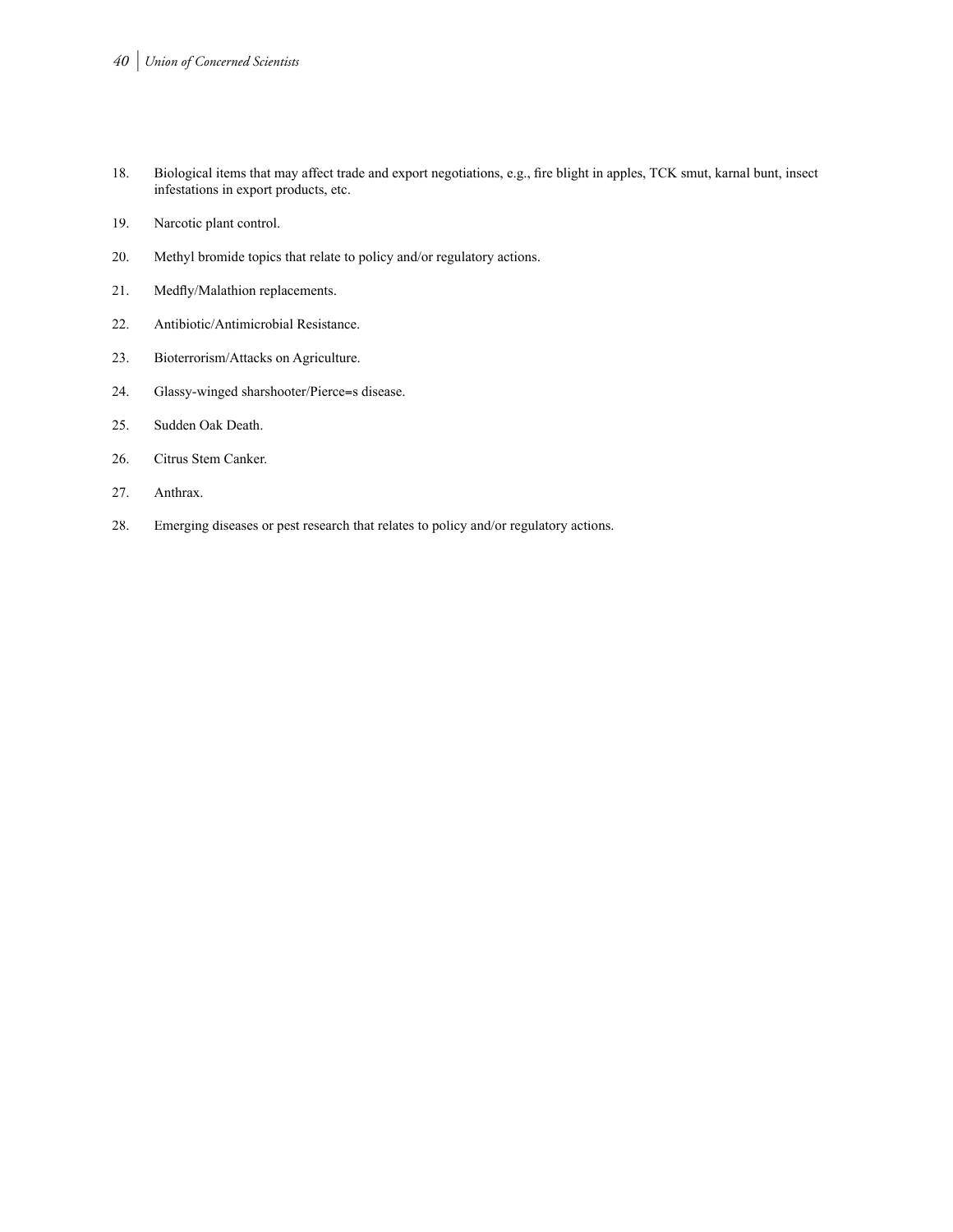## *Appendix C*

# **Supplemental Information and Clarifications in March 2004 Edition**

#### p. 6

The new text includes a minor change to reflect that, while former EPA administrator Christine Todd Whitman discussed the climate change episode at length in the interview cited, her quote reflects more broadly on the political environment during her tenure.

#### p. 9

The new text was added to incorporate some of the revelations that have come to light subsequent to the publication of the original report about the process leading up to the promulgation of proposed rules on mercury emissions.

#### p. 10

The new text reflects the fact that Senator Lamar Alexander is also a cosponsor of the multi-pollutant bill and that the EPA analysis was eventually provided to the senators after its central findings had been made public in the press.

#### p. 11

A minor deletion to the original text clarifies the fact that, while changes in the evaluation of performances have taken place, the particular program in question—SPRANS (Special Projects of Regional and National Significance) Community-Based Abstinence Education Program is administered not by the CDC but by the Health Resources Services Administration, a separate agency within the U.S. Department of Health and Human Services.

#### p. 11–12

The new text was added to incorporate additional new information about how the administration pushed an "abstinence-only" policy at the CDC despite the lack of scientific evidence of its efficacy.

## p. 13

A quote was added from an independent researcher who collaborated with Dr. Zahn on his research.

## p. 15

A passing reference to legal action was deleted, clarifying that most efforts to constrain the scientific standard used in Endangered Species Act determinations originate from the U.S. Department of the Interior. A citation to direct congressional testimony from the assistant secretary for Fish and Wildlife and Parks was added, as well as the July 2002 letter from more than 300 scientists to Congress, warning against efforts to weaken the science provisions of the Endangered Species Act.

#### p. 15

Information about the number of new species listed as threatened or endangered by the Bush administration was deleted because, although factually correct, it was not germane to showing abuse of science in the policy-making process.

#### p. 16

A minor error in the text that describes the threatened and endangered species in the Missouri River case was corrected.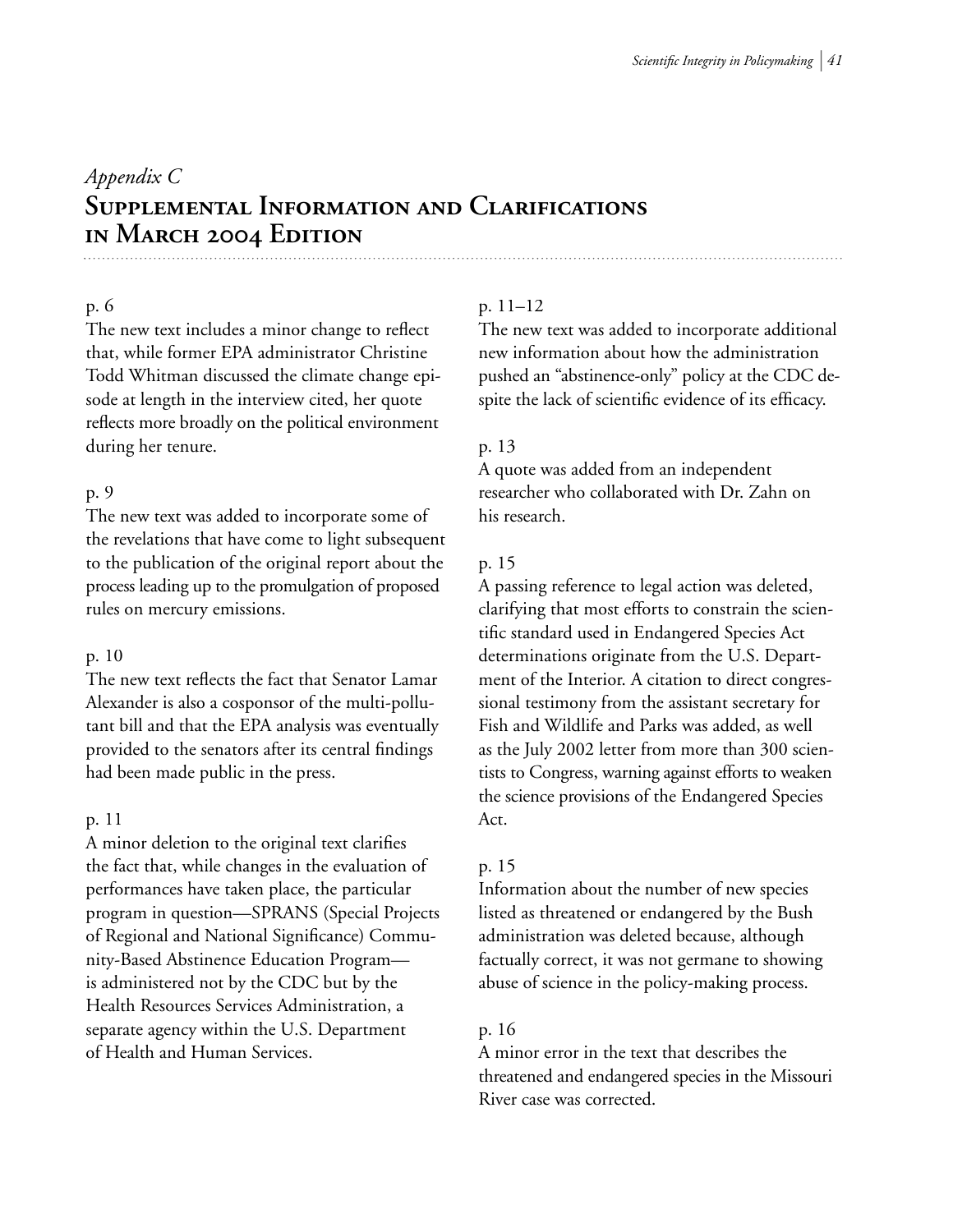#### p. 16–17

The new text reviews several important developments that have occurred in the Missouri River case subsequent to the notice from Assistant Secretary Manson establishing the "SWAT team." Information was added about the SWAT team's composition, the unusually expedited timeline for the SWAT team to carry out its work, and to show that the SWAT team's amended biological opinion has not yet been subjected to independent peer review, even though policy decisions are being made based on the amendment. The differences between the original biological opinion and the amendment, and the steps the Army Corps has taken thus far to develop policies for Missouri River management based on the amended biological opinion, was described.

#### p. 17

A reference to the number of individuals on the review team was deleted as written accounts stated there were five members, but participants recall the review team had more members.

#### p. 17–18

The original report text was supplemented in order to expand on the discussion of scientifically sound approaches to address the risk of catastrophic fire in the Sierra Nevada forests, and on the role that science played in the final policy choice. Specifically, information was added from interviews with two members of the Science Consistency Review (SCR) team who noted that while the SCR team made available the latest forest science, that ultimately, this science was not explicitly used. Additional citations were included to more fully reference sources.

#### p. 18

The original text was changed to remove any ambiguity about where scientific review would be centralized in the proposed OMB rules.

#### p. 26

The original text was changed to remove any ambiguity about the fact that the litmus test in Dr. Miller's case was applied by Bush administration staff and not by staff at the National Institute of Drug Abuse.